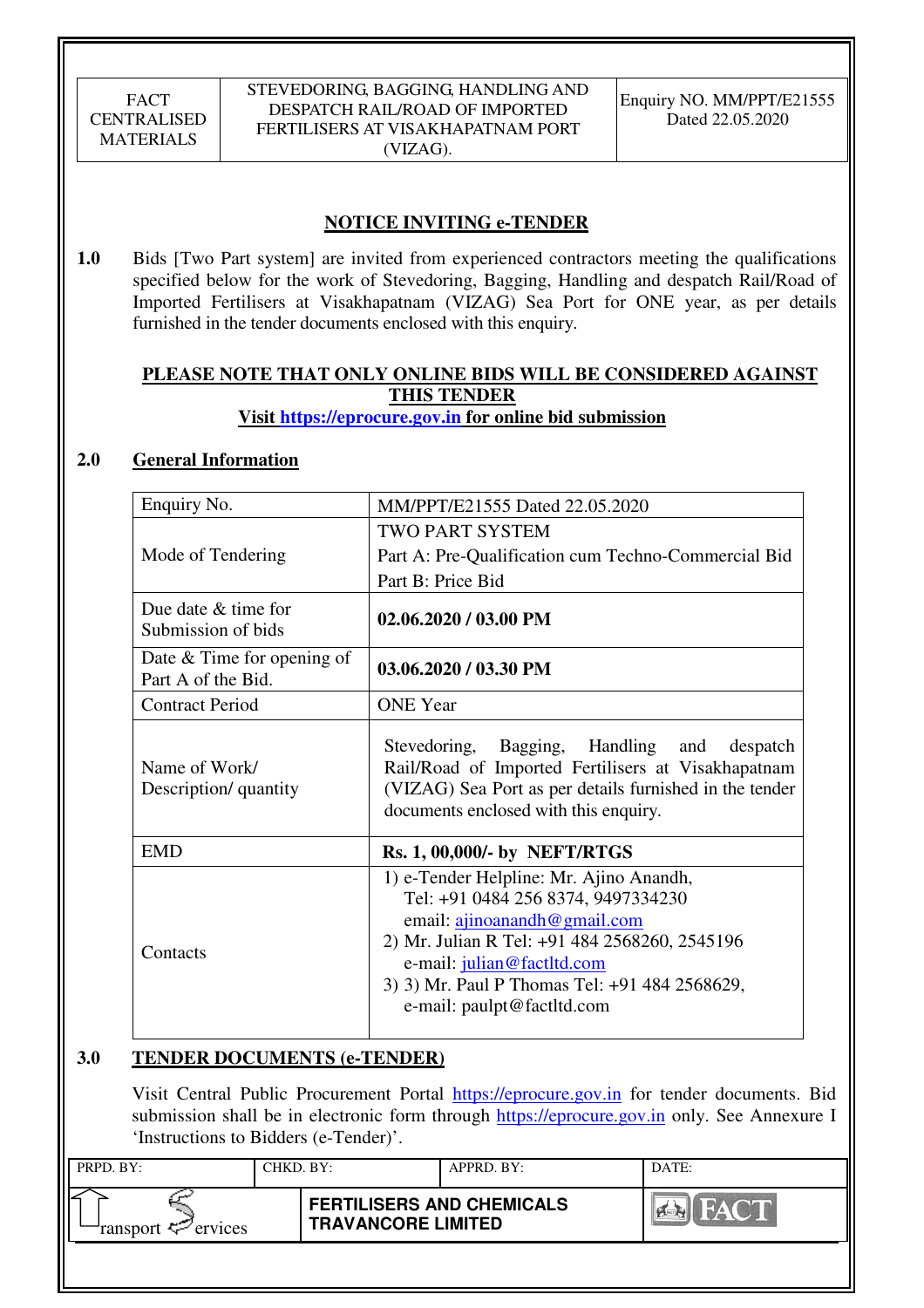## **4.0 PRE-QUALIFICATION CRITERIA FOR BIDDERS**

- 4.1 Bidder shall furnish a solvency certificate for a minimum of Rs.25.00 lakh from a Nationalised/Scheduled Bank, issued not earlier than the date of enquiry along with Part-A (Techno commercial) Bid.
- 4.2 Bidder must have valid Stevedoring License issued by Visakhapatnam (VIZAG) Port Trust for undertaking the work at the Port. Self-attested Copy of the License shall be submitted along with the Part-A (Techno commercial) Bid.
- 4.3 Bidder must have experience in Stevedoring of at least one shipment of minimum 20,000 MT Bulk Cargo of fertilizers, Food grains, Sugar etc., at any major Port in India, during any of the last five years ending on the date of Tender, for any organisations of similar standing as FACT, or organisations of sound financial capability and having status of principal employer; or Govt./Quasi Govt. Depts./Pvt. Ltd. Companies which do their work mainly through advertisement of tender with free participation of public shall be considered for acceptance. Undertaking by Bidder as above as per Annexure – II of this enquiry and copy of i) Work order supported by corresponding ii) Experience certificate & iii) Performance certificate etc., from relevant port/organizations served shall be enclosed along with the Part-A (Prequalification-cum Techno-commercial) Bid.
- 4.4 Bidder must have an office in Visakhapatnam (VIZAG) or willing to open one immediately on awarding the contract. The office must have a responsible person with sufficient authority to co-ordinate day-to-day activities with FACT.

Bids not complying with 4.1 to 4.4 above are liable to be rejected

Note for Micro & Small Enterprises and Startups

Prequalification criteria specified above shall also be applicable for Micro & Small Enterprises without any relaxation. However Startups, recognised by DIPP, shall be exempted from PQ criteria 4.3 above.

### **5.0 SCOPE OF WORK:**

Please refer Terms and Conditions of Contract (Annexure III).

### **6.0 EVALUATION OF BIDS:**

- 6.1 Bidder's capacity, past performance, financial position, working capital mobilization capacity etc. shall be taken into account while evaluating the pre-qualification cum technocommercial bids. Only price bids of pre-qualified bidders will be considered further.
- 6.2 Bidder shall quote for all the items of works, as indicated in the Price Bid format, Annexure–VII. Bids not complying with the above shall not be considered. The rates quoted shall be for a fixed discharge rate of *7000 MT PWWD (Per Weather Working Day) SHEXEIU for VIZAG port for bulk fertilisers viz. MoP, Complexes, AS, Etc.*
- 6.3 Evaluation of bids and determination of the L1 bidder shall be based on the combined total

| PRPD. BY:                 | CHKD. BY: |                                                               | APPRD. BY: | DATE:        |
|---------------------------|-----------|---------------------------------------------------------------|------------|--------------|
| ransport $\sharp$ ervices |           | <b>FERTILISERS AND CHEMICALS</b><br><b>TRAVANCORE LIMITED</b> |            | <b>AND P</b> |
|                           |           |                                                               |            |              |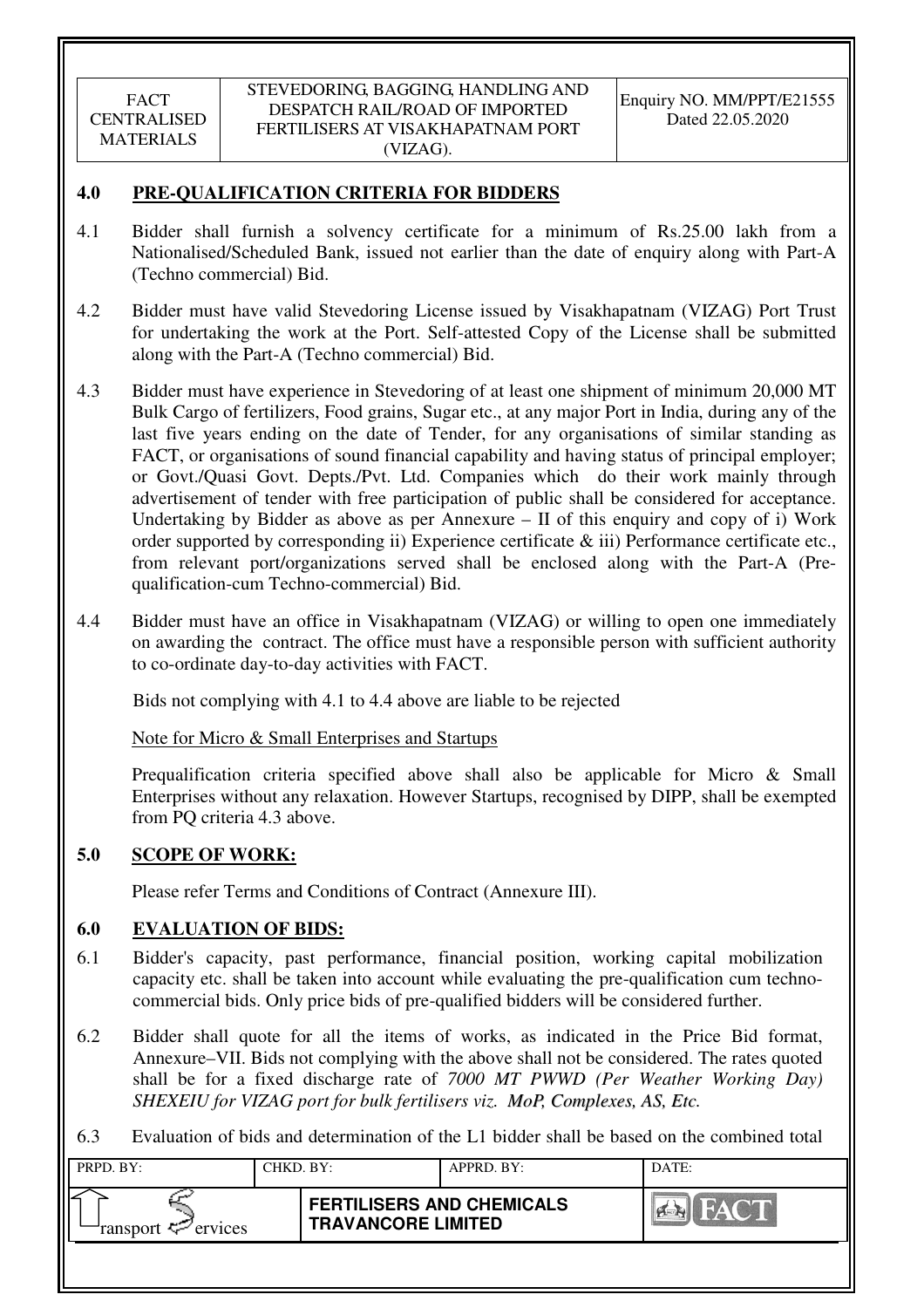value of all the items of work as per the Price Bid Format (Annexure-VI). The combined total value as above shall be arrived based on the rates quoted by the Bidder against each item and the corresponding quantities indicated. A Single Work Order shall be issued for all the items of work.

6.4 In case more than one bidder becomes L1 based on the evaluation method the contract will be finalised based on revised lower rates which will be obtained from the L1 bidders. However, bidders will not be allowed to increase any of the original rates quoted by them in the revised bid submitted by them as above.

## **7.0 GENERAL**

- 7.1 When bids are received from any proprietorship / firm / company having the same proprietor or one or more partners/directors in the business organization of any other party (hereinafter called Common Firms), such bids shall be considered having been received from only one applicant in different names and the lowest acceptable quotation of such Common Firm shall only be considered for evaluation.
- 7.2 Bids from bidders against whom any criminal case, enquiry or investigation/report by authorities like Vigilance, CBI etc., are pending in relation with FACT or bidders who are defaulting contractors of FACT shall be disqualified.
- 7.3 FACT reserves the right to reject any or all bids without assigning any reasons whatsoever, and / or based on the past unsatisfactory performance by bidders at FACT / other PSEs / Govt. Departments. The opinion of FACT regarding the same shall be final and conclusive.
- 7.4 "Integrity Pact: The bidders shall sign and submit an "Integrity Pact (IP)" to be executed between the bidder and Fertilisers and Travancore Ltd. along with the bid as per Annexure-IX. IP shall be implemented through the following Independent External Monitor (IEM) for the bid.

Mr. P.K. Vijayakumar, IRS (Retd),

Madhavam, Vaniyan Lane, Punkunnam P.O, Thrissur – 680002

Mobile: 8547381122,E-mail address: vkmenon78@gmail.com"

 **Note: In case bidders require any clarification pertaining to the tender please contact the officers at 7.5 & 7.6 below. "Kindly note that the Independent External Monitor should NOT be contacted for clarifications regarding the tenders."**

- 7.5 Any further information on familiarisation/ nature of work, if required by the bidders, can be had from the Sr.Manager (Capro & SP) / GM (IT & SP) [Phone No.2567561 / 2567617]
- 7.6 For any clarification on this enquiry please contact Asst.General Manager (Materials)-T&S, [Phone- 0484- 254196, 2568260] or Officer (Materials)-T&S [Phone No.0484-256 8629], CENTRALISED MATERIALS, FACT Ltd., FACT PD Administration Building, Udyogamandal PIN-683 501

| PRPD. BY:              | CHKD. BY: |                                                               | APPRD. BY: | DATE:                   |
|------------------------|-----------|---------------------------------------------------------------|------------|-------------------------|
| ransport $\ll$ ervices |           | <b>FERTILISERS AND CHEMICALS</b><br><b>TRAVANCORE LIMITED</b> |            | $\sqrt{(\mathbf{u})^2}$ |
|                        |           |                                                               |            |                         |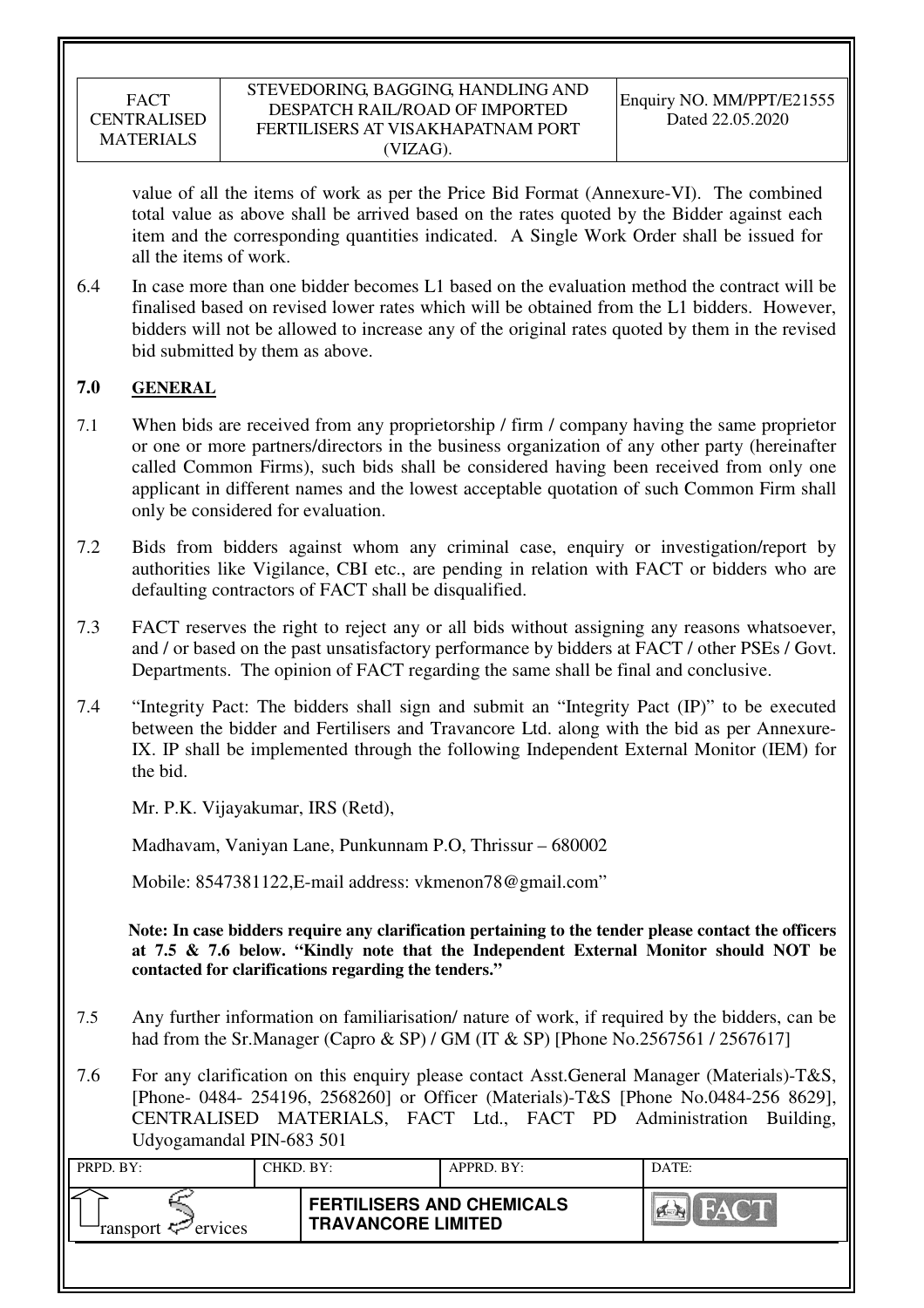## *7.7 Pre bid queries if any may be forwarded through Email.*

*For The Fertilisers And Chemicals, Travancore Limited* 

#### *ASST.GENERAL MANAGER (MATERIALS)-T&S*

**List of Enclosures of this NIT is as follows:** 

| Sl. No.        | Document      | <b>TITLE</b>                                    | No. of<br>Pages |
|----------------|---------------|-------------------------------------------------|-----------------|
| $\mathcal I$   | Annexure I    | <i>Instructions to Bidders (e-Tender)</i>       | 6               |
| 2              | Annexure II   | Vendor Data Updation (Declaration) Form         | 4               |
| $\mathfrak{Z}$ | Annexure III  | Terms and Conditions of Contract                | 18              |
| $\overline{4}$ | Annexure IV   | Compliance Statement                            |                 |
| 5              | Annexure V    | Un-priced copy of Price bid format              |                 |
| 6              | Annexure VI   | Price bid format (BoQ)                          |                 |
| 7              | Annexure VII  | Proforma of Bank Guarantee for Security Deposit | 2               |
| 8              | Annexure VIII | Proforma of Agreement                           |                 |
| 9              | Annexure IX   | <b>Integrity Pact</b>                           | 5               |

| PRPD. BY:                      | CHKD. BY: |                                                               | APPRD. BY: | DATE:                                    |
|--------------------------------|-----------|---------------------------------------------------------------|------------|------------------------------------------|
| ransport $\mathcal{P}$ ervices |           | <b>FERTILISERS AND CHEMICALS</b><br><b>TRAVANCORE LIMITED</b> |            | <b>THE YAY ON BE</b><br>$  \mathbf{v}  $ |
|                                |           |                                                               |            |                                          |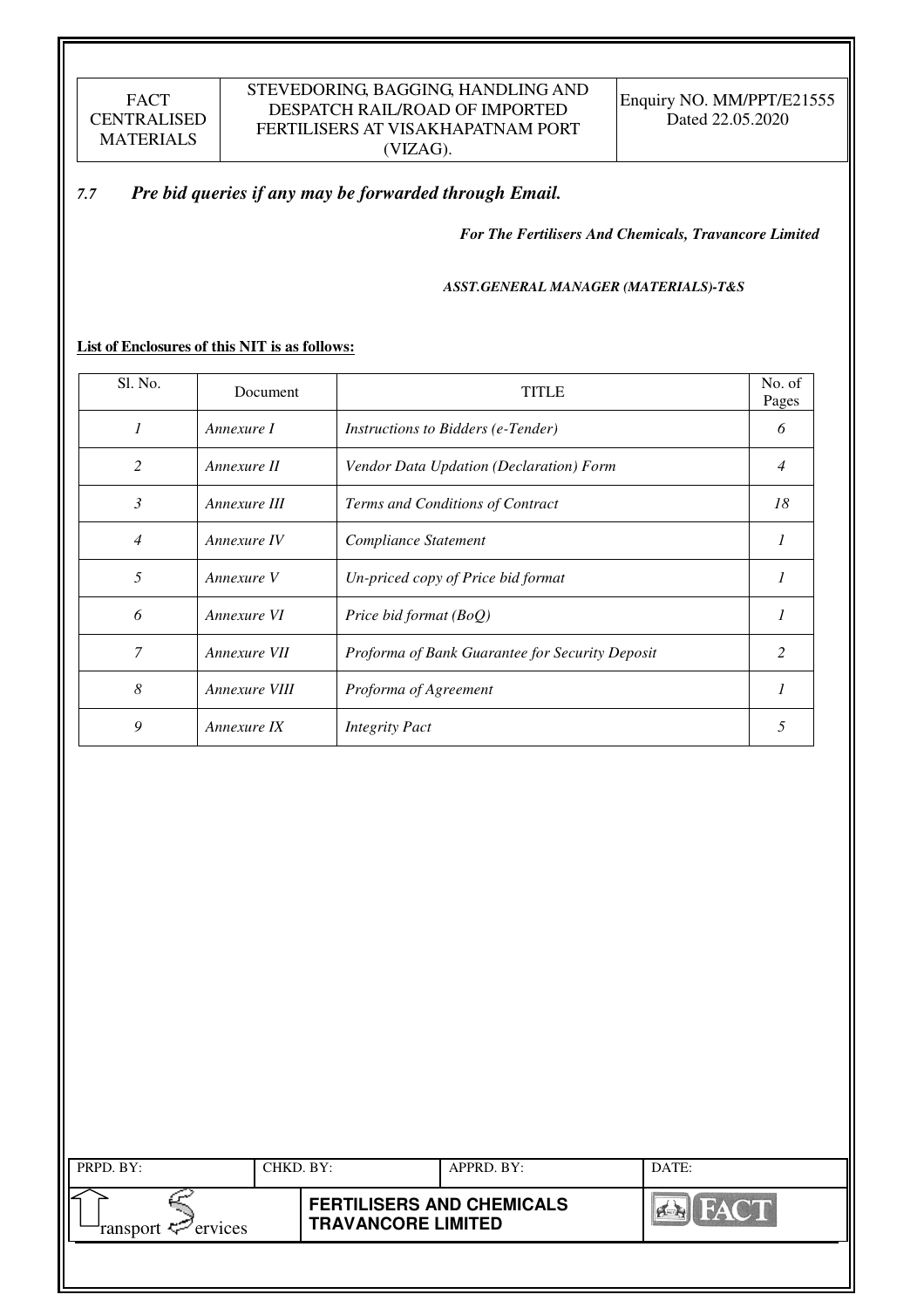| <b>FACT</b>        |
|--------------------|
| <b>CENTRALISED</b> |
| <b>MATERIALS</b>   |

Enquiry NO. MM/PPT/E21555 Dated 22.05.2020

### **ANNEXURE – I**

### **Instructions to Bidders (OPEN e-Procurement)**

- 1.0 Bidders shall study carefully the complete tender documents viz. NIT with Prequalification criteria, Instructions to Bidders (ANNEXURE-I), Technical Procurement Specifications if any, Terms & Conditions and any other documents forming part of this tender attached herewith. All conditions set out there in shall be binding on the bidders unless conflicting with any conditions expressly stated by FACT while accepting any bid in the event of such acceptance. One signed and scanned copy of the above documents shall accompany their online bids signifying their acceptance of the same. Bidder shall also submit along with his bid Vendor data updation (Declaration) Form, Check list and Compliance Statement duly filled with all details required therein and also attach supporting documents as required.
- 2.0 Before submitting the bid, the bidder shall familiarise himself about the details of the work, operating conditions during different seasons of year, etc., collect all necessary data regarding the facilities available at various points indicated in Special Terms and Conditions, applicable timings, routes etc., and satisfy himself on all aspects relating to this work which he has to handle and execute for the full contract period and shall make due provisions in his rates for any contingency or difficulty involved in the work covered by this enquiry. Claiming lack of knowledge shall not be a reason for exoneration of the bidder of his contractual obligations, if the contract is awarded to him or for demand for increase in rate.
- 3.0 Offers against this NIT shall be submitted online on e-Tendering portal https://eprocure.gov.in, with valid digital signature certificate. Offers submitted on any other platform or in any other mode or including e-mails, physical submission of offers etc. SHALL NOT be accepted.
- 3.1 The bidders are requested to register themselves on the above website with their valid digital signature certificate, if not done already. It is mandatory for bidder to have valid digital signature certificate (Class II or Class III) issued by any of the Certifying Authority approved by Govt. of India for participating in the tender. The digital signature certificate shall be arranged by the bidder at his cost. Bidders may refer **Bidders Manual Kit** available on the above website for detailed information and instructions for registration, bid submission etc.
- 3.2 The documents, if any, which necessarily have to be submitted in originals if specified specifically in the enquiry documents, shall be submitted offline. However scanned copies of such documents shall be uploaded along with the offer submitted online.
- 3.3 The cover (s) containing the documents in original etc. to be submitted offline as required in the enquiry documents shall be duly superscribed with enquiry No., due date of enquiry, bidder's name & address and contact details. The documents shall be submitted to the following on or before the due date:

The Asst.General Manager (T&S), Centralized Materials, PD Administrative Building, FACT Ltd., Udyogamandal PO, Kochi – 683 501, Kerala

**4.0 SUBMISSION OF BIDS: The bid shall be uploaded with all relevant documents before due date and time in the above portal as given above.** 

| PRPD. BY:                      | CHKD. BY: |                                                               | APPRD. BY: | DATE: |
|--------------------------------|-----------|---------------------------------------------------------------|------------|-------|
| ransport $\mathcal{P}$ ervices |           | <b>FERTILISERS AND CHEMICALS</b><br><b>TRAVANCORE LIMITED</b> |            | FACT. |
|                                |           |                                                               |            |       |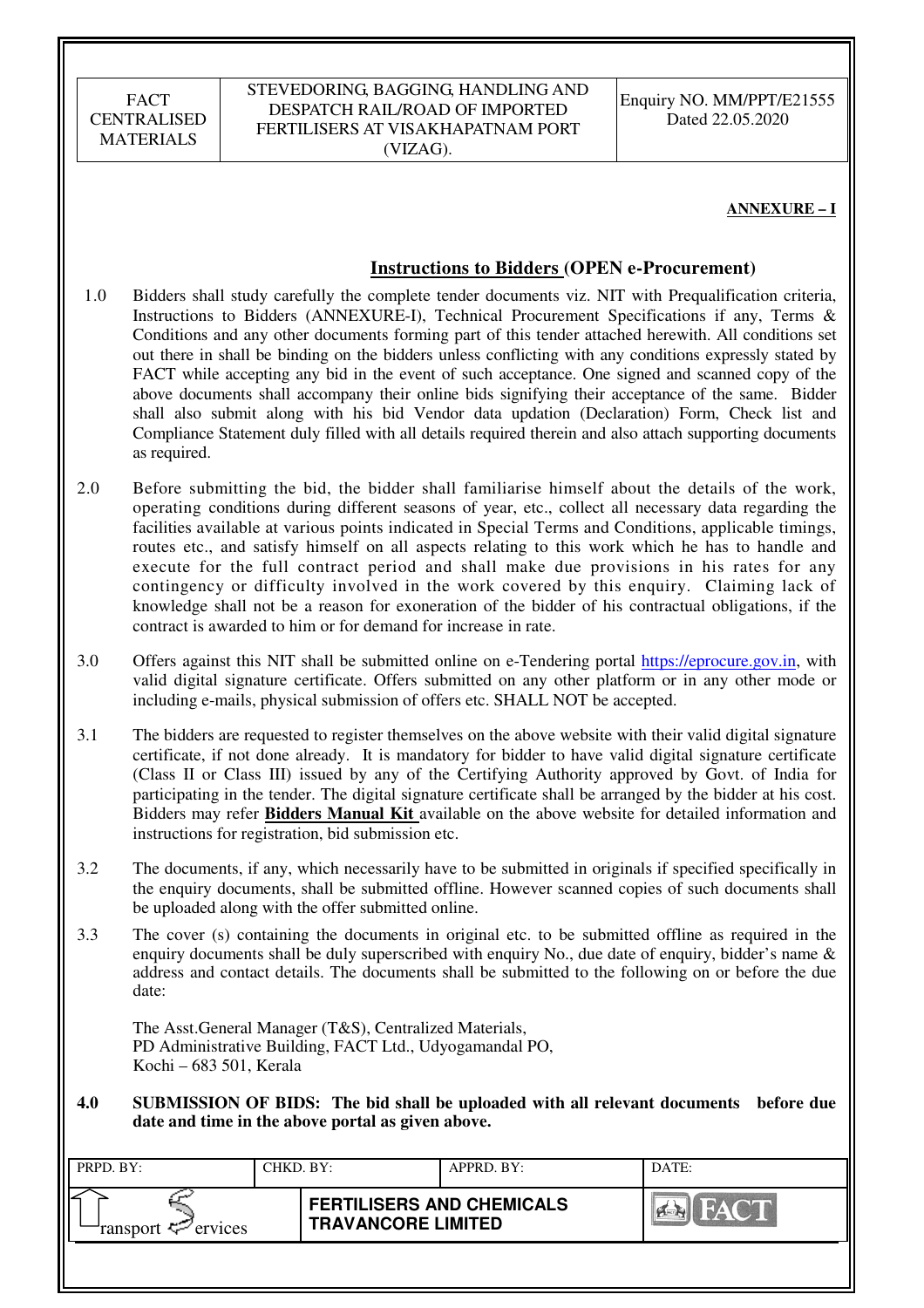**5.0** Bid documents shall consist of Part-A and Part B as detailed below:

### 5.1 **Part A (Pre-qualification-cum-Techno Commercial Bid) shall contain:**

- 1. Documentary proof for remittance of EMD such as scanned copy of EMD Instrument (UTR No./Payment Receipt/Challan), as applicable or Claim for EMD exemption with documentary proof.
- 2. Scanned copies of supporting documents for satisfying Pre-Qualification criteria.
- 3. Digitally Signed copies of NIT, Instructions to Bidders (Annexure I) and terms conditions.
- 4. Scanned copy of Signed & duly filled Vendor Data Updation Declaration Form'
- 5. Signed and duly filled up Check List for Commercial Terms' (if applicable) and scanned copies of attached documents as detailed in Check list.
- 6. Scanned copy of Signed & duly filled 'Compliance Statement'
- 7. Scanned copy of Signed "Un-priced bid indicating "QUOTED" in the applicable columns. Rates shall not be indicated in Un-priced Bid.

### 5.2 **Part-B: shall comprise of the filled Price bid. The filled price bid ie. BoQ attached to the tender shall be uploaded after filling all relevant details such as name and address of the bidder, rates etc. as applicable.**

- 5.3 The priced BOQ shall be uploaded strictly in the format attached, failing which the offer is liable to be rejected. Renaming or changing the format of the BoQ is not permitted and the System will not accept any such changed document.
- 5.4 Fill-in all the relevant fields of the BoQ either in value or as a percentage as specified in the BoQ. Blank field, if any, in the uploaded BoQ shall be considered as Nil (not Quoted). No claim or revisions shall be entertained in this regard.
- 5.5 Bidders shall quote prices in the BOQ only and nowhere else. No other documents shall be enclosed with Price Bid (BOQ).
- 5.6 Rates shall be quoted in the same unit of measure given in the BOQ and shall be considered accordingly.
- 5.7 Bidders shall ensure that all the required documents as per enquiry are uploaded in the System before due date and time. The System does not allow submission of bids or any other document forming part of the bid after due date  $\&$  time of bid submission. Non-submission of documents or incomplete documents may result in rejection of offers and no communication in this regard will be entertained. FACT reserves the right to reject any bid not submitted as per instructions at their discretion.
- 5.8 Timely submission of offers along with all the relevant documents online is the responsibility of the bidder concerned. The bids may be submitted well in advance to avoid last minute issues like non availability of internet, server not available, power failure etc. FACT shall not be held responsible for bidder's inability to submit documents in time, incomplete submission of offers or non-submission of any documents forming part of the offers etc.
- 5.9 Bidders shall meet all expenses in connection with submission of his bid, attending the bid opening, meetings etc.

| PRPD. BY:                 | CHKD. BY: |                                                               | APPRD. BY: | DATE:                     |
|---------------------------|-----------|---------------------------------------------------------------|------------|---------------------------|
| ransport $\sharp$ ervices |           | <b>FERTILISERS AND CHEMICALS</b><br><b>TRAVANCORE LIMITED</b> |            | HA C'IN<br>$\sum_{i=1}^n$ |
|                           |           |                                                               |            |                           |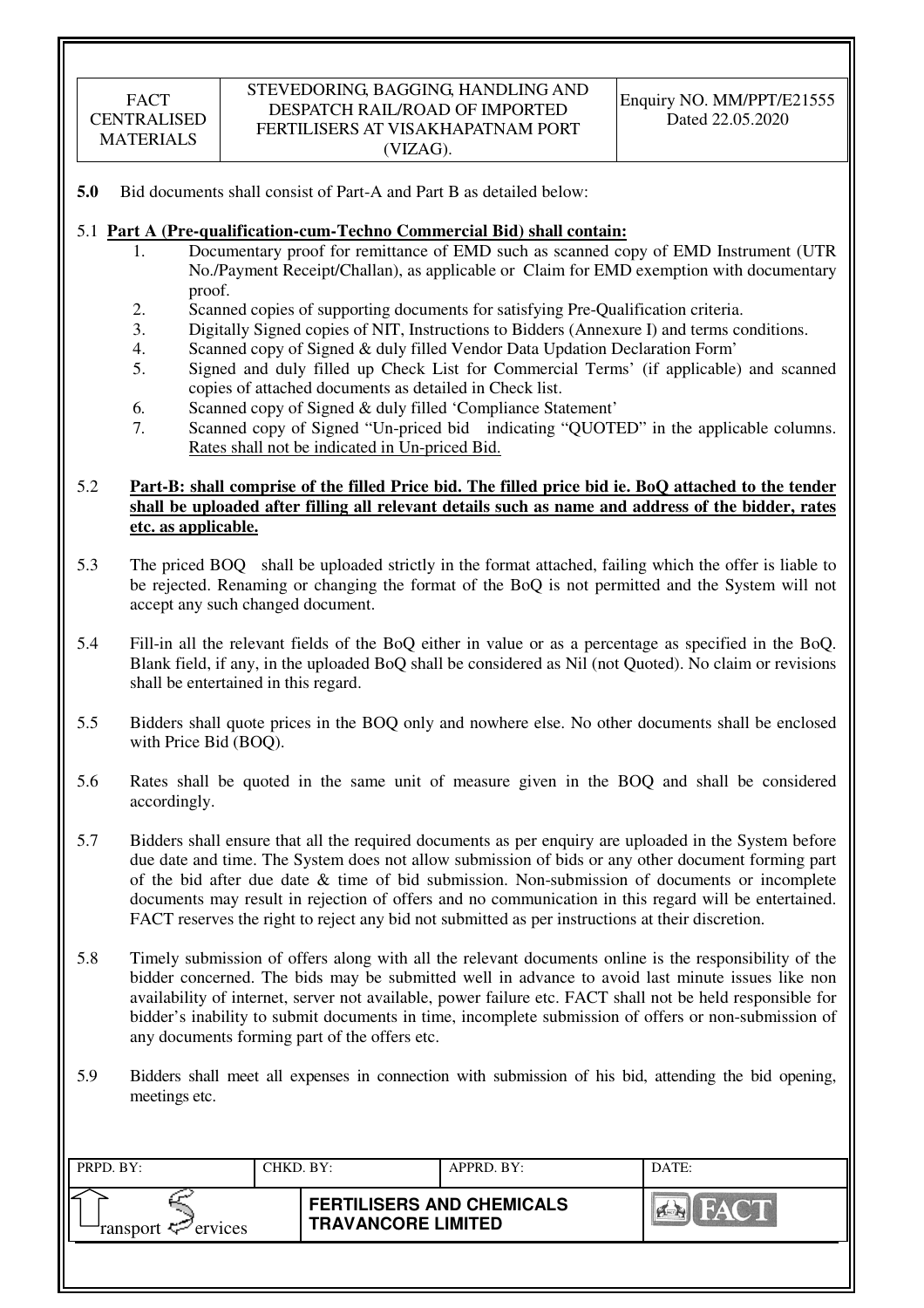#### STEVEDORING, BAGGING, HANDLING AND DESPATCH RAIL/ROAD OF IMPORTED FERTILISERS AT VISAKHAPATNAM PORT (VIZAG).

### **6.0 BID OPENING:**

- 6.1 *Part-A* of the bids of all bidders who submit their Bids as per the instructions on or before the due date and time shall be opened online, on the specified bid opening date and time. Bids submitted not in conformity with the Enquiry instructions are liable to be rejected without further processing.
- 6.2 *Part-B* Price bids of those bidders whose Part-A bid is acceptable, based on pre-qualification and techno-commercial evaluation, only shall be opened online on a subsequent date, on completion of evaluation.

### **7.0 EARNEST MONEY DEPOSIT:**

- 7.1 **Earnest Money Deposit (EMD)** shall be furnished for the respective amount indicated in the NIT only through **NEFT/RTGS to FACT a/c No. 57017844467 with the State Bank of India, Udyogamandal Branch, IFSC Code SBIN0070158.** A scanned copy of the Payment Receipt /UTR No. shall also be furnished along with Part-A bid. **Bids without EMD or inadequate amount of EMD will be rejected**. No interest shall be paid on the EMD. EMD of the unsuccessful bidder will be refunded after awarding the contract. EMD furnished against one enquiry will not be adjusted against any other enquiry.
- 7.2 Bids without EMD shall be rejected except in the following cases. EMD will be exempted for Govt. Depts/firms/public sector units/ Startups recognized by Dept. of Industrial policy & Promotion, MSE units registered under MSMED Act/ firms registered under NSIC/Khadi Board etc. as per applicable govt. directions, on submission of valid documents in proof of the same.
- 7.3 If any bidder retracts from or without request of FACT revises his bid during its validity period or fails to submit Security Deposit and execute the required agreement when the contract is awarded or fails to commence the execution of the work on the stipulated date, the EMD furnished shall be liable to be forfeited without prejudice to FACT's other right to claim damages.

### **8.0 PURCHASE PREFERENCE:**

This tender shall be based on MSME order dt. 23<sup>rd</sup> March 2012, and as amended from time to time, pertaining to Public Procurement Policy in respect of procurement of goods and services, produced and provided by micro and small enterprises, including special benefits to MSE firms owned by SC/ST and women entrepreneurs, on furnishing relevant documents as proof. Declaration of UAM numbers on CPPP is mandatory, failing which bidders will not be able to enjoy the benefits as per PP policy. Bidders will get the benefit of PP policy only if they are MSE bidders at the time of submission of their offers.

In divisible tenders, participating MSEs quoting price within price band of L1+15% shall also be allowed to supply a portion of requirement by bringing down their price to L1 price in a situation where L1 price is from someone other than an MSE. Such MSEs shall be allowed to supply atleast 25% (or as applicable) of the total tendered value. In case of more than one such MSE, the supply will be shared proportionately (to tendered quantity). Special provisions extended to certain categories of MSEs as per the order shall also be applicable.

In case of non-divisible tenders, an MSE quoting in the price band of L1+15% may be awarded for full/compete work of tendered value, considering the spirit of policy for enhancing the Government procurement from MSEs subject to bringing down of price to L1 by the MSE concerned.

### **This tender is non-divisible.**

| PRPD. BY:              | CHKD. BY: |                                                               | APPRD. BY: | DATE:                    |
|------------------------|-----------|---------------------------------------------------------------|------------|--------------------------|
| ransport $\ll$ ervices |           | <b>FERTILISERS AND CHEMICALS</b><br><b>TRAVANCORE LIMITED</b> |            | FACT<br>$\sum_{i=1}^{n}$ |
|                        |           |                                                               |            |                          |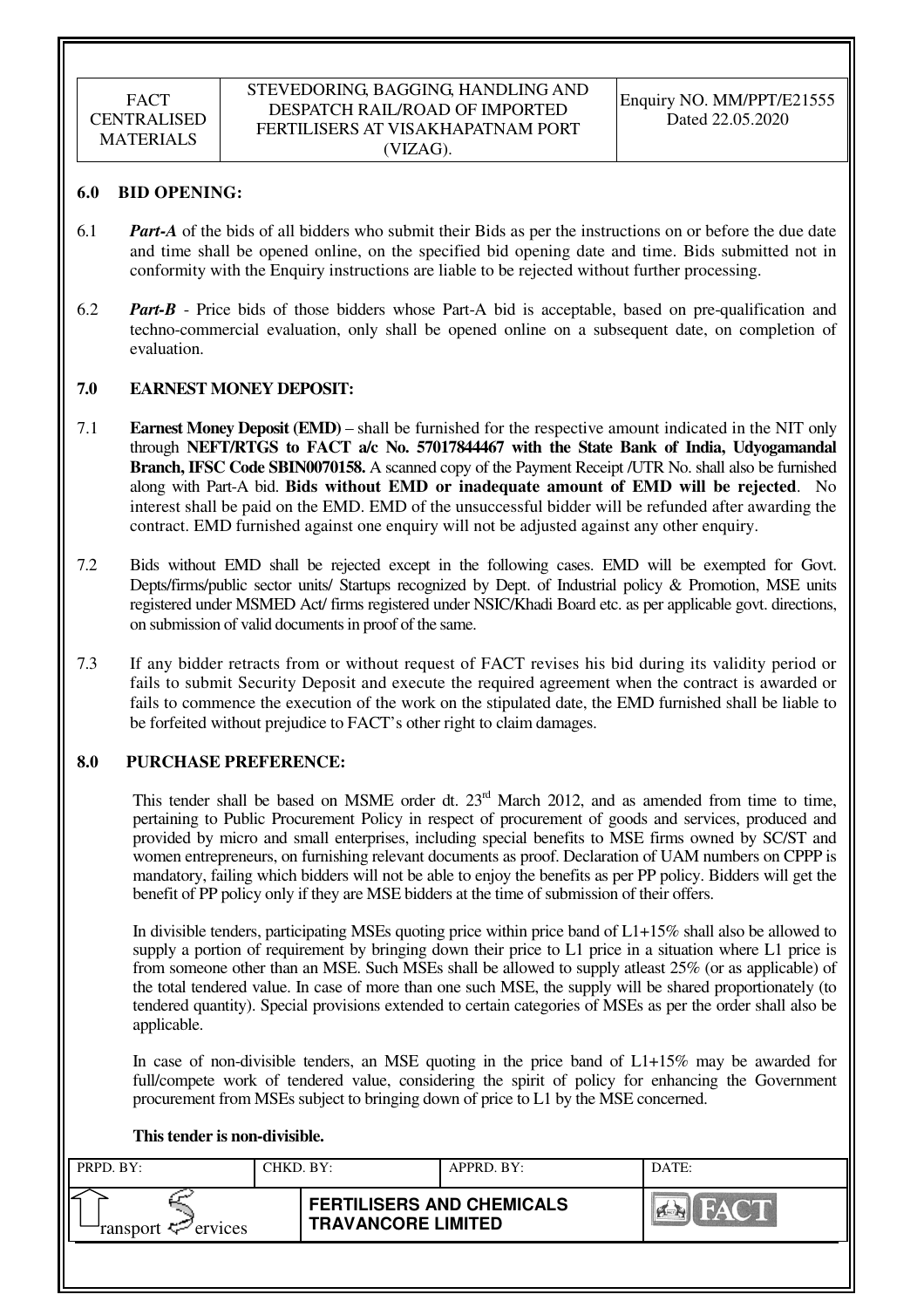#### **9.0 DEVIATIONS:**

- 9.1 Deviations in the tender clauses shall not be accepted.
- 9.2 FACT reserves the right to reject the offers with deviations without further correspondence.
- 9.3 Bidder shall clearly indicate the time required for mobilisation /commencement of work from the date of receipt of Letter of Intent (LOI) / Work Order.

#### **10.0 CONFORMITY:**

Bids must conform in all respects with the applicable terms and conditions of this enquiry. Bidder must certify in the compliance Statement that his bid complies with all Enquiry documents and technical specifications.

#### **11.0 Rates:**

11.1 Bidder shall quote his lowest rate for the work strictly as per the BoQ (Price Bid format). Bids not complying with the above are liable to be rejected.

The Un-priced bid shall be submitted along with Part-A bid duly signed by the Bidder, indicating "QUOTED" in the columns. Rates shall not be indicated in Un-priced Bid.

- 11.2 Bidder shall quote all-inclusive rate for the work, but **exclusive of GST.** GST if applicable will be payable extra by FACT as per statutory notification.
- 11.3 The rates quoted in the tender are to hold good for a period of four months from the date of opening of the Pre-Qualification-cum-Techno-Commercial bid (Part-A). If contract is awarded, the work order rates shall be valid for the entire period of contract inclusive of extension / extensions. **No bidder can withdraw his tender or revoke or revise the rates within the aforesaid period of 120 days.** If the bidder withdraws/revises/revokes OR shows unwillingness to confirm with his offer, the Earnest Money Deposit (EMD) remitted by the bidder against the tender shall be forfeited by FACT, without prejudice to FACT's other rights to claim damages.

### **12.0 SECURITY DEPOSIT:**

- 12.1 The successful bidder (Contractor) shall be required to furnish an interest free Security Deposit (SD) equivalent to **five percent (5%) of the total contract value** by DD/NEFT/RTGS or by Bank Guarantee issued by a Nationalised / Scheduled Bank as per the Proforma prescribed within 15 days of issue of the work order. The Bank Guarantee shall be valid till the expiry of the contract with a claim period of six months thereafter. FACT a/c No. 57017844467 with the State Bank of India, Udyogamandal Branch, IFSC Code SBIN0070158 shall be used in case of remittance of Security deposit by NEFT/RTGS and proof of remittance shall be submitted to FACT.
- 12.2 In case the bidder whose bid is accepted, fails to deposit the prescribed Security Deposit or fails to execute the agreement or fails to commence the execution of the work within the specified time, the contract issued to him is liable to be terminated and the Earnest Money already deposited by the contractor shall be forfeited without any further reference to the contractor and alternative

| PRPD. BY:              | CHKD. BY: |                                                               | APPRD. BY: | DATE:                  |
|------------------------|-----------|---------------------------------------------------------------|------------|------------------------|
| ransport $\ll$ ervices |           | <b>FERTILISERS AND CHEMICALS</b><br><b>TRAVANCORE LIMITED</b> |            | EVA.<br><b>Part Re</b> |
|                        |           |                                                               |            |                        |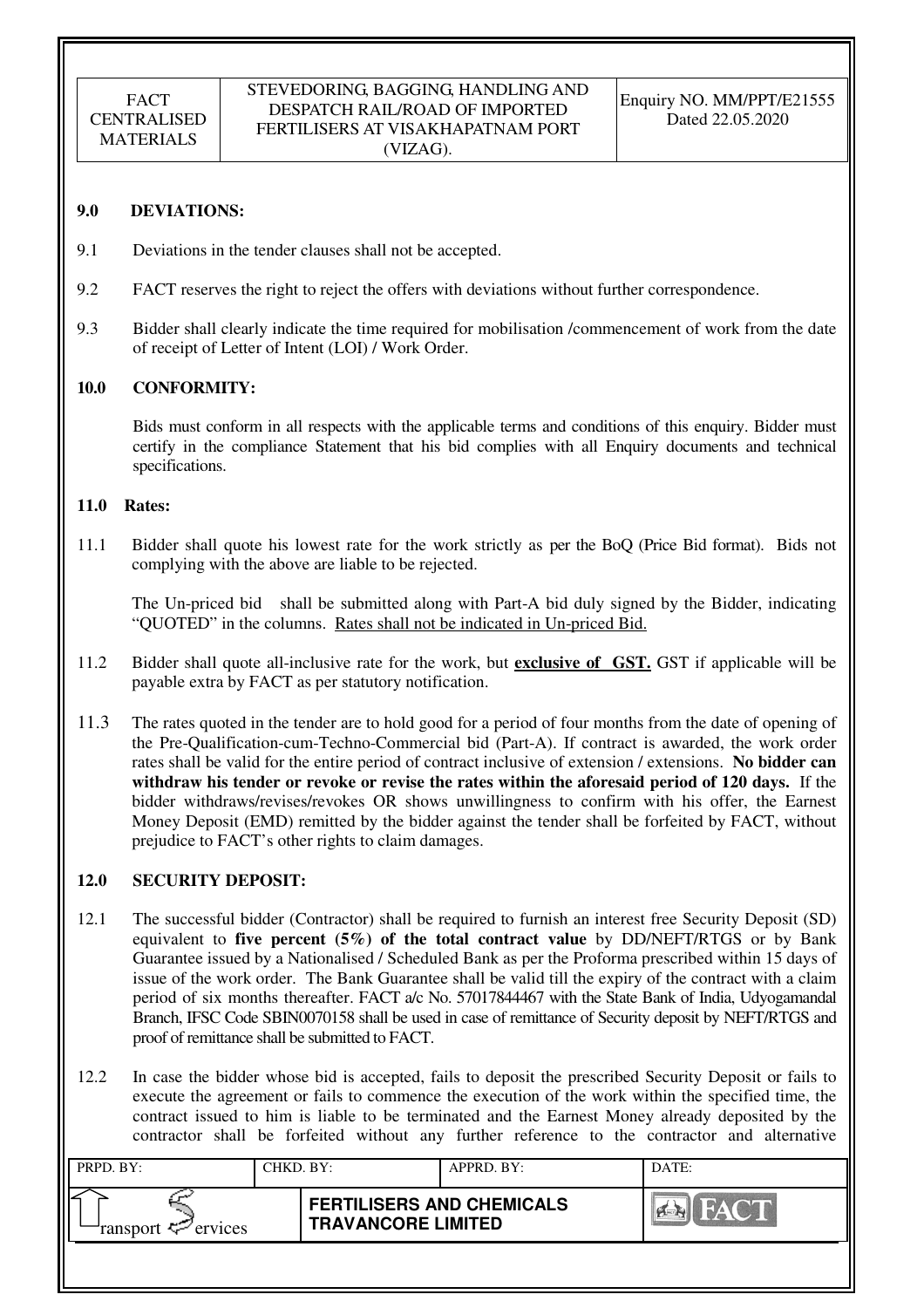### STEVEDORING, BAGGING, HANDLING AND DESPATCH RAIL/ROAD OF IMPORTED FERTILISERS AT VISAKHAPATNAM PORT (VIZAG).

arrangements made at the risk and cost of the Contractor.

### **13.0 PURCHASER'S RIGHT:**

FACT reserves the right to reject any or all bids without assigning any reason whatsoever. No claims shall lie against FACT on this account and FACT's decision in this regard shall be final and binding on the bidders. FACT reserves the right to negotiate with the lowest bidder.

### **14.0 CONTRACTOR TO EXECUTE AGREEMENT:**

 The contractor's responsibility under this contract will commence on the date specified in the Letter of Intent/Work Order. The successful Bidder shall be required to execute an Agreement with FACT, within 15 days of the receipt by him of the Work order issued by FACT for carrying out the work according to the terms and conditions of the contract given along with the Work Order. The Agreement shall be executed on Rs.500/- Stamp paper and shall be in the pro forma as specified by FACT. The provisions contained in tender papers and other documents exchanged between the Bidder and FACT shall form part of the contract. The Earnest Money Deposit is liable to be forfeited in case the contractor fails to execute the Agreement within the stipulated period as mentioned above.

### **15.0 The bidder shall furnish the following along with the offers.**

- 1. The GST registration Number and details. In the case of Provisional ID, GST Registration Number shall be provided on receipt of the same.
- 2. Place of supply/Service
- 3. Address of the supplier/service provider's billing the item if it is different from 2 above
- 4. GST rates applicable for each item
- 5. HSN / SAC codes of each of the goods / services quoted

In case of unregistered contractor, a declaration to that effect with reason should be furnished.

FACT's GST No. in the state of Kerala is **32AAACT6204C1Z2**. FACT's GST numbers in other southern states is as follows:

| Tamilnadu:                                      | 33AAACT6204C1Z0 |
|-------------------------------------------------|-----------------|
| Karnataka:                                      | 29AAACT6204C1ZP |
| Andhra Pradesh:                                 | 37AAACT6204C1ZS |
| Telangana:                                      | 36AAACT6204C1ZU |
| Puducherry:                                     | 34AAACT6204C1ZY |
| The supplier/contractor shall do the following: |                 |

- a) Submit GST compliant tax invoice to FACT along with supply.
- b) Shall ensure uploading the above invoice as per statute &
- c) File monthly returns in time enabling FACT to claim the input tax credit.

GST charged by the supplier/contractor shall be released separately to the supplier/contractor only after filing of (i) the outward supply details  $\&$  the monthly return on GSTN portal by the supplier/contractor and (ii) on matching the input tax credit to such invoice with the corresponding details of outward supply of the supplier/contractor.

In case FACT incurs any liability (like interest, penalty etc.,) due to denial/reversal of such input tax credit in respect of the invoice submitted by the supplier/contractor, for the reasons attributable to the supplier/contractor, the same shall be recovered from the supplier/contractor

| PRPD. BY:              | CHKD. BY: |                                                               | APPRD. BY: | DATE:                     |
|------------------------|-----------|---------------------------------------------------------------|------------|---------------------------|
| ransport $\ll$ ervices |           | <b>FERTILISERS AND CHEMICALS</b><br><b>TRAVANCORE LIMITED</b> |            | <b>FACT</b><br><b>PER</b> |
|                        |           |                                                               |            |                           |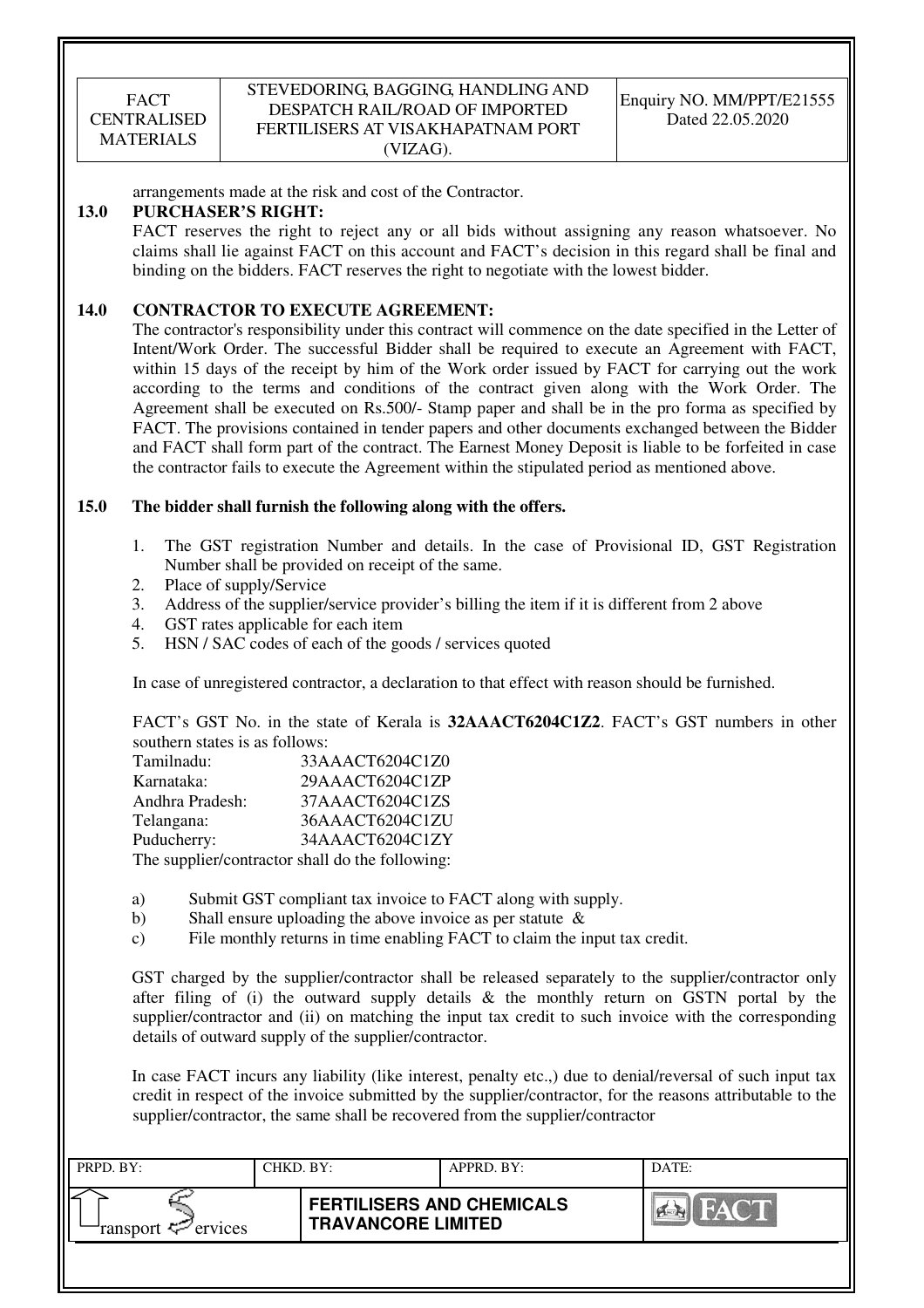### STEVEDORING, BAGGING, HANDLING AND DESPATCH RAIL/ROAD OF IMPORTED FERTILISERS AT VISAKHAPATNAM PORT (VIZAG).

Further in case FACT is deprived of the input tax credit due to any reason attributable to the supplier/contractor, the same shall not be paid or recovered if already paid to the supplier/contractor. **16.0 GENERAL:** 

- 16.1 FACT reserves the right to extend without giving any reason, the last date for submission and opening of bid, but such extension will be duly intimated to those who have submitted online. In case the date of bid opening happens to be a day of strike/hartal etc. due to any reasons or happens to be a holiday for FACT, declared due to unforeseen and emergency reasons or due to any tech problems, the bids will be opened at the same time on the next full working day.
- 16.2 FACT reserves the right to make changes in the tender documents, but such changes will be published in our portal as a corrigendum. Bidders are requested to counter check with portal before submitting their bids.
- 16.3 Mere submission of all the documents will not necessarily mean that the Bidder is suitable. Worthiness assessed by FACT will be final and binding on the Bidder.
- 16.4 If specified in the tender, FACT may relax condition of prior turnover and prior experience with respect to Micro & Small Enterprises (MSEs) subject to meeting of quality and technical specifications.
- 16.5 Except in the cases of items/services related to public safety, health, critical security operations and equipment etc., FACT at its discretion may relax the conditions of prior turnover and prior experience (if specified in the tender) for Startups recognised by Dept. of Industrial policy and promotion (DIPP) subject to meeting quality and technical specifications, on furnishing copies of relevant certificates / documents in proof of such recognition by DIPP.
- 16.6 All clarification and correspondence related to this enquiry shall be made only in English to the Asst.General Manager(Materials)T&S, Centralised Materials, PD Administrative Building, FACT Ltd., Udyogamandal – 683 501, Tel : 0484-2568260/2568629/2546427, FAX No: 0484-2545196, Email:julian@factltd.com
- 16.7 All disputes and questions, claims, rights, matters or things, whatsoever, in any way, arising out of or relating to the calling of bids, evaluation of offers, award of contract, change in structure of bids or any other matter relating to finalization of contract are to be referred to the sole Arbitrator who shall be the General Manager [Materials] of FACT. The award shall be binding on both the parties.The bidders are advised to get informed of all details they require regarding the work before submitting their bids.
- 16.8 Work order shall be issued by Asst. General Manager [Materials]-T&S.

### **17.0 TENDER UPDATES:**

Bidders are requested to visit Central Public Procurement Portal (https://eprocure.gov.in) regularly for any updates/corrigendum on the tender, including extension of due date, if any. No other mode of communication shall be made in this regard.

### **18.0 FRAUD PREVENSION POLICY:**

Bidders shall comply with Fraud Prevention Policy of FACT 2012 (FPPF 2012). The said Policy is available in FACT's Website www.fact.co.in.

| PRPD. BY:              | CHKD. BY: |                                                               | APPRD. BY: | DATE:       |
|------------------------|-----------|---------------------------------------------------------------|------------|-------------|
| ransport $\ll$ ervices |           | <b>FERTILISERS AND CHEMICALS</b><br><b>TRAVANCORE LIMITED</b> |            | <b>HACT</b> |
|                        |           |                                                               |            |             |

## **ASST. GENERAL MANAGER (MATERIALS)-T&S**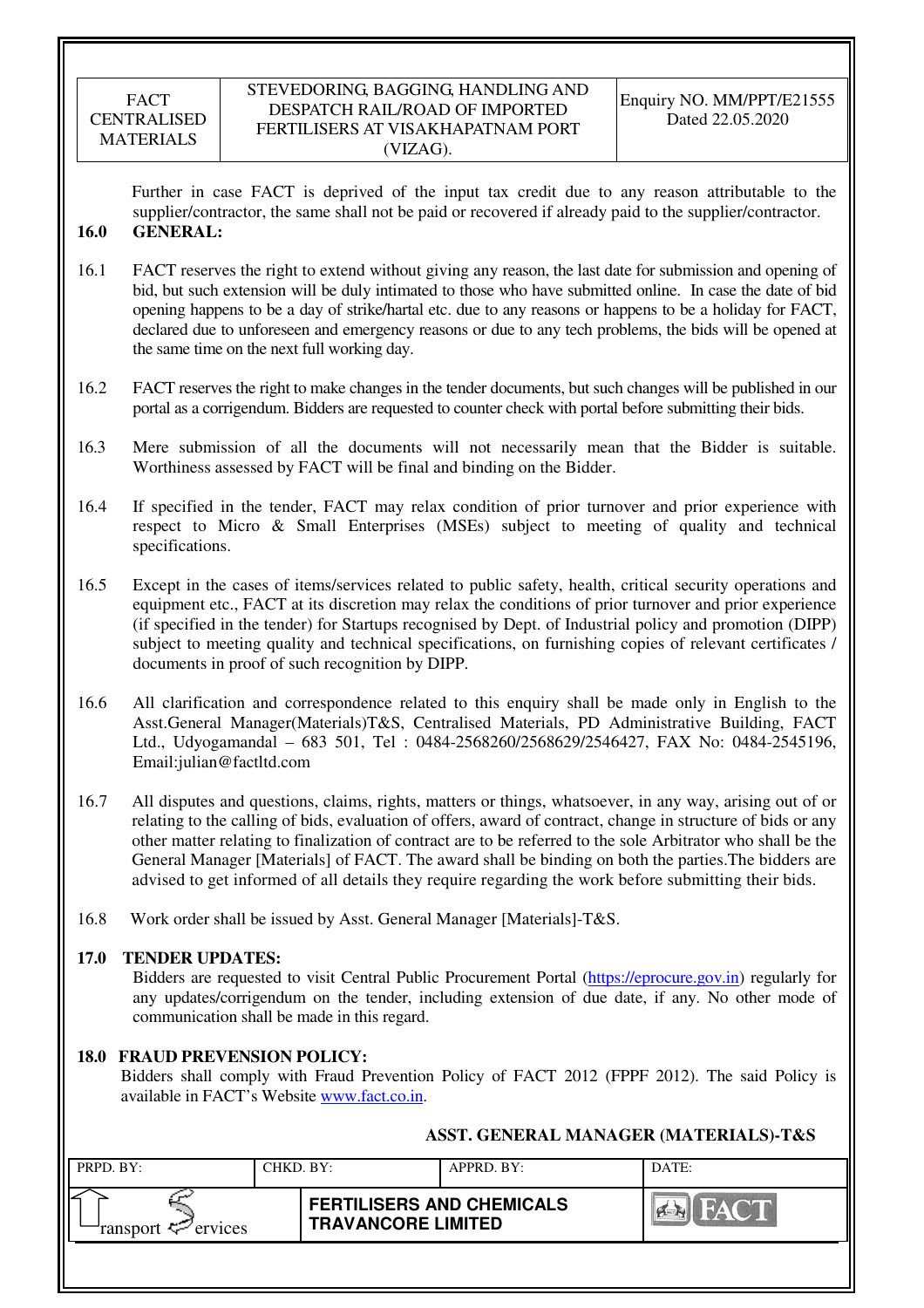### **ANNEXURE – II**

## **Stevedoring, Bagging and Handling and despatch Rail/Road of Imported Fertilisers at VIZAG Sea Port**

**Vendor Data Updation(Declaration) Form** 

[Use additional sheets, if space is insufficient]

- 1. Name of the Bidder:
- 2. Address

Phone No. **Fax No.** 

3. Name, address and designation of the Key person with whom company may correspond.

Name: Address:

Designation: Mobile No:

- 4. Addresses/phone Nos of :
- i) Registered office/: Phone No. Head Office
- ii) Branches 1. (list out each  $branch with phone nos - 2$  (use additional sheets . if required) 3.
- iii) Address of Cochin Office (If any) :
	- Phone No. Fax No. Name of Contact person:

Mobile No:

5. Name of the person authorised to :

| PRPD. BY:              | CHKD. BY: |                                                               | APPRD. BY: | DATE:             |
|------------------------|-----------|---------------------------------------------------------------|------------|-------------------|
| ransport $\ll$ ervices |           | <b>FERTILISERS AND CHEMICALS</b><br><b>TRAVANCORE LIMITED</b> |            | 134<br><b>ANT</b> |
|                        |           |                                                               |            |                   |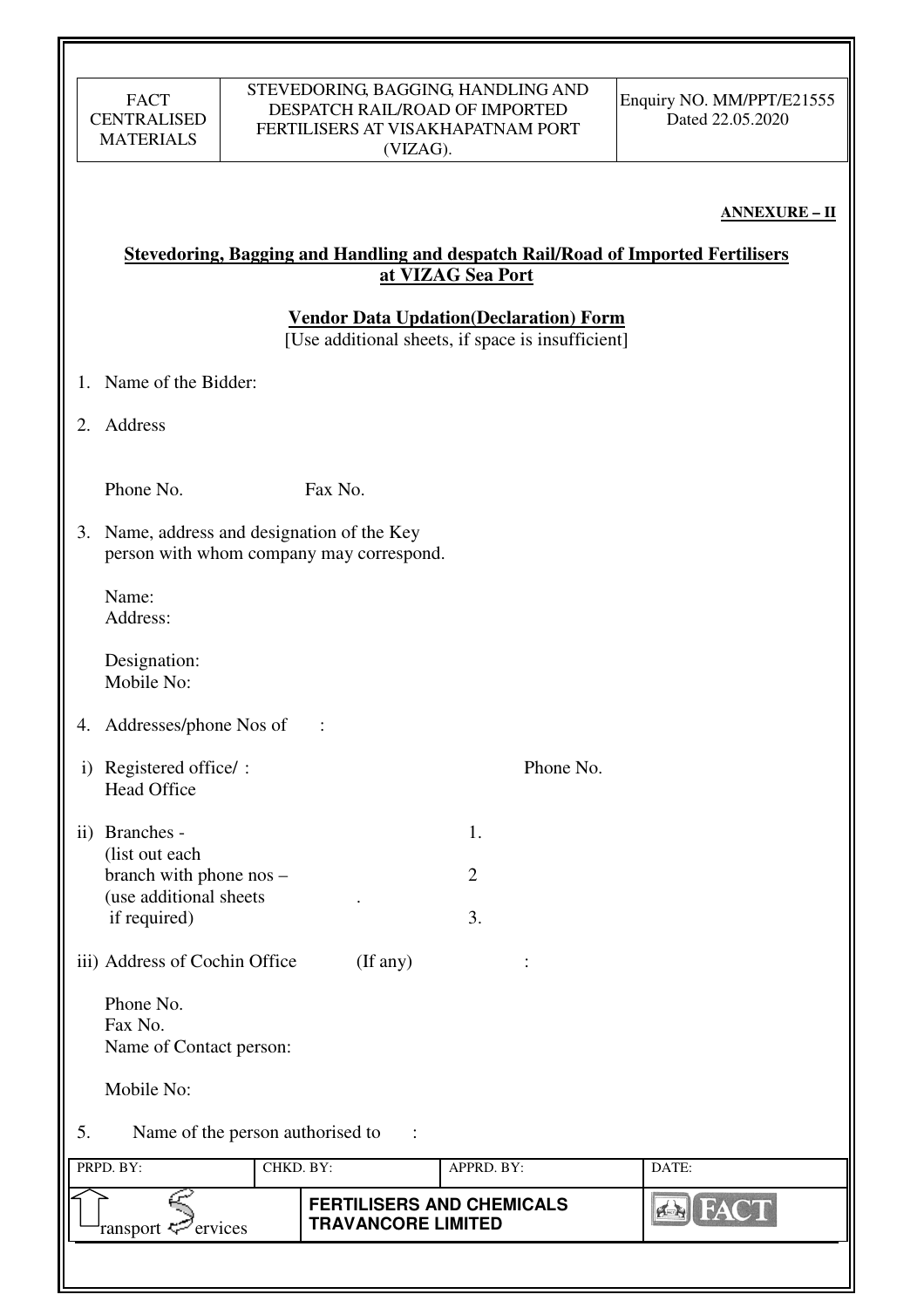|           | <b>FACT</b><br><b>CENTRALISED</b><br><b>MATERIALS</b>                                                                                                                                                                                                                                                                 |                    | DESPATCH RAIL/ROAD OF IMPORTED<br>(VIZAG). | STEVEDORING, BAGGING, HANDLING AND<br>FERTILISERS AT VISAKHAPATNAM PORT       | Enquiry NO. MM/PPT/E21555<br>Dated 22.05.2020                                                                                                                                            |  |  |  |
|-----------|-----------------------------------------------------------------------------------------------------------------------------------------------------------------------------------------------------------------------------------------------------------------------------------------------------------------------|--------------------|--------------------------------------------|-------------------------------------------------------------------------------|------------------------------------------------------------------------------------------------------------------------------------------------------------------------------------------|--|--|--|
|           | sign the Bid and related documents                                                                                                                                                                                                                                                                                    |                    |                                            |                                                                               |                                                                                                                                                                                          |  |  |  |
| 6.        | Date of Registration of the Firm                                                                                                                                                                                                                                                                                      |                    | (Attach copy of Registration Certificate)  |                                                                               |                                                                                                                                                                                          |  |  |  |
| 7.        | Constitution of the Bidder                                                                                                                                                                                                                                                                                            |                    | (Strike out which is not applicable)       | Proprietorship/Regd. Partnership/<br><b>Limited Company</b>                   |                                                                                                                                                                                          |  |  |  |
|           |                                                                                                                                                                                                                                                                                                                       |                    |                                            | as the authorized signatory or otherwise, to be submitted to FACT).           | (Copy of the Partnership Deed or Memorandum of Association or Articles of Association as<br>the case may be, together with power of Attorney, if any, granted in anybody's favour to act |  |  |  |
| 8.        |                                                                                                                                                                                                                                                                                                                       |                    |                                            | Operational infrastructure facility available (Owned/Hired):                  |                                                                                                                                                                                          |  |  |  |
|           | Pay loaders:<br>Dumpers/tippers:<br>Bag stitching machines:<br>Cranes:<br>Any others:<br>Labour arrangement:                                                                                                                                                                                                          |                    |                                            |                                                                               |                                                                                                                                                                                          |  |  |  |
| 9.        | 1. Name/nature of normal business of the Bidder:                                                                                                                                                                                                                                                                      |                    |                                            |                                                                               |                                                                                                                                                                                          |  |  |  |
|           | 2. Category:                                                                                                                                                                                                                                                                                                          |                    |                                            |                                                                               |                                                                                                                                                                                          |  |  |  |
|           |                                                                                                                                                                                                                                                                                                                       | Micro/Small/Medium |                                            | a. Whether the entrepreneur comes under the following status (please tick)    |                                                                                                                                                                                          |  |  |  |
|           |                                                                                                                                                                                                                                                                                                                       |                    |                                            | b. In case bidder is an Entrepreneur whether he/she belongs to SC/ST category |                                                                                                                                                                                          |  |  |  |
|           | In case of Micro/Small pl. enclose UAM certificate. All MSE bidders shall register / declare<br>their UAM Number on CPP Portal failing which such bidders will not be able to enjoy benefits as<br>per PP Policy for MSME order, 2012. A copy of this registration / declaration shall be attached<br>with the offer; |                    |                                            |                                                                               |                                                                                                                                                                                          |  |  |  |
| 10.       |                                                                                                                                                                                                                                                                                                                       |                    |                                            | Experience of bidder, if any, in Stevedoring Bulk Cargo at Port:              |                                                                                                                                                                                          |  |  |  |
|           | (Please enclose i) work order copies ii) experience certificate iii) performance certificates<br>along with PART-A Bid, in support of experience indicated above).                                                                                                                                                    |                    |                                            |                                                                               |                                                                                                                                                                                          |  |  |  |
| 11.       | Stevedoring License No:<br>Valid up to:                                                                                                                                                                                                                                                                               |                    |                                            |                                                                               |                                                                                                                                                                                          |  |  |  |
| 12.       | CHA License No.                                                                                                                                                                                                                                                                                                       |                    |                                            |                                                                               | Valid up to:                                                                                                                                                                             |  |  |  |
|           |                                                                                                                                                                                                                                                                                                                       |                    |                                            |                                                                               | Copy of valid Stevedoring License registered with the Port Trust and CHA License to be<br>enclosed along with Part-A Bid. In case the bidder does not have valid CHA License, he may     |  |  |  |
| PRPD. BY: |                                                                                                                                                                                                                                                                                                                       | CHKD. BY:          |                                            | APPRD. BY:                                                                    | DATE:                                                                                                                                                                                    |  |  |  |
|           | ransport <sup>2</sup> ervices                                                                                                                                                                                                                                                                                         |                    | <b>TRAVANCORE LIMITED</b>                  | <b>FERTILISERS AND CHEMICALS</b>                                              |                                                                                                                                                                                          |  |  |  |
|           |                                                                                                                                                                                                                                                                                                                       |                    |                                            |                                                                               |                                                                                                                                                                                          |  |  |  |

 $\overline{\mathbf{r}}$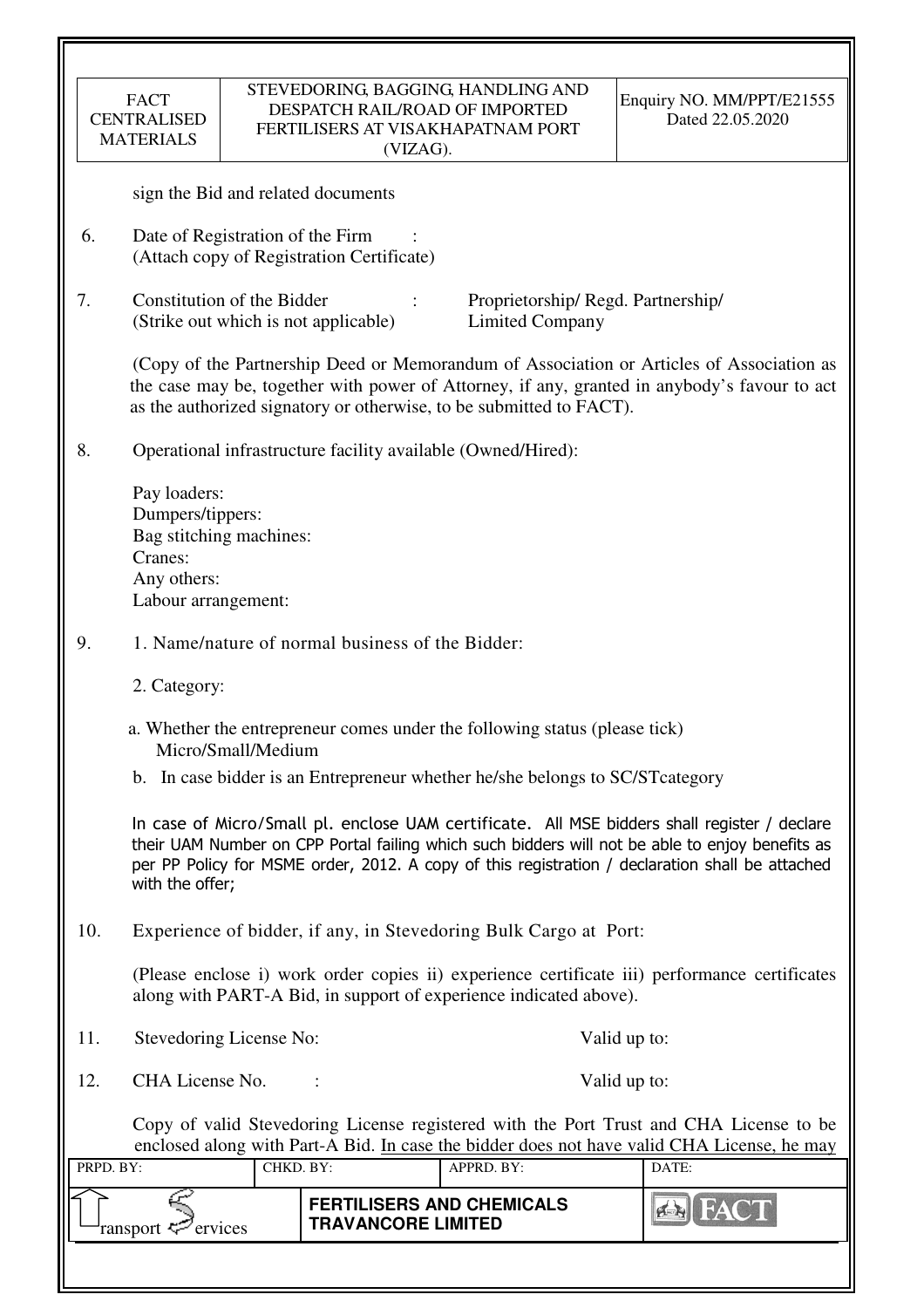|           | <b>FACT</b><br><b>CENTRALISED</b><br><b>MATERIALS</b>                                                                                                                                                                                                                               |  |                                                                       |                                                                                                                    | STEVEDORING, BAGGING, HANDLING AND<br>DESPATCH RAIL/ROAD OF IMPORTED<br>FERTILISERS AT VISAKHAPATNAM PORT<br>(VIZAG). |                            |         |                              | Enquiry NO. MM/PPT/E21555<br>Dated 22.05.2020                                              |
|-----------|-------------------------------------------------------------------------------------------------------------------------------------------------------------------------------------------------------------------------------------------------------------------------------------|--|-----------------------------------------------------------------------|--------------------------------------------------------------------------------------------------------------------|-----------------------------------------------------------------------------------------------------------------------|----------------------------|---------|------------------------------|--------------------------------------------------------------------------------------------|
|           |                                                                                                                                                                                                                                                                                     |  |                                                                       |                                                                                                                    |                                                                                                                       |                            |         |                              | indicate how he will arrange the Customs clearance works for the work as per the Contract. |
| 13.       |                                                                                                                                                                                                                                                                                     |  | Turn-over for the three<br>$\mathbf{r}$<br>Financial years (in Lakhs) |                                                                                                                    |                                                                                                                       | 2016-17                    | 2017-18 |                              | 2018-19                                                                                    |
| 14.       | PAN Card No:<br>(Attach Photocopy of PAN Card)                                                                                                                                                                                                                                      |  |                                                                       |                                                                                                                    |                                                                                                                       |                            |         |                              |                                                                                            |
| 15        |                                                                                                                                                                                                                                                                                     |  |                                                                       | Details of Profit & Loss Account:<br>(Please enclose copies for the preceding three financial years (duly audited) |                                                                                                                       |                            |         |                              |                                                                                            |
|           | S.No.                                                                                                                                                                                                                                                                               |  |                                                                       | Year                                                                                                               |                                                                                                                       | Total revenue receipts     |         |                              | Profit / Loss (Rs.)                                                                        |
|           |                                                                                                                                                                                                                                                                                     |  |                                                                       |                                                                                                                    |                                                                                                                       | (Rs.)                      |         |                              |                                                                                            |
|           | $\mathbf I$                                                                                                                                                                                                                                                                         |  |                                                                       | 2016-2017                                                                                                          |                                                                                                                       |                            |         |                              |                                                                                            |
|           | $\overline{2}$                                                                                                                                                                                                                                                                      |  |                                                                       | 2017-2018                                                                                                          |                                                                                                                       |                            |         |                              |                                                                                            |
|           | $\overline{3}$                                                                                                                                                                                                                                                                      |  |                                                                       | 2018-2019                                                                                                          |                                                                                                                       |                            |         |                              |                                                                                            |
| 16.       |                                                                                                                                                                                                                                                                                     |  |                                                                       | Details of Balance Sheet of the bidder/firm for preceding three years, if applicable:                              |                                                                                                                       |                            |         |                              |                                                                                            |
|           | S.No.                                                                                                                                                                                                                                                                               |  | Year (as on)                                                          | <b>Total Capital</b><br>(Rs.)                                                                                      |                                                                                                                       | Reserves&<br>Surplus (Rs.) |         | <b>Fixed Assets</b><br>(Rs.) | <b>Current Assets</b><br>(Rs.)                                                             |
|           | 1                                                                                                                                                                                                                                                                                   |  | 2016-2017                                                             |                                                                                                                    |                                                                                                                       |                            |         |                              |                                                                                            |
|           | $\overline{2}$                                                                                                                                                                                                                                                                      |  | 2017-2018                                                             |                                                                                                                    |                                                                                                                       |                            |         |                              |                                                                                            |
|           | 3                                                                                                                                                                                                                                                                                   |  | 2018-2019                                                             |                                                                                                                    |                                                                                                                       |                            |         |                              |                                                                                            |
|           | years).                                                                                                                                                                                                                                                                             |  |                                                                       |                                                                                                                    |                                                                                                                       |                            |         |                              | (Please enclose copies of Balance Sheets, duly audited, for the preceding three financial  |
| 17.       | In case the bidder becomes a successful contractor, payment as per terms and conditions<br>of work order will be credited to your bank through National Electronic Fund Transfer<br>or RTGS. Please furnish the following details along with your Banker's authorisation<br>letter, |  |                                                                       |                                                                                                                    |                                                                                                                       |                            |         |                              |                                                                                            |
|           | 1                                                                                                                                                                                                                                                                                   |  |                                                                       | <b>Income Tax PAN No.</b>                                                                                          |                                                                                                                       |                            |         |                              |                                                                                            |
|           | $\overline{2}$                                                                                                                                                                                                                                                                      |  | <b>Name of the Bank</b>                                               |                                                                                                                    |                                                                                                                       |                            |         |                              |                                                                                            |
|           | $\overline{\mathbf{3}}$                                                                                                                                                                                                                                                             |  | <b>Address of the</b><br><b>Bank Branch</b>                           |                                                                                                                    |                                                                                                                       |                            |         |                              |                                                                                            |
|           | 4                                                                                                                                                                                                                                                                                   |  | <b>City and State</b>                                                 |                                                                                                                    |                                                                                                                       |                            |         |                              |                                                                                            |
|           | $\overline{5}$                                                                                                                                                                                                                                                                      |  | <b>IFS Code of the</b>                                                |                                                                                                                    |                                                                                                                       |                            |         |                              |                                                                                            |
|           |                                                                                                                                                                                                                                                                                     |  | <b>Bank Branch</b>                                                    |                                                                                                                    |                                                                                                                       |                            |         |                              |                                                                                            |
|           | 6                                                                                                                                                                                                                                                                                   |  | Name of the<br><b>Bank Branch</b>                                     |                                                                                                                    |                                                                                                                       |                            |         |                              |                                                                                            |
| PRPD. BY: |                                                                                                                                                                                                                                                                                     |  |                                                                       | CHKD. BY:                                                                                                          |                                                                                                                       | APPRD. BY:                 |         | DATE:                        |                                                                                            |
|           | ransport <sup>2</sup> ervices                                                                                                                                                                                                                                                       |  |                                                                       | <b>FERTILISERS AND CHEMICALS</b><br><b>TRAVANCORE LIMITED</b>                                                      |                                                                                                                       |                            |         |                              |                                                                                            |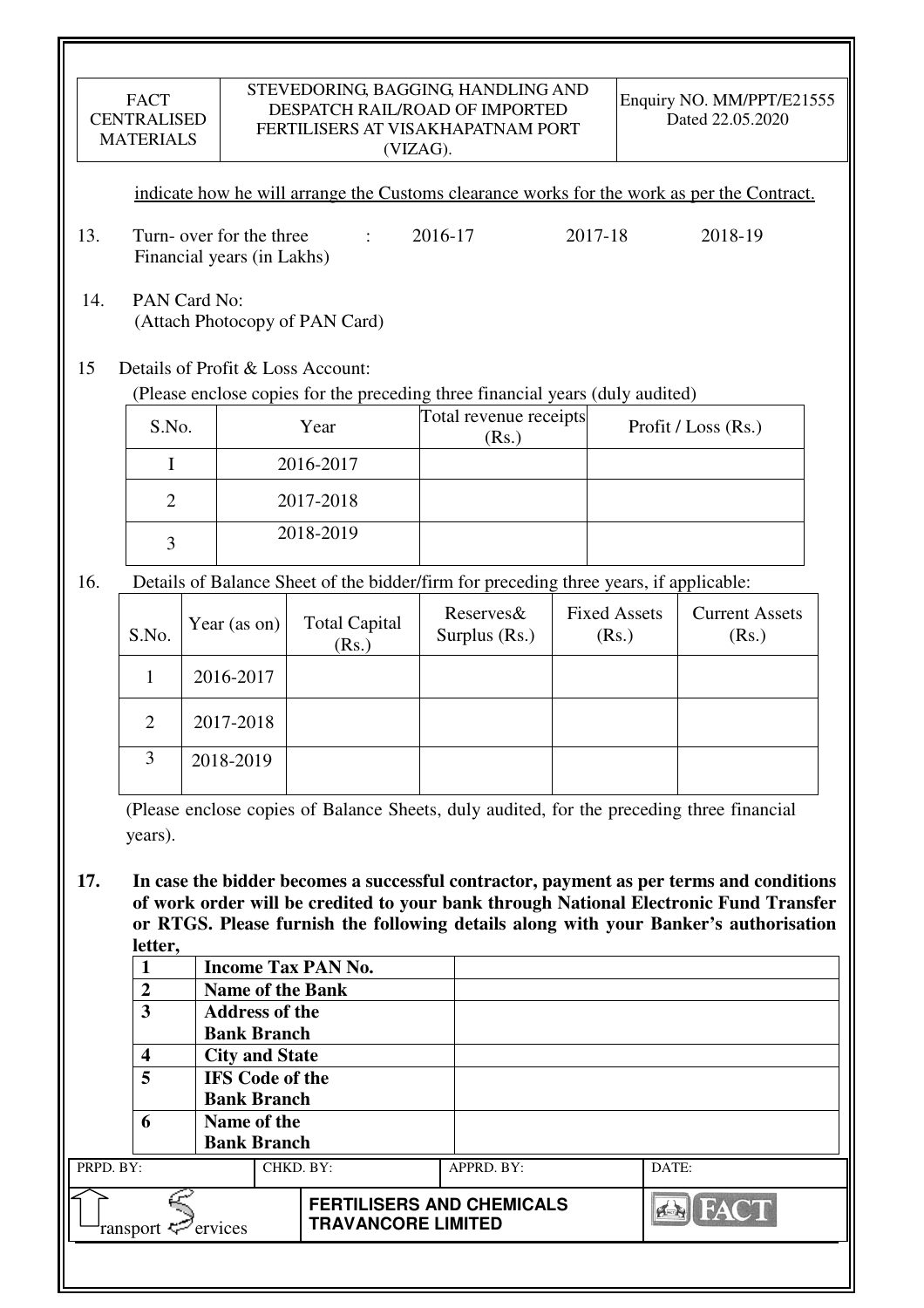### STEVEDORING, BAGGING, HANDLING AND DESPATCH RAIL/ROAD OF IMPORTED FERTILISERS AT VISAKHAPATNAM PORT (VIZAG).

| <b>Bank Account No.</b>      |  |
|------------------------------|--|
| <b>Account holders' Name</b> |  |
| Vendor email address         |  |

 18. GST Registration No: (GST Registration Certificate to be enclosed).

- 19. Details of EMD: **(**Rs. 1 Lakh**)**  UTR No. /Payment receipt/Challan in original Date:
- 20. Mobilization time required for commencement of work from the date of issue of Letter Of Intent (LOI) or Work Order whichever is earlier, by FACT.  $\ldots$  : Days.
- 21. Following documents are to be enclosed along with Part-A Bid:
	- 1. Copies of work orders/performance certificate towards experience, if any.
	- 2. Copies of Audited Balance sheets and Profit & Loss Accounts for the preceding three financial years (2016-2017, 2017-2018, 2018-2019).
	- 3. Copy of "Permanent Account Number" (PAN) Card.
	- 4. Copy of GST Registration certificate.
	- 5. Copy of Partnership Deed/ Articles of Association/ Memorandum of Association/ Bye-laws, Certificate of Registration etc. as applicable).
	- 6. Document indicating Provident Fund Code number.
	- 7. Copy of valid Stevedoring License issued by Port Trust.
	- 8. Copy of the CHA Licence for the port.

I/We declare that the information given above is true to the best of my/our knowledge.

 I/We have read and understood the Notice Inviting Tender, Instructions to Bidders, Special Terms and Conditions & Standard Terms and Conditions of the enquiry and confirm our acceptance to the same. We also agree to furnish any further data/documents required by FACT as and when asked for.

In case the validity of the Stevedoring License issued to me/ us by Port Trust is expiring during the tenure of the contract, I/We hereby undertake to renew the said license till the expiry of the contract period/extensions, if any.

> Name of Bidder: Signature of the Bidder:

| Place: |  |
|--------|--|
| Date:  |  |

| PRPD. BY:              | CHKD. BY:                                                     | APPRD. BY: | DATE:                                |
|------------------------|---------------------------------------------------------------|------------|--------------------------------------|
| ransport $\ll$ ervices | <b>FERTILISERS AND CHEMICALS</b><br><b>TRAVANCORE LIMITED</b> |            | <b>THE YANK IN</b><br>$\sum_{i=1}^n$ |
|                        |                                                               |            |                                      |

Office seal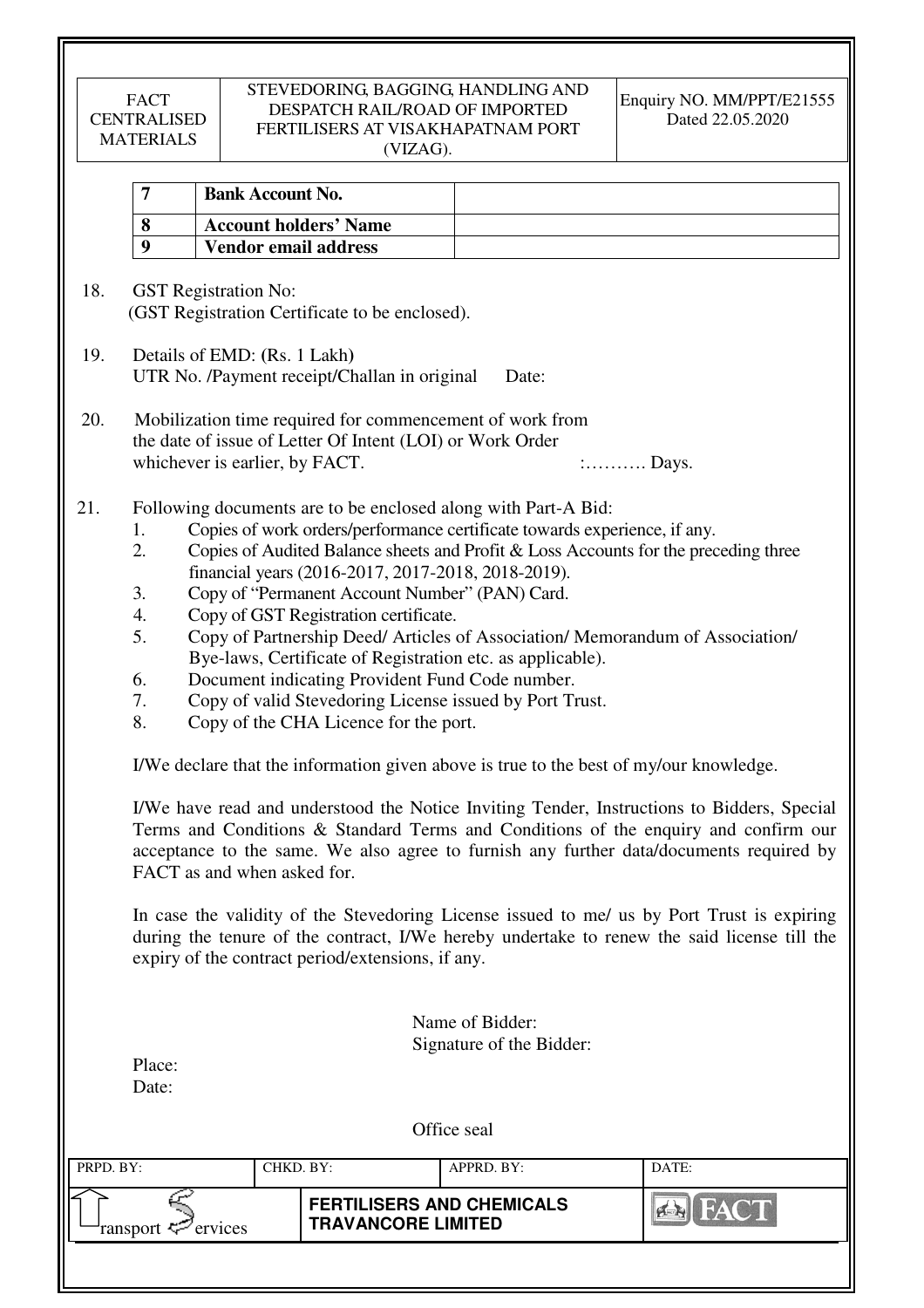### **ANNEXURE-III**

## **Stevedoring, Bagging, Handling and Despatch Rail/Road of Imported Fertilizers at VIZAG Port.**

## **Terms and Conditions of Contract**

### **1.0 DEFINITIONS**

- 1.1 FACT shall mean THE FERTILISERS AND CHEMICALS TRAVANCORE LIMITED with Registered office at Udyogamandal, Kochi-683501, its operating Divisions at Udyogamandal (FACT-UC) and at Ambalamedu (FACT-CD) and Marketing offices spread across South India (which expression shall repugnant to the context or meaning thereof, include its successors and assigns)
- 1.2 "contractor" shall mean the individual / firm / company, who has been awarded the Work Order (contract) against his/their bid in response to the enquiry issued by FACT and shall include his/their legal representatives heirs, successors and assigns.

## **2.0 PERIOD OF CONTRACT**

2.1 The period of contract commences from the date of issue of Letter Of Intent (LOI) / Work Order, whichever is earlier, and shall be effective (i) for a period of one year thereafter or (ii) till completion of entire work and submission of final report in respect of any vessel sailed prior to or on the last day of the above one year period, whichever is later.

### **3.0 AGREEMENT**

3.1 The contractor shall execute an Agreement with FACT, within 15 days of receipt of the Work Order. The Agreement shall be executed on a stamp paper (of Rs.500) as per the proforma as specified by FACT.

## **4.0 SECURITY DEPOSIT**

- 4.1 The contractor shall furnish an interest free Security Deposit (SD) equivalent to 5% (five percent) of the initial total contract value as given in the Work Order (irrespective of actual quantity of work executed during the contract period), by RTGS or by Bank Guarantee issued by a Nationalised / Scheduled Bank as per the Proforma prescribed by FACT within 15 days of receipt of the work order.
- 4.2 In case the contractor fails to deposit the prescribed Security Deposit or fails to execute the agreement or fails to commence the work within the specified time, the contract issued to him is liable to be terminated and the Earnest Money Deposit (EMD) shall be forfeited and alternative arrangements made at the risk and cost of the contractor. The contractor will also be liable for getting delisted from FACT and will not be eligible to participate in future tender(s) as per FACT's policy in vogue.
- 4.3 The SD shall remain at the disposal of FACT, as a security for the satisfactory execution and completion of the work in accordance with the terms and conditions of the contract. The SD

| PRPD. BY:              | CHKD. BY: |                                                               | APPRD. BY: | DATE:                     |
|------------------------|-----------|---------------------------------------------------------------|------------|---------------------------|
| ransport $\ll$ ervices |           | <b>FERTILISERS AND CHEMICALS</b><br><b>TRAVANCORE LIMITED</b> |            | <b>FACT</b><br>I Corea Ka |
|                        |           |                                                               |            |                           |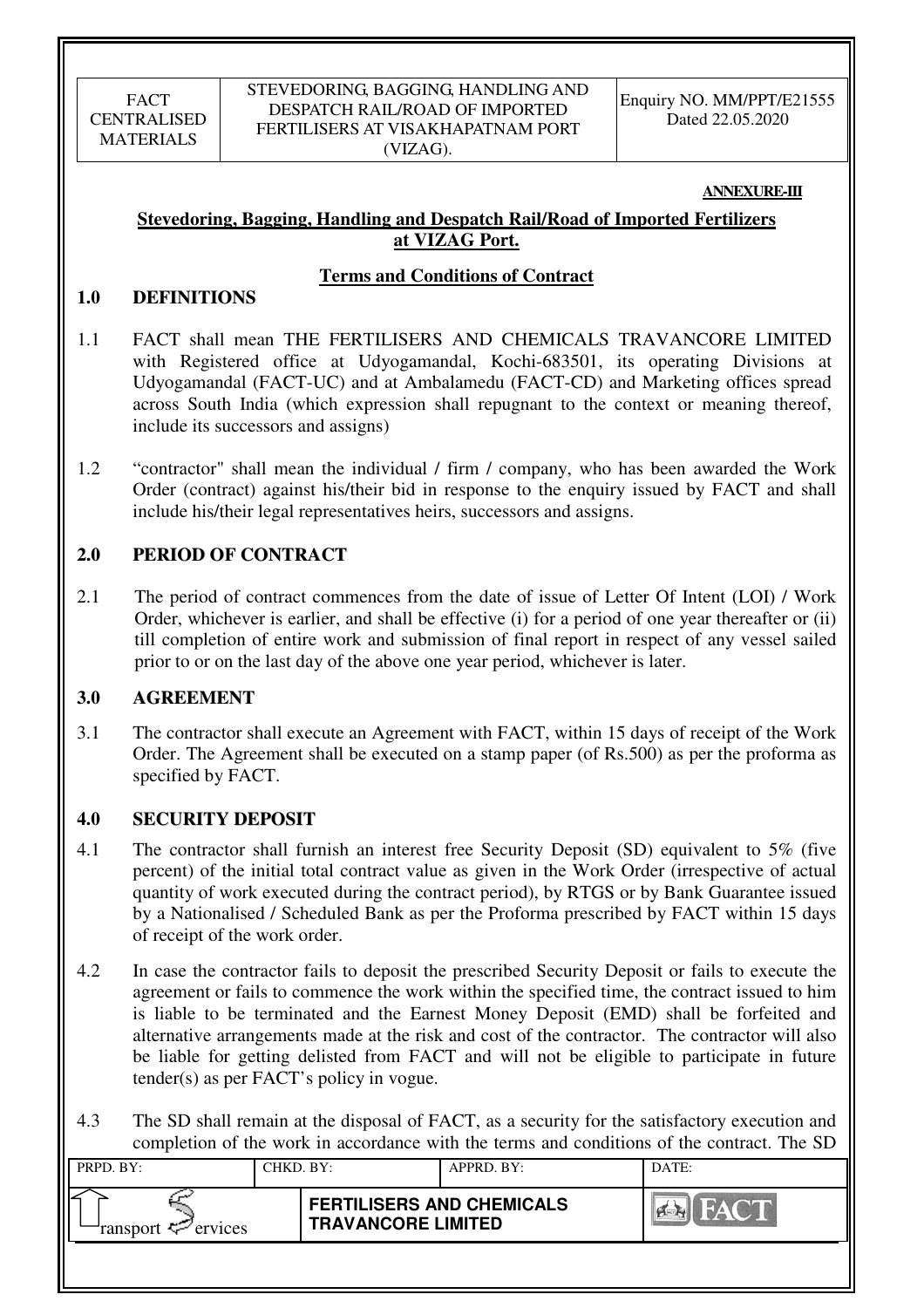### STEVEDORING, BAGGING, HANDLING AND DESPATCH RAIL/ROAD OF IMPORTED FERTILISERS AT VISAKHAPATNAM PORT (VIZAG).

shall not be released until the work as per the Contract is satisfactorily completed and accepted and final bills paid. In case the contractor fails to make good any amount due from him inter-alia, losses, damages, penalties, dues etc. as may be payable by the contractor, FACT shall be at liberty to deduct/ appropriate such payments from the security deposit without prejudice to FACT's right to claim balance amount from the contractor. Violation(s) of any of the terms and conditions of Contract by the contractor shall entail (i) forfeiture of the SD and (ii) disqualification from further work with FACT without prejudice to FACT's right to avail other remedies.

## **5.0 COMMENCEMENT OF WORK**

5.1 The contractor shall commence the work immediately on receipt of the Letter of Intent / work order from FACT, whichever is earlier, as the liability to perform the contract will begin immediately on the receipt thereof.

## **6.0 FIRMNESS OF RATES**

6.1 **The rates shall be firm till the complete execution of the contract.** No charge/claim on any account, incidental or otherwise, shall be payable by FACT.

## **7.0 QUANTUM OF WORK:**

### 7.1 **DETAILS ON QUANTUM OF WORK:**

| SI.          | <b>Description</b>                                                                                                                                                                                                                                                                                   | OTY                                       |
|--------------|------------------------------------------------------------------------------------------------------------------------------------------------------------------------------------------------------------------------------------------------------------------------------------------------------|-------------------------------------------|
| No.          |                                                                                                                                                                                                                                                                                                      |                                           |
|              | Discharge Rate (MT PWWD SHEXEIU)                                                                                                                                                                                                                                                                     | 7000                                      |
|              | Bagging Rate (MT per day)                                                                                                                                                                                                                                                                            | 3000                                      |
| 1            | Stevedoring- Despatch by Rail-<br>Customs/port<br>documentation clearance, stevedoring, handling, bagging<br>& standardisation, stacking in godowns, loading on to                                                                                                                                   | 25,000                                    |
|              | trucks, unloading from trucks, loading wagons etc. For<br>despatch by Rail etc.as per clause 9.1 of schedule of work<br>and other terms and conditions stipulated herein.                                                                                                                            | (Twenty Five Thousand)<br>MT              |
| $\mathbf{2}$ | Stevedoring-<br>Despatch by Road- Customs/port<br>documentation clearance, stevedoring, handling, bagging<br>& standardisation, stacking in godowns, loading on to<br>trucks for despatch by Road etc. as per clause 9.2 of<br>schedule of work and other terms and conditions stipulated<br>herein. | 5,000<br>(Five Thousand) MT               |
| 3            | Stencilling of MRP on Bags: Stenciling of MRP/Subsidy<br>details on Bags as per clause 9.3 of Schedule of Work and<br>other terms and conditions stipulated herein.                                                                                                                                  | 50,000 (Fifty Thousand)<br><b>Numbers</b> |

7.2 The estimated quantity for Stevedoring, bagging and handling as above during the contract period of one year will 30,000 MT.

| PRPD. BY:                  | CHKD. BY: |                                                               | APPRD. BY: | DATE: |
|----------------------------|-----------|---------------------------------------------------------------|------------|-------|
| ransport $\approx$ ervices |           | <b>FERTILISERS AND CHEMICALS</b><br><b>TRAVANCORE LIMITED</b> |            | HACT. |
|                            |           |                                                               |            |       |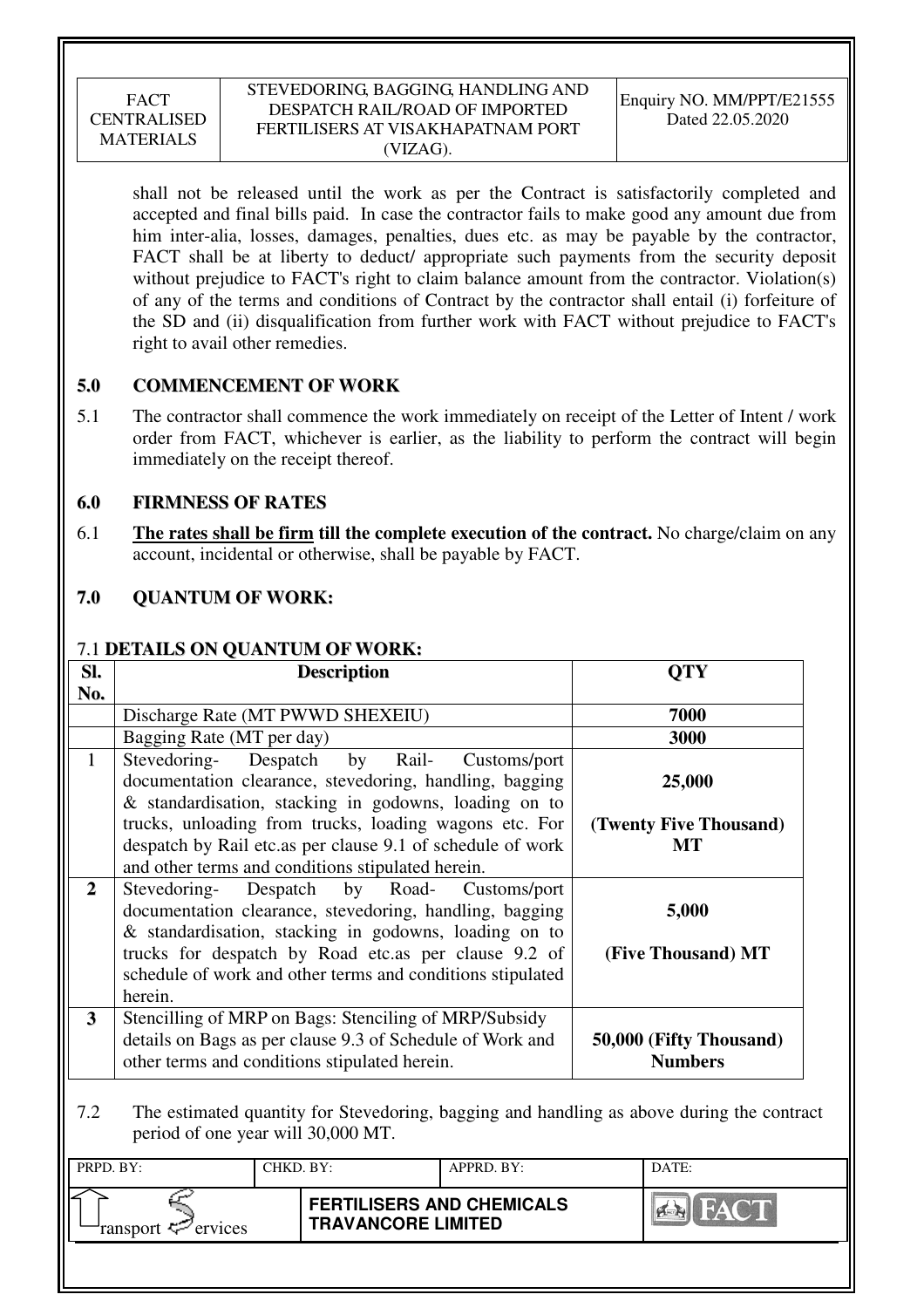*The average discharge rate from the shipments, which is to be guaranteed by the bidder, shall be not less than 7000 MT per WWD (Weather Working Day) Bulk for bulk fertilizers viz. MoP, Complexes, AS, Etc.*

 *The Contractor shall ensure bagging/standardization as per requirement of FACT, which may be upto 3000 MT per day for bulk fertilizers viz. MoP, Complexes, AS, Etc.*

7.3 **The quantum of work depends up on various factors like arrival of shipments, Govt. policy, agro-climatic conditions, market requirement, supply plan issued by Government, production at FACT's plants, availability of rake etc. and the quantum indicated in the W.O. is only indicative.** FACT reserves the right to reduce or increase the quantum of work at any time without assigning any reason whatsoever and the contractor shall carry out the work as per actual quantity requirements of FACT at the same rates and terms & conditions as per the W.O. The contractor has no right to claim loss / loss of profit on account of reduction in revenue arising out of variation in quantum of work.

## **8.0 GST**

8.1 Rates given in the Work Order are exclusive of GST. GST if applicable will be payable extra by FACT as per statutory notification**.** 

## **9.0 SCHEDULE OF WORK & SCOPE OF WORK**

 The work involves all activities related to Customs/ Port clearance, Stevedoring shipments of Bulk fertilisers like Muriate of Potash (MOP), Ammonium Sulphate (AS), Complex Fertilisers such as Di-Ammonium Phosphate (DAP), Ammonium Phosphate Sulphate of various grades etc., arriving at the sea port, subsequent handling of the fertilisers at the Port and transportation to & unloading at Godowns in/near the port, bagging, standardisation and allied works, handling of bagged products, loading on to trucks for onward despatch of fertilisers by road/rail, transportation and loading on to railway wagons for despatch to various destinations as per requirement of FACT, as per the "Schedule of Work"and detailed "Scope of Work" given below:

### *SCHEDULE OF WORK*

9.1 Customs/port documentation & clearance, stevedoring, handling & loading on to tippers, transportation from wharf to godown/s in/near the port, unloading & handling at the godown/s, bagging and standardization, machine stitching of bagged & standardized product, stacking of the same in godown, de-stacking whenever necessary and loading on to lorries, transportation to railway siding, loading on to **rail wagons** and obtaining Railway Receipt (RR) and necessary documentation.

| PRPD. BY:              | CHKD. BY: |                                                               | APPRD. BY: | DATE:       |
|------------------------|-----------|---------------------------------------------------------------|------------|-------------|
| ransport $\ll$ ervices |           | <b>FERTILISERS AND CHEMICALS</b><br><b>TRAVANCORE LIMITED</b> |            | <b>FACT</b> |
|                        |           |                                                               |            |             |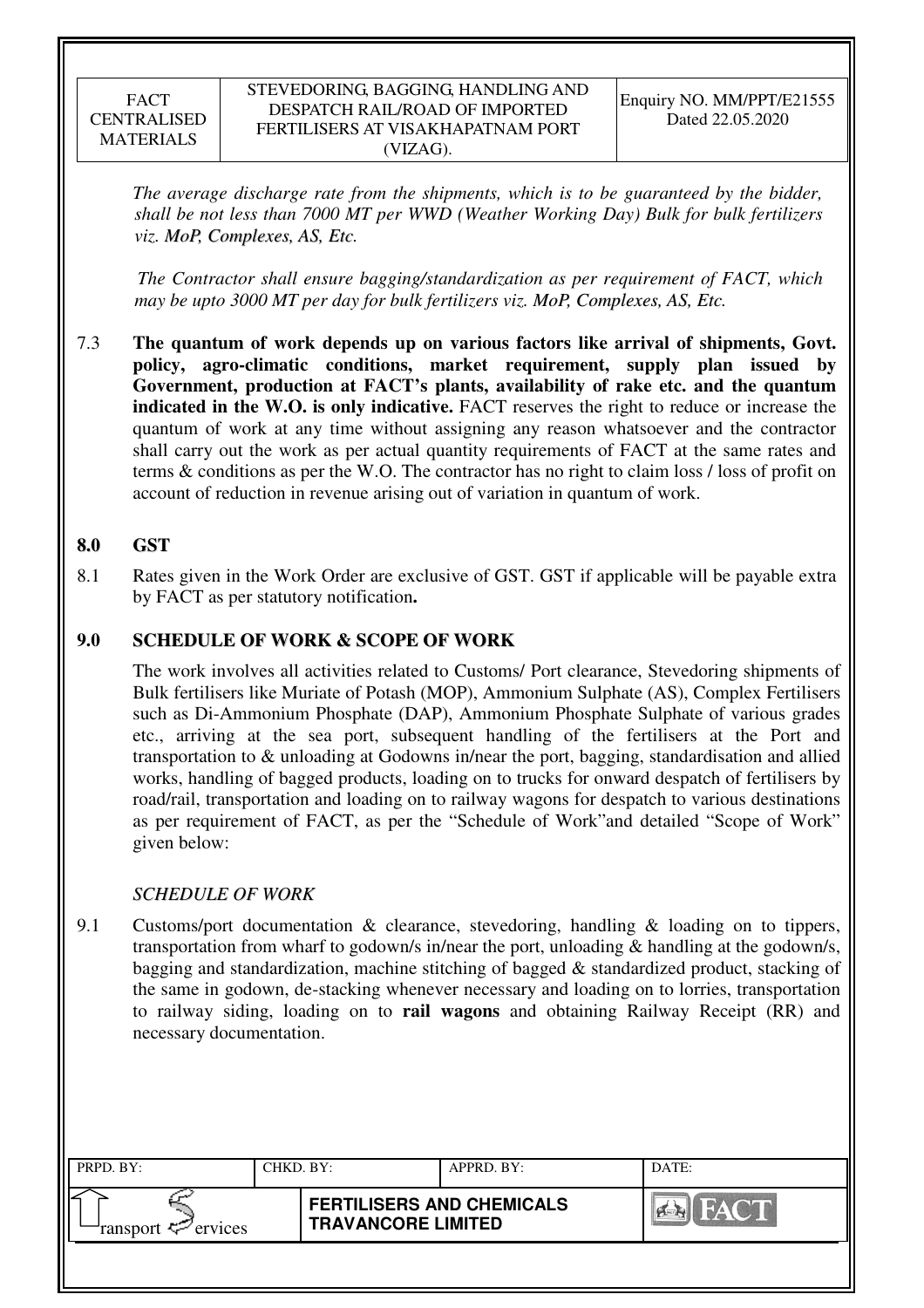- 9.2 Customs/port documentation & clearance, stevedoring, handling & loading on to tippers, transportation from wharf to godown/s in/near the port, unloading & handling at the godown/s, bagging and standardization, machine stitching of bagged & standardized product, stacking of the same in godown, de-stacking whenever necessary and loading on to lorries & dispatching to various destinations as per FACT's requirement and obtaining **Lorry** Receipt (LR) and necessary documentation.
- 9.3 **Stenciling** of Maximum Retail Price/subsidy details on the bags (filled with 50 kg product or on empty bags) at the godown/s, as per instructions given by the authorised personnel of FACT using stencil plate, brush, paint etc., including tools, equipment, labour etc. provided by the contractor **at his own cost.**

## *SCOPE OF WORK*

- 9.4 The contractor shall mobilize enough labour, tippers, handling equipment, trucks, tools, weighing balance, other equipment etc. required for undertaking the above said work for the quick discharge of the bulk products from the ship, and despatch of bagged products from the godown/s in / near the port as per 'Despatch Instructions' given by FACT.
- 9.5 Normally **seven days** advance notice is given by FACT intimating arrival of vessel at the port. The contractor shall collect from FACT the ship nomination papers / fixture note of shipment / the shipping documents, as applicable. It will be the contractor's responsibility to,
	- a) Arrange and complete all Port related formalities required for receiving the ship in time,
	- b) Arrange to prepare and execute Custom related formalities(viz. Finalization of Bill of Entry),
	- c) Facilitate remittance of Port dues and Custom duties on behalf of FACT in prescribed time as may be necessary for the commencement of discharge from the vessel immediately on arrival. All cargo related mandatory charges such as wharfage, labour levy etc., as notfied from the Port Trust from time time will be borne by FACT at actuals against vouchers / documentary evidence obtained from the port. All port dues related to stevedoring activity such as labour levy and Royalty charges shall be borne by the contractor. Customs Duty as applicable will be paid by FACT in favour of Customs Department directly. In case direct remittance of the above payments by FACT is not possible for any reason, the contractor shall effect such remittances from their end for and on behalf of FACT based on requisite funds transferred to the Contractor by FACT and furnish documentary evidence from the respective authority for such remittances.
	- d) To ensure clearance of cargo within free time so as to avoid vessel demurrage and to earn despatch money to the maximum extent possible.
- 9.6 The contractor shall liaise with local vessel agents, Master of the vessel, surveyors appointed by FACT, port officials, custom officials, railway officials and other agencies associated with receiving & handling of the ship/bulk cargo/bagged product. The contractor shall keep FACT informed of (i) the ETA / firm arrival schedule / Notice of Readiness (NOR) of the vessel, (ii) berthing prospects of the vessel, (ii) suitable berth location/s (iii) berth allotment by the port etc., for the vessel. The contractor shall attend daily berth meeting at the port from the time the vessel is assigned till the time the entire material is discharged. All required documentation connected with Customs clearance and Port formalities will have to be done

| PRPD. BY:              | CHKD. BY: |                                                               | APPRD. BY: | DATE: |
|------------------------|-----------|---------------------------------------------------------------|------------|-------|
| ransport $\ll$ ervices |           | <b>FERTILISERS AND CHEMICALS</b><br><b>TRAVANCORE LIMITED</b> |            | FACT. |
|                        |           |                                                               |            |       |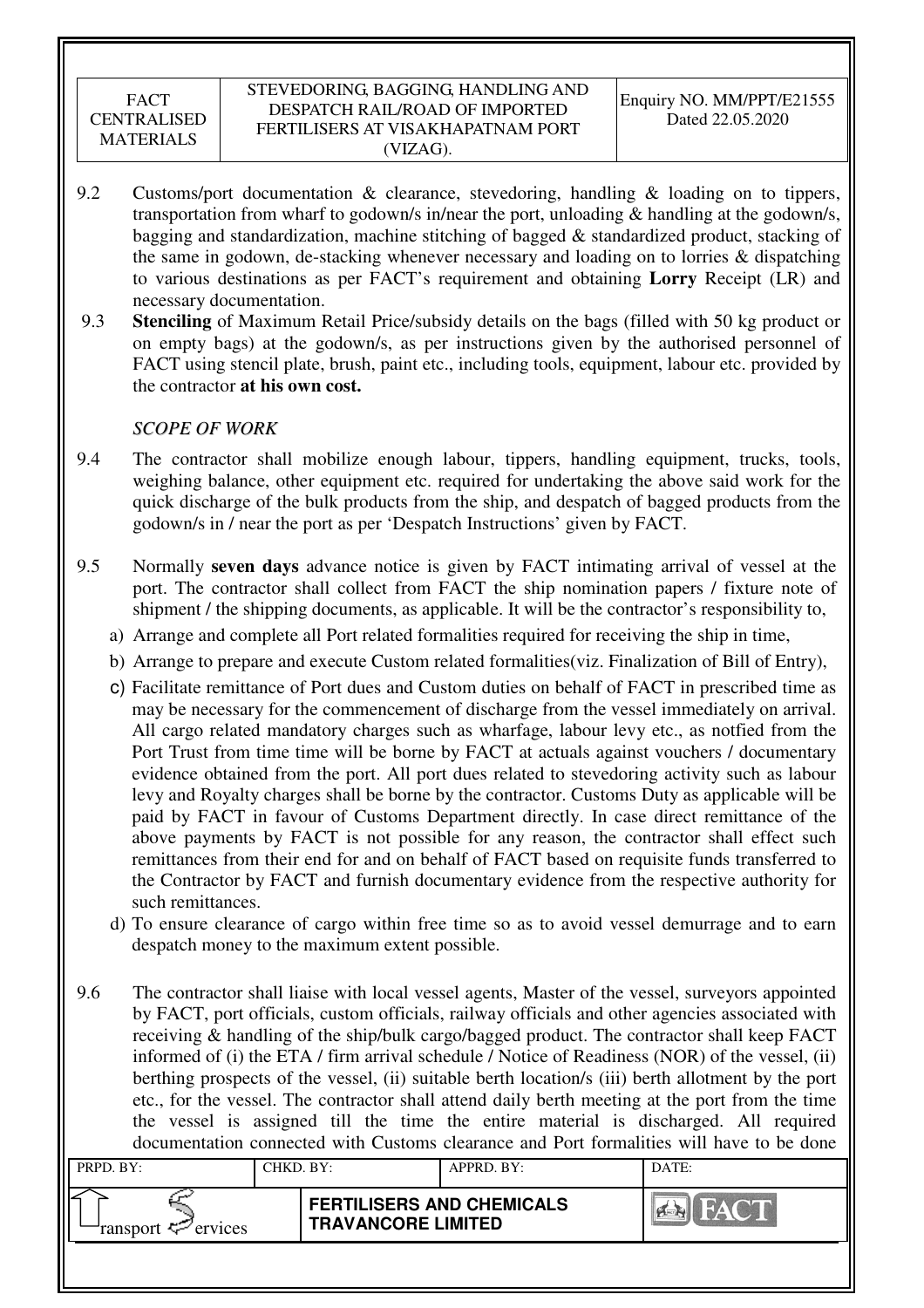by the contractor. Filing of Import General Manifest (IGM), if not filed by Owner's agent, receiving and accepting Notice of Readiness (NOR) etc. shall be in the scope of contractor.

- 9.7 **Execution of bonds:** In case the original shipping documents are not available before the arrival of the ship, the contractor shall get the required indemnity bond prepared in consultation with the vessel agent and FACT. If any other bonds are required to be executed, the contractor will promptly do so. The contractor shall complete all the necessary formalities and take steps so that delivery of the cargo is obtained immediately and discharge is commenced & completed in time. The **cancellation of such bonds** however shall be done by the contractor immediately, but in any case not later than two months from the date of receipt of the original shipping and other documents from FACT, failing which he shall be responsible for all consequences, legal or otherwise.
- 9.8 Immediately on arrival of the vessel within the port limits, the vessel owners' agents will tender the NOR after free-pratique is obtained and Custom entry made. The contractor shall accept the NOR on behalf of FACT in the usual form on working days and during office hours only as per the normal terms and conditions of Charter Party. The time of NOR tendered and accepted, time of commencement and completion of discharge of each shipment shall be intimated to FACT promptly.
- 9.9 Independent surveyors will be appointed by FACT for normal surveys and the contractor shall in co-ordination with the surveyors, ship's agents and FACT-officers arrange for the required surveys at the appropriate time. The contractor shall arrange for hatch / cargo survey on arrival of the vessel. All surveyors' fees will be paid by FACT. The contractor shall also coordinate with the representative of Central Fertiliser Quality Control and Training Institute and/or any other Government Agencies for inspection of the product, drawal of samples, etc. as per the sampling procedures defined in FCO under intimation to FACT. The contractor shall also ensure receipt of quality certificates from the offices concerned and promptly forwarded to FACT.

## *DISCHARGE FROM VESSEL*

- 9.10 Generally, bulk cargo is to be unloaded to the wharf using shore crane / grab or ship's crane / grab. The contractor shall ensure discharge of the cargo is done in a proper way avoiding over board spillage and loss of cargo.
- 9.11 The guaranteed discharge rate and minimum bagging rate for each port product wise shall be as given below. PWWD SHEXEIU stands for "Per Weather Working Day Sunday Holiday Exempted Even If Used".

|                                    |         |          |      | <b>VIZAG</b> |
|------------------------------------|---------|----------|------|--------------|
| Guaranteed discharge rate for bulk |         |          |      | 7000         |
| fertilisers.                       |         |          |      |              |
| Minimum                            | bagging | rate for | bulk | 3000         |
| fertilisers.                       |         |          |      |              |
|                                    |         |          |      |              |

| PRPD. BY:                                | CHKD. BY: |                                                               | APPRD. BY: | DATE:       |
|------------------------------------------|-----------|---------------------------------------------------------------|------------|-------------|
| ransport $\epsilon$ <sup>-</sup> ervices |           | <b>FERTILISERS AND CHEMICALS</b><br><b>TRAVANCORE LIMITED</b> |            | <b>FACT</b> |
|                                          |           |                                                               |            |             |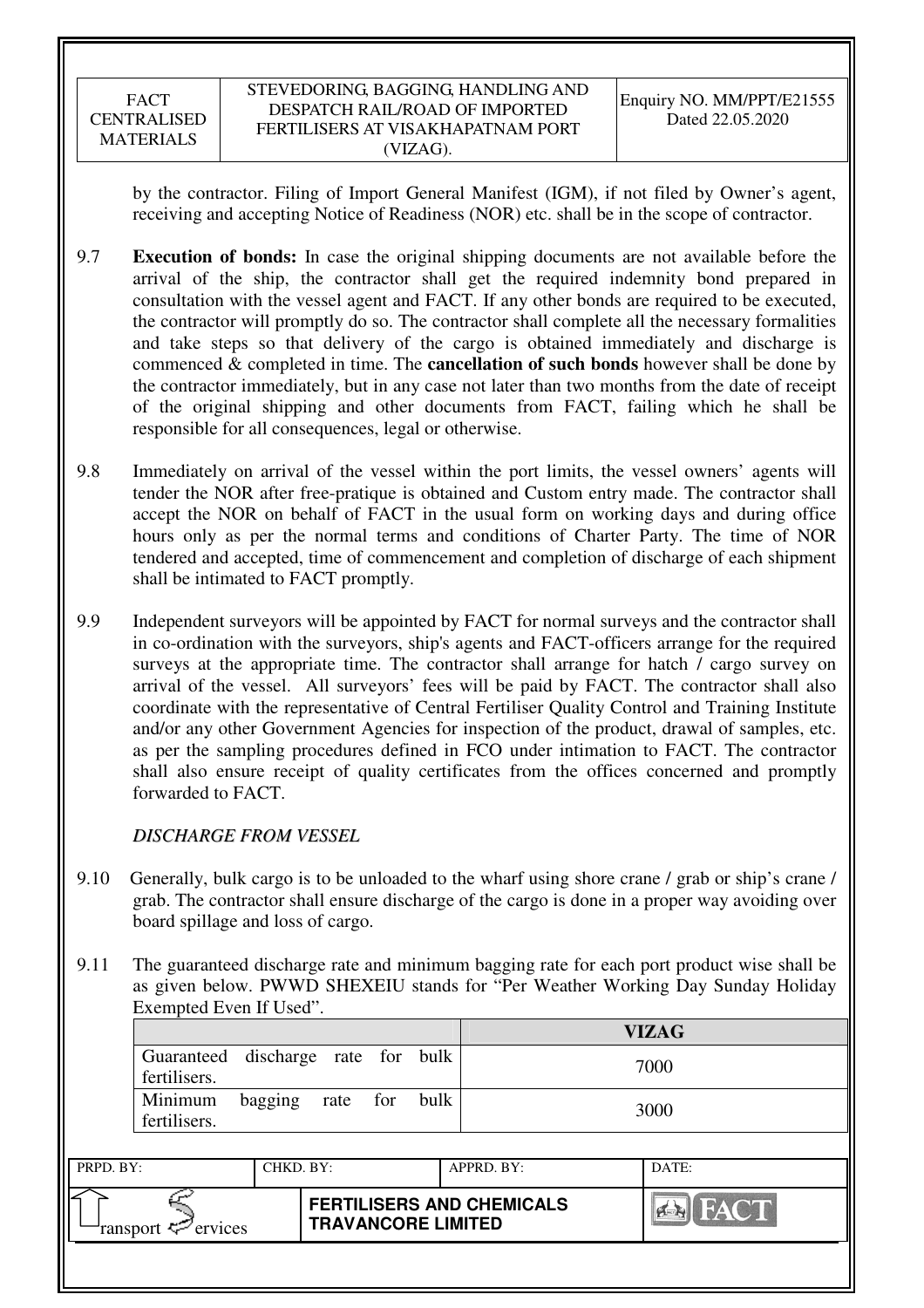### STEVEDORING, BAGGING, HANDLING AND DESPATCH RAIL/ROAD OF IMPORTED FERTILISERS AT VISAKHAPATNAM PORT (VIZAG).

Enquiry NO. MM/PPT/E21555 Dated 22.05.2020

a) The contractor shall ensure that the discharge of cargo takes place efficiently and an average discharge rate of not less than the rate mentioned above is maintained. The contractor shall ensure that the discharge is completed and cargo transported to the godown/s in the free time without the incidence of any demurrage claim from the vessel / port. Sufficient number of cranes / grabs / pay loaders / trucks / tippers / dumpers and any other equipment as required shall be deployed to ensure quick discharge from the ship  $\&$  transportation of cargo from the wharf to the godown. If any equipment are to be requisitioned from the Port authorities for the work, the contractor will notify the Port authorities well in advance so that such equipment shall be available for the work without any delay. The contractor will be responsible for the safety and security of such equipment taken from the port. Crane hire charges / Portage and removal fee / vehicle license fees/ charges for weighing machines / measurement fees / /charges for port equipment etc., if any, incurred during handling, bagging and loading of cargo, shall be borne by the contractor. During the discharge of cargo, if it is found that use of mechanical equipment viz. excavator etc., inside the ship-hold is necessary for loosening the cargo and for maintaining a satisfactory rate of discharge, the contractor shall provide the same at his own cost. Any extra expenditure if incurred by FACT by way of Port Dues, Berth Hire charges, Cargo related charges etc. arising out of extended stay of vessel on account of the contractor not achieving the guaranteed average discharge rate shall be to the contractor's account. Any demurrage or loss of despatch money arising out of lower discharge rate achieved by the contractor than the guaranteed average discharge rate specified herein, will be to the contractor's account.

- 9.12 The contractor shall ensure that daily stevedoring reports are duly prepared incorporating with the details of time used for opening and closing of hatches, rain detentions, time lost due to turning around of vessel or shifting of vessel either due to the instructions by the Port authority or for convenience of the ship owners, or time lost due to malfunctioning of ship's gears or work stoppages due to repairs of ship's gears, time lost due to the malfunctioning of port handling equipment, loss of lay time etc., and countersigned by the Master / Chief Officer, Stevedores on a day-to-day basis and submitted to FACT.
- 9.13 The contractor shall maintain all required Registers and documents and shall maintain records on a daily basis of discharge, report on gang, dispatch details by Road/Rail, state wise despatch, lorry loading permission slip, Material Delivery Advice, Sales tax form, Statement on damages/loss of cargo (to be submitted within 3 days of completion of discharge) etc. The contractor shall send daily by Fax/e-Mail to FACT up-to-date statements in the prescribed form indicating the hatch-wise particulars of the quantity discharged and Balance on Board, stock of bulk products stored godown wise & total, bagged quantity, despatch of bagged products by rail and road, stock of bagged products godown wise & total, details of empty bag receipts & consumed and balance stock etc. as required by FACT.
- 9.14 The contractor shall ensure that the Statement of Facts (SOF) indicating exempted time such as Weather Working Days (WWD), rain hours, charter party holidays etc., shall be signed by all concerned before sailing of the vessel from discharge port. Despatch claim statements, as applicable, shall be furnished within 15 days of sailing of the vessel.

| PRPD. BY:                      | CHKD. BY: |                                                               | APPRD. BY: | DATE: |
|--------------------------------|-----------|---------------------------------------------------------------|------------|-------|
| ransport $\mathcal{P}$ ervices |           | <b>FERTILISERS AND CHEMICALS</b><br><b>TRAVANCORE LIMITED</b> |            | FACT  |
|                                |           |                                                               |            |       |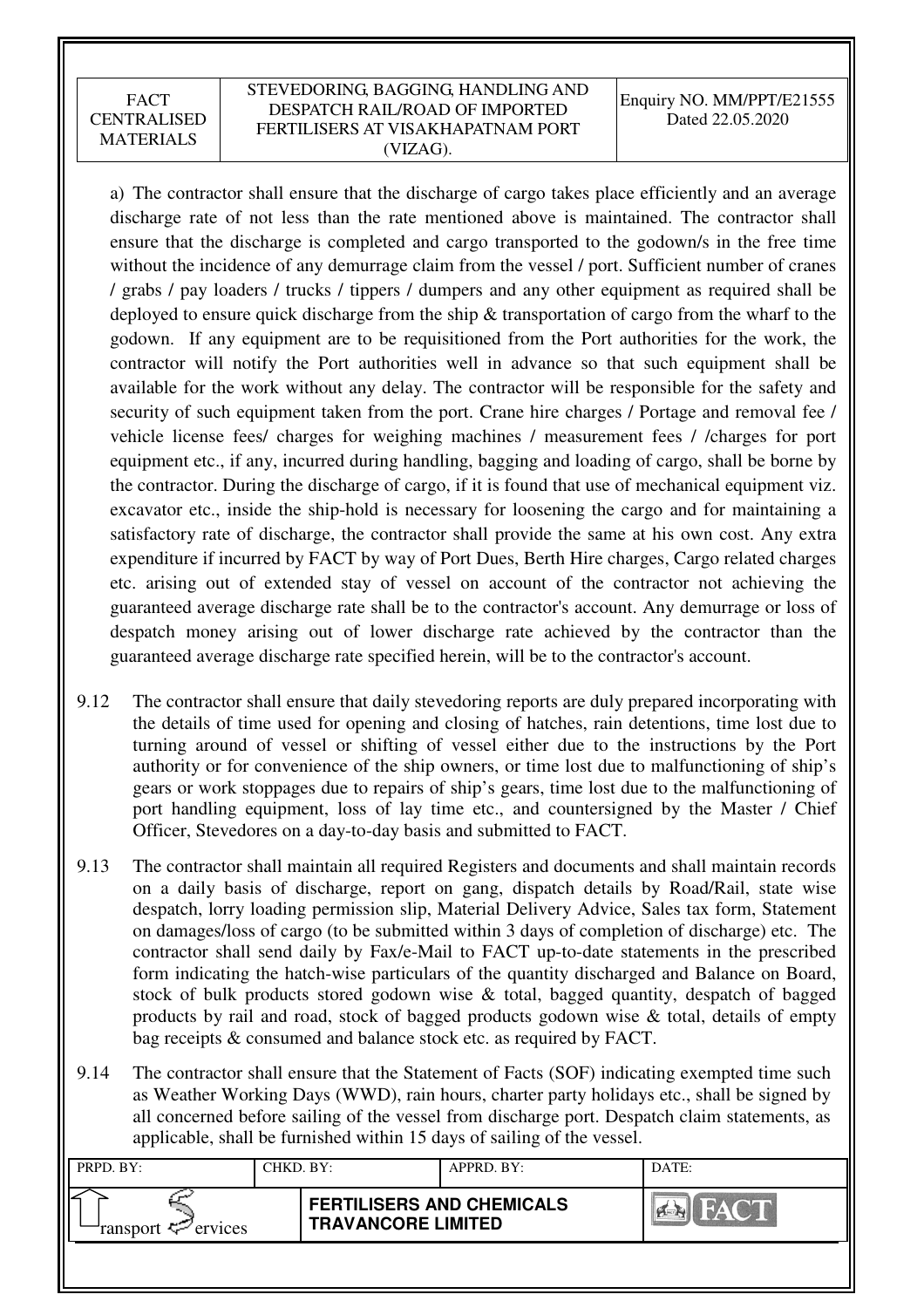- 9.15 The contractor shall provide all necessary assistance for locating and occupying the godowns preferably with in the port premises. Godowns outside the port premises shall be taken only in case of utmost necessity. Godown rent will be paid by FACT against documentary evidence.
- 9.16 Any extra expenditure if incurred by FACT like Port Dues, berth hire charges, cargo related charges etc. arising out of extended stay of the Vessel on account of the contractor not achieving the minimum guaranteed average discharge rate shall be to the contractor's account.
- 9.17 Any **despatch money** earned by achieving higher discharge rate by the contractor than the guaranteed average discharge rate specified herein for a vessel, will be shared equally between FACT and the contractor.

## *DISCREPANCY IN THE QUANTITY DELIVERED.*

- 9.18 In case of discrepancy in the Bill of Lading (B/L) quantity and Draft Survey Report (DSR) quantity, it shall be the responsibility of the contractor to bring this fact to the notice of all concerned i.e. (1) Vessel owner / agent, (2) Charterer's agent (3) FACT, (4) Customs, (5) Port authority etc., and lodge necessary claims as applicable and follow up till settlement. In case the quantity of cargo exceeds that stated in Bill of Lading, all necessary Customs and other formalities required with Custom department should be completed immediately and ensure avoiding issue of show-cause memo by Customs authorities and release the cargo for delivery. The contractor shall obtain documents such as short landing certificates, Port Outturn reports, other documents as required and applicable, within the time limit prescribed under the applicable laws / rules and regulations and Charter Parties from time to time so as to enable the contractor to substantiate the claims on behalf of FACT and to obtain compensation from the carriers, Port Trust, Customs and other bodies and agencies and persons.
- 9.19 The contractor shall take care to sweep/clean the godown, wharf, boats etc., prior to handling / storing the product to avoid contamination. The contractor shall collect sweepings of the product spillages of each shipment and delivered duly bagged and standardised ensuring no contamination.
- 9.20 FACT may, at its discretion, carry out a physical verification of the cargo stocks and empty bags etc. The contractor shall provide all required assistance for this operation and he will be fully responsible for any variation or discrepancy if found during such verification.
- 9.21 The contractor shall transport the products to the standardization area/godown through leak proof trucks/ tippers/ dumpers. If the material is received in lumps/caked form, the contractor shall make the material "free flowing" at no extra cost to FACT.

# *DAMAGED CARGO ON BOARD:*

| PRPD. BY:              | CHKD. BY: |                                                               | APPRD. BY: | DATE:                     |
|------------------------|-----------|---------------------------------------------------------------|------------|---------------------------|
| ransport $\ll$ ervices |           | <b>FERTILISERS AND CHEMICALS</b><br><b>TRAVANCORE LIMITED</b> |            | <b>FACT</b><br><b>PER</b> |
|                        |           |                                                               |            |                           |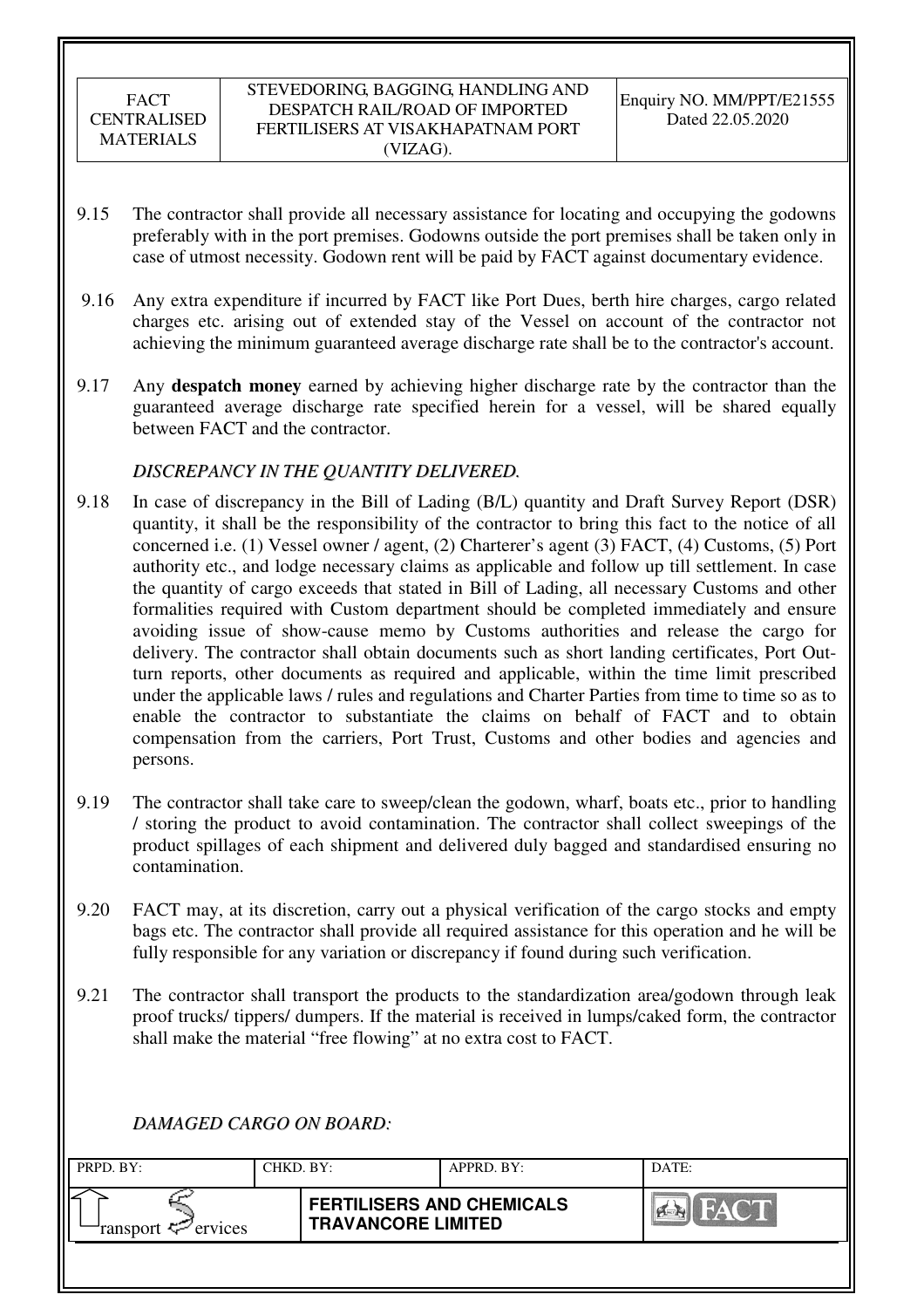9.22 In case any damaged cargo is noticed in the vessel, the same shall be segregated and immediate arrangements shall be made for survey on board the vessel by our surveyor, after giving due notice to the Master of the Vessel and Steamer Agents on behalf of FACT and intimate FACT accordingly. The contractor shall thereafter fully assist Surveyor appointed by FACT in assessing the loss/damage. After survey the damaged cargo shall be discharged, separated and surveyed on shore again. The contractor shall ensure that the discharge and storage of the damaged cargo is done separately to avoid mix up with good cargo. Such survey shall be a joint survey associating the Master / Steamer Agents and the survey reports shall be countersigned by the Master or his representatives.

## *PREPARATION OF STATEMENT OF FACTS:*

- 9.23 After the completion of discharge of a vessel the contractor shall prepare the Statement of Facts (SOF). The SOF shall be duly signed and accepted by the Owners/Agents of the Ship, and Master of the vessel. All necessary remarks, entries etc. pertaining to the vessel handling operations should be made so that interests of FACT are duly protected. Failure to do so will be deemed as negligence on the part of the contractor and the contractor will be held responsible for any loss that FACT may suffer. The SOF along with all necessary documents viz. Stevedoring reports etc. will be submitted to FACT, by the contractor within 15 days after normal completion of discharge. The contractor shall furnish the custom cleared Bill of Entry (Home Consumption copy and Exchange Control copy) and all Customs attested Shipping documents to FACT within fifteen days after normal completion of discharge.
- 9.24 The contractor shall, after the completion of discharge of the vessel, obtain from the Master / Owners of the Ships (1) A "Certificate of completion of discharge" implying that the Discharge has been completed and no cargo is left on board and (2) "No Claim Certificate"indicating there is no claim and if not so, indicating the damages caused to the ship, ship's gear or equipment. It is the responsibility of the contractor to make good the damage, if any caused to the ship, ship's gear or equipment by the contractor/his workmen during the course of the discharge of the cargo.
- 9.25 The contractor shall compile and prepare a draft lay-time sheet, which will be submitted, to FACT, within fifteen days after completion of discharge of the vessel.
- 9.26 Tarpaulins, if required, should be provided at the unloading point at contractor's cost so as to avoid any wastage / damage of cargo during handling. If any cargo is damaged during stevedoring and handling operations, the same shall be immediately collected and kept separately and instructions shall be sought from FACT officers regarding its bagging / disposal. However, if such damage happens due to negligence/ careless acts on the part of the contractor the cost of the damage shall be to the account of the contractor.

# *BAGGING & STANDARDISATION*

9.27 Empty bags required for bagging the products will be despatched to the port by FACT as free issue and the same shall be unloaded and received at the godown/s by the contractor at his cost. The contractor shall be responsible for the safe custody of the empty bags. The

| PRPD. BY:              | CHKD. BY: |                                                               | APPRD. BY: | DATE:                               |
|------------------------|-----------|---------------------------------------------------------------|------------|-------------------------------------|
| ransport $\ll$ ervices |           | <b>FERTILISERS AND CHEMICALS</b><br><b>TRAVANCORE LIMITED</b> |            | $\mathbb{R}^{\mathbb{Z}}$<br>$\sim$ |
|                        |           |                                                               |            |                                     |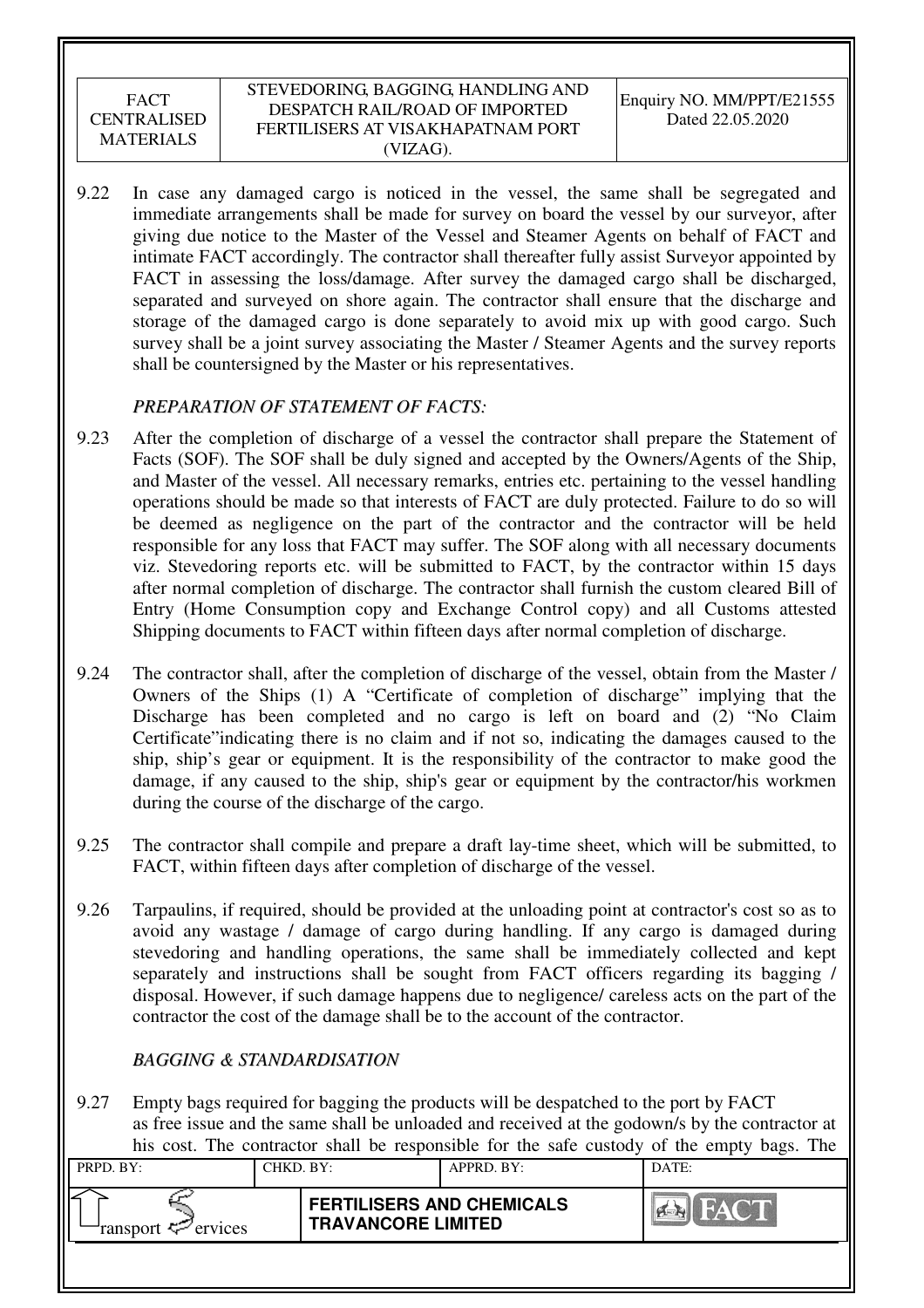contractor shall transport the empty bags to the godowns (& wharf, if required) for bagging as and when required without any extra cost to FACT.

- a) Weighing and stitching machines shall be arranged by the contractor at his cost for standardization of the cargo in the godowns or in the wharf / open space, as required. Moving the weighing machines, stitching machines etc. within premises of the work shall be carried out at contractor's cost. Operation and routine maintenance of these machines shall also be carried out by contractor at his cost. Adequate number of these equipment shall be mobilized by the contractor to ensure speedy operations in the wharf / godowns. The contractor shall keep all equipment, weighing and stitching machines etc., in good working condition and should have valid statutory certificates as applicable.
- b) The contractor shall do the bagging of bulk fertilisers and standardising to **50 kg** (net weight) per bag by using scales duly certified by the Department of Legal Metrology. The contractor shall ensure that bulk cargo is bagged on all days (except on the Port / National holidays) as per requirement of FACT. The contractor shall organize the required number of labourers and supervisory staff at the contractor's cost to ensure that bagging is done continuously and proper filling, standardisation, and stitching of bags to meet the required minimum rate of bagging specified for each port productwise in earlier paragraph. The bagging operations should be geared in such a way that the despatch is carried out as per FACT's requirement.
- c) Standardization shall be deemed to include carrying bags filled with products to weighing machines; opening the mouth of the bags, if required for re-standardisation, by carefully removing the twines without damaging the bags; putting in or taking out required quantity of fertiliser as may be necessary in order to ensure that the net weight is 50 kg and thereafter removing bags from scales; feed them to stitching machines; stitch the standardised bags; taking check weighments at random to ensure accuracy of standardisation; collect stitched bags from the machines and stack them in the godown or load directly into the trucks for despatch. During these operations if bag gets damaged due to cuts, tearing etc. the product shall be rebagged, standardised  $\&$  stitched as described above and such cut  $\&$  torn bags shall be accounted.
- d) Packed and standardised bags should be duly machine stitched with good quality thread (to be supplied by contractor at his cost) conforming to the following specification: DT-2-2 Ply Rayon cord 1650/2 denier of H3 grade 7/7 TPI or equivalent quality in Rayon**.** Stitching machines and power generator, if required, to operate the same at wharf /godowns are to be provided by the contractor. They should also ensure that **NO HOOKS ARE USED ON THE BAGS** during handling.
- e) The standardised and stitched bags shall be test weighed on random basis in the presence of FACT's officers/ surveyors / representatives and if any variation in weight is observed, the contractor shall re-standardize the lot concerned at his own cost. During the course of standardization, check weighment shall be done periodically so as to verify the accuracy of the standardization. Standardization shall be done accurately and no chance should be given by the contractor for complaints of variation, in weight. FACT or its representative(s) /

| PRPD. BY:              | CHKD. BY: |                                                               | APPRD. BY: | DATE:                               |
|------------------------|-----------|---------------------------------------------------------------|------------|-------------------------------------|
| ransport $\ll$ ervices |           | <b>FERTILISERS AND CHEMICALS</b><br><b>TRAVANCORE LIMITED</b> |            | <b>THE YAY ONE DE</b><br>I Corea Ka |
|                        |           |                                                               |            |                                     |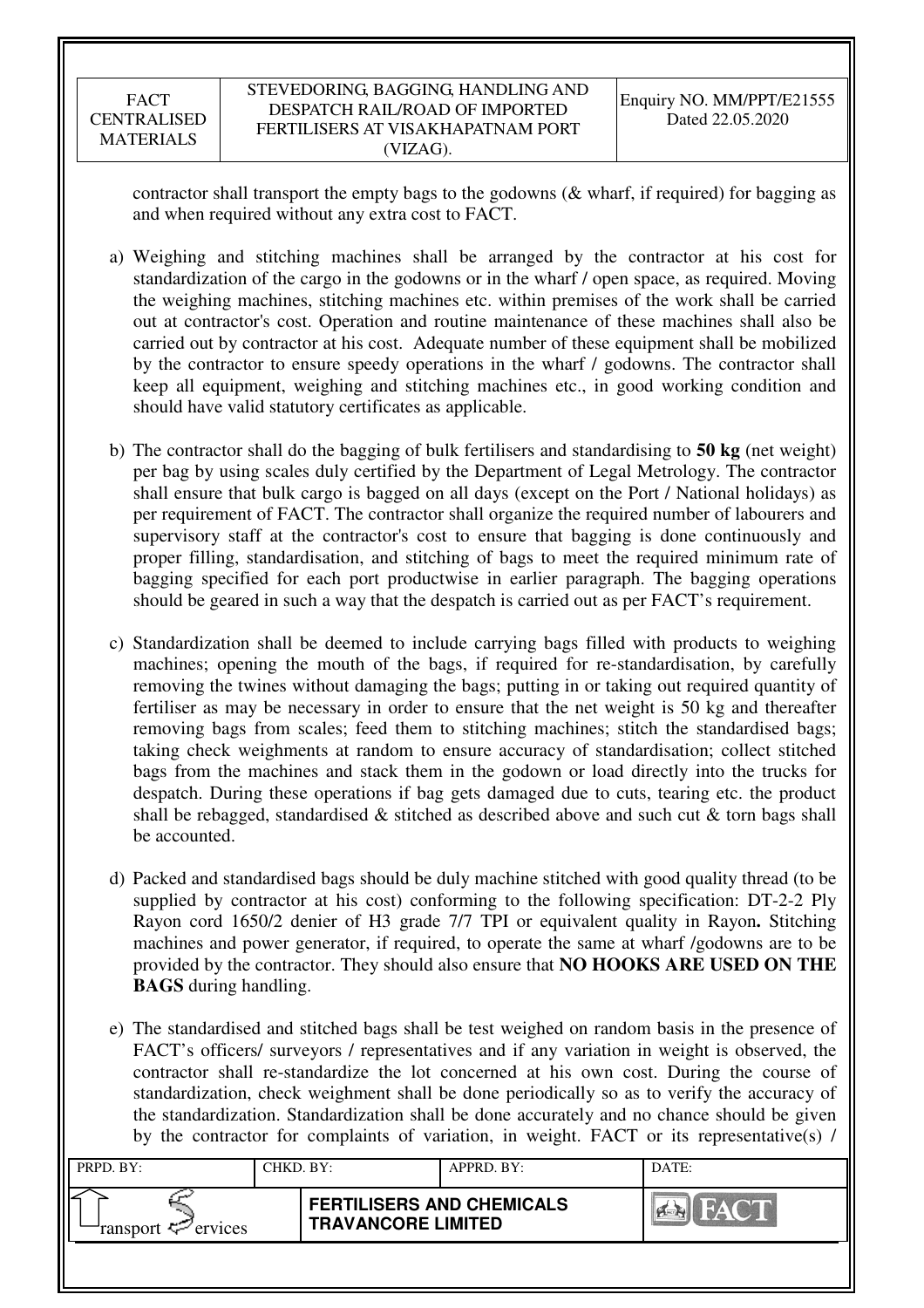### STEVEDORING, BAGGING, HANDLING AND DESPATCH RAIL/ROAD OF IMPORTED FERTILISERS AT VISAKHAPATNAM PORT (VIZAG).

surveyor reserve the right to inspect the bagging and standardisation process at any time and the contractor shall facilitate the same. If a batch is found to weigh differently from the standard prescribed (i.e) 50kg net per bag on inspection by contractor's supervisor or FACT's representative(s) / surveyor, the whole batch shall be re-weighed and re-standardized as necessary without any extra cost to FACT. Lorry loads shall be weighed at random if required by FACT at weigh bridges situated in and around port premises for cross checking the correctness of standardisation by comparing the calculated gross weight of bags based on the number of bags loaded in the trucks. If the weighment shows presence of non-standard bags in the truck load, all the individual bags in the truck shall be re-weighed and re-standardised as necessary without any extra cost to FACT.

- f) The contractor shall account for the bags received from FACT and utilized by him. The permissible limit of five (5) bags per Thousand (1000) bags used is normally allowed towards cuts and tears while conducting the bagging operations.
- g) FACT reserves the right to recover from the contractor, the value of unaccounted bags and bags damaged over and above the normal permissible limit given above at the rate of Rs. 30/ per bag.
- 9.28 Bagging and standardization operations and release for transporting to various stations shall be done at the Wharf / Godowns as and when required. The contractor will be responsible for safe custody of stocks until they are despatched to destination as per "Despatch Instructions" given by FACT.
	- a) A daily report about the quantity standardized and balance to be standardized is to be maintained. A proper record of the deliveries made and those transported to godowns should be maintained.
	- b) Bagging and standardisation shall be carried out as per laid down specifications and standards. In case of any complaints or non-compliance of statutes related to the work undertaken by the contractor, and/or any penalty levied by the department concerned the contractor shall be liable for rectification of the non-compliance at no extra cost to FACT and shall bear all penalties, extra expenses etc. pursuant to such acts of non-compliance. In case the contractor fails to comply with the above and FACT is required to incur any expense on that account, such expenses shall be recovered from contractor.

# *LOADING INTO TRUCKS IN GODOWNS:*

9.29 The standardized material is to be either stacked in the godown or loaded into trucks directly. Proper accounting of the above operation must be separately maintained. Tally / Supervision charges on this account will be borne by the contractor.

## *WAGON LOADING:*

9.30 Sufficient number of trucks should be provided for transport of standardised bags to the godowns and Rail heads, as required.

| PRPD. BY:                     | CHKD. BY: |                                                               | APPRD. BY: | DATE: |
|-------------------------------|-----------|---------------------------------------------------------------|------------|-------|
| ransport <sup>2</sup> ervices |           | <b>FERTILISERS AND CHEMICALS</b><br><b>TRAVANCORE LIMITED</b> |            | HAC'T |
|                               |           |                                                               |            |       |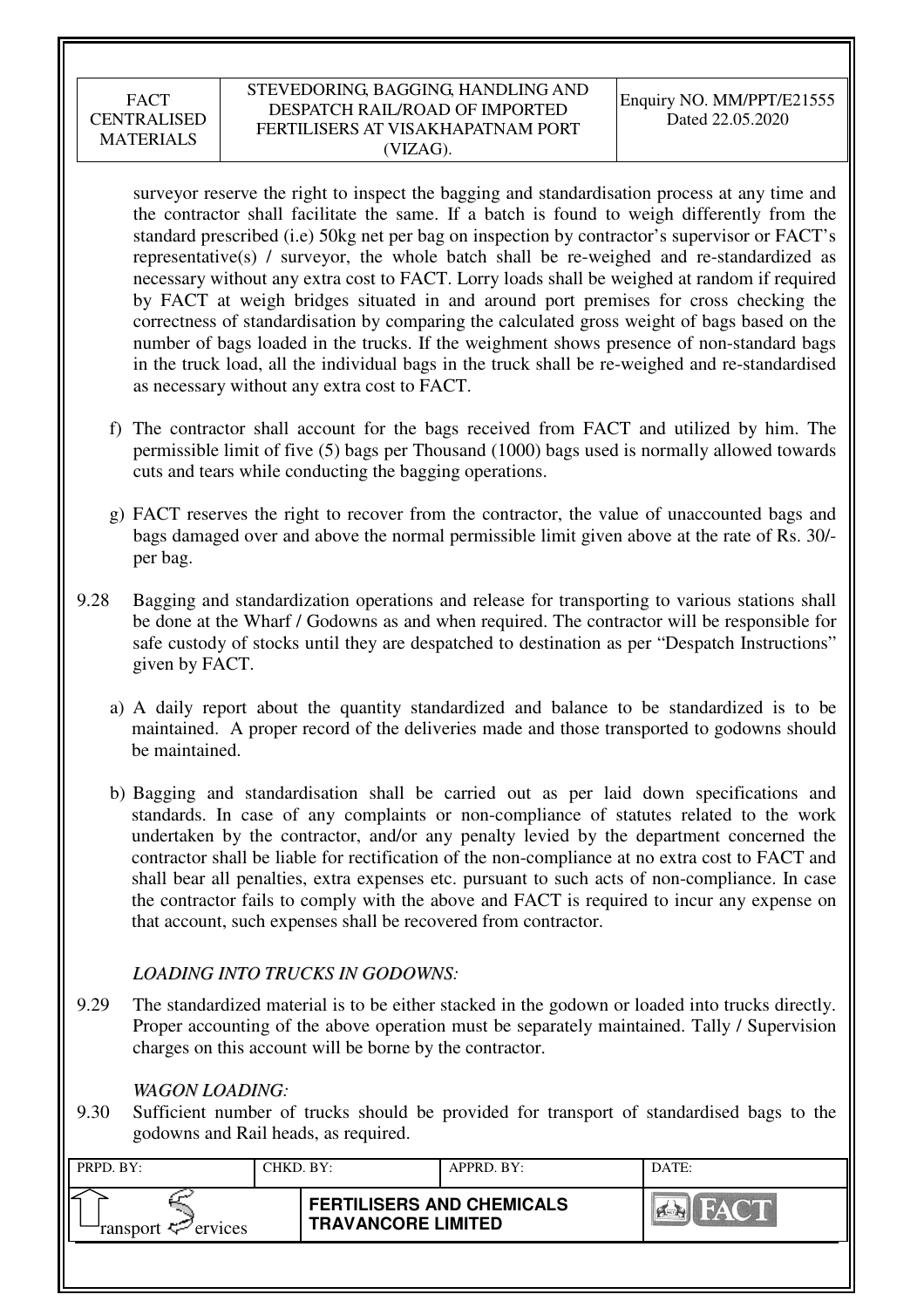- a)The contractor shall place indents in accordance with FACT's despatch instructions. Any fee/amount charged by railways shall be borne by FACT. The contractor shall follow up with the Railway authorities concerned for allotment of rakes as per indents placed. In case of any delay / difficulty in allotment, FACT shall be promptly kept informed of the same. The wagons, when allotted and placed, shall be inspected for fitness and cleaned, if required, prior to loading. Loading of wagons shall commence without loss of time. Adequate labour shall be deployed for the work to complete the loading within the free time allowed by the railways avoiding incidence of any demurrage. In case loading is delayed on account of the contractor, beyond the permissible free-time allowed by railways from time to time, the demurrage, if any payable to the railways shall be borne by the contractor. The contractor shall ensure that hooks are not used on the bags while handling the bags during the operation.
- b)Contractor shall be responsible for loading correct number of bags in to the wagons/rake and the quantity shown in the RR based on the number of bags loaded in the wagons/rake. The contractor shall depute his representative(s) to the rail head at the destination to witness unloading and counting of bags in each wagon/rake and satisfy himself the quantity of receipt at the rail head at the destination. On the joint rake handling report, signature of Agent (at the destination) authorized by FACT will be accepted in the absence of any FACT official, to sign the report on behalf of FACT. Variation in RR quantity vis-a-vis the quantity unloaded shall be reconciled for all rail consignments for each shipment separately. Net shortage (total shortage less total excess as per RRs vis-a-vis receipts at destination rail heads), if any, for each shipment will be considered for the computation of handling loss. Any idle freight or penalty for excess loading charged by Railways at despatching station or destination station consequent to wagons not being loaded to full capacity or exceeding the permitted capacity for reasons attributable to the contractor shall be recovered from the contractor.
- c)After the loading is completed, Forwarding note shall be submitted to the Station Master / Goods Clerk in compliance with the extant rules of railways.
- d)Railway freight amount will be paid by FACT to the Railways directly wherever possible. Whenever it is not possible, the contractor shall make payment of freight to railways for and on behalf of FACT from the funds provided by FACT to the contractor for that purpose. Contractor shall obtain and scrutinize the Railway Receipts (RR) to ensure that they are correctly made and there is no discrepancy of any nature. The contractor shall arrange to send the original RRs immediately to FACT's office/representative at the destination for arranging clearance of rake at the destination. In case the clearance of rake is delayed due to delay in receipt of the RR by FACT and demurrage, if any, payable to railways at the destination, the same shall be to the account of the contractor. The contractor shall also furnish by FAX / email a statement giving all particulars of despatch along with copy of the RRs immediately.
- e)If wagons are to be unloaded at the request of Railways, the contractor shall arrange the unloading of the wagons so requested and subsequent re-loading of the wagons provided by railways and the expenses shall be borne by the contractor, if such unloading  $\&$  reloading has been caused due to reasons attributable to the contractor. If the charges are to be borne by

| PRPD. BY:                 | CHKD. BY: |                                                               | APPRD. BY: | DATE:                          |
|---------------------------|-----------|---------------------------------------------------------------|------------|--------------------------------|
| ransport $\sharp$ ervices |           | <b>FERTILISERS AND CHEMICALS</b><br><b>TRAVANCORE LIMITED</b> |            | <b>THEATER</b><br>$\mathbb{R}$ |
|                           |           |                                                               |            |                                |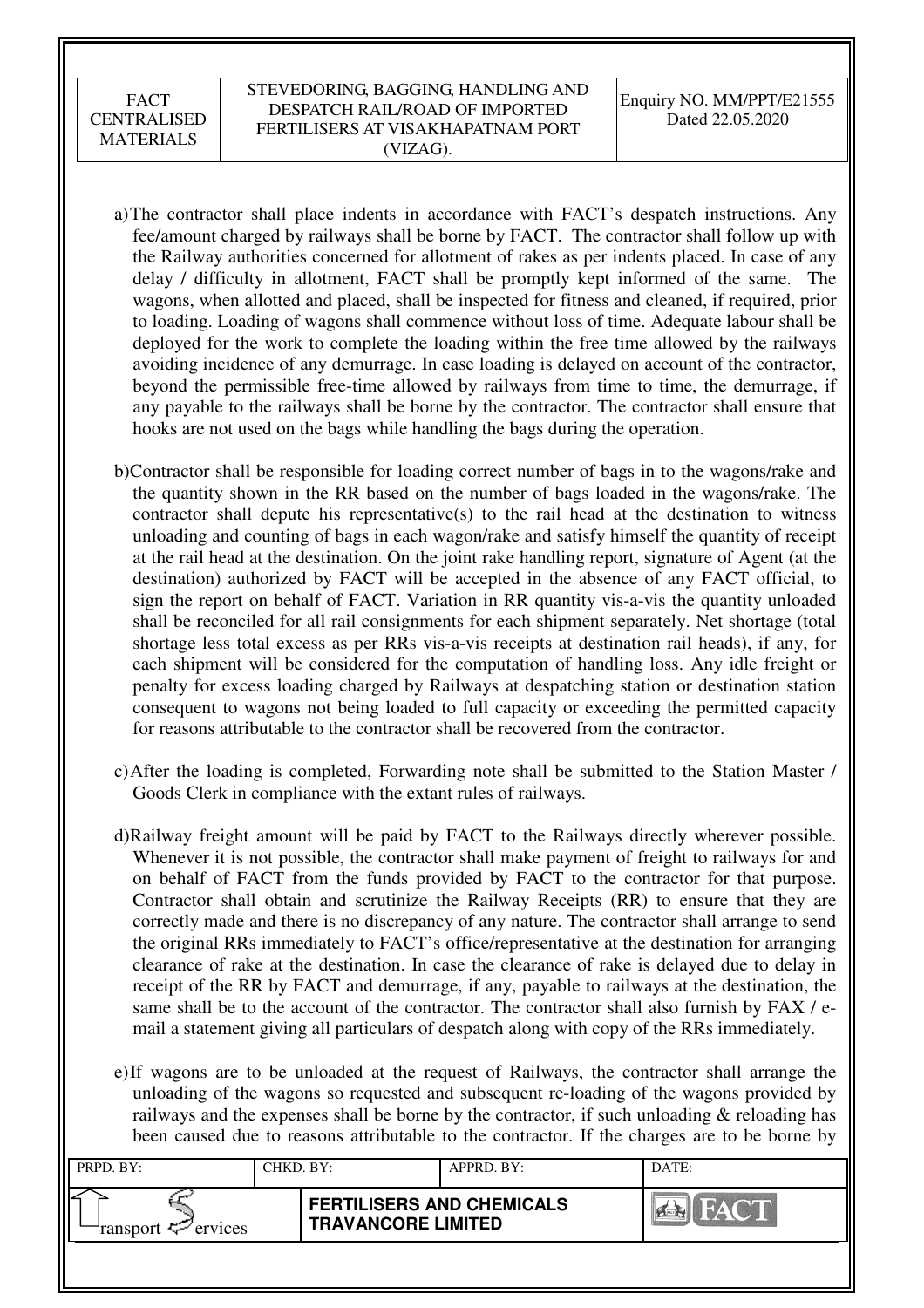railways necessary claim may be put up to railways by the contractor for and behalf of FACT and the contractor shall be reimbursed the amount paid by railways as and when received from railways.

- 9.31 Road despatches / deliveries shall be effected by the contractor strictly as per "Despatch Instructions" issued by FACT and necessary documents including serially numbered Material Delivery Advice (MDA) shall be issued by the contractor on behalf of FACT. The contractor shall ensure receipt of acknowledgements on MDAs for all deliveries effected by him.
- 9.32 In all cases of movement by road or rail, necessary documentation should be prepared, receipts at delivery point obtained in accordance with the instructions given by FACT from time to time.

## **10. HANDLING LOSS:**

- a) The contractor shall ensure that the handling losses, if any, do not exceed **0.1%** (zero point one percent) of the Bill of Lading(B/L) quantity or DSR (Draft Survey Report) quantity, whichever is lesser, for each Vessel. Handling losses will mean difference between (i) the least of the B/L quantity and DSR quantity and (ii) the actual quantity received which is described as follows. The actual quantity received shall be reckoned based on (i) the quantity bagged including despatched **plus** (ii) quantity of sweepings / damaged (during stevedoring, handling, rake loading etc.) Sweeping/ damaged quantity would be considered on weighment basis. The handling losses will also include short receipt at the rail head destination duly certified by FACT officials, in terms of number of bags where the material is despatched by Rail.
- b).In case handling losses, determined as above, exceed the limit as stated above for each vessel, FACT shall recover, (i) the cost of the shortages in excess of the said limit from the dues/bills of the contractor at 150% of the value (MRP plus Govt. Subsidy) of product as applicable and (ii) the value of work executed to the extent of such shortage exceeding the said limit.
- c) Excess quantity, if any received over the quantity as per BL/DSR shall be exclusively to FACT's account.
- d) In the event of bunching of vessels carrying same cargo, including up to completion of standardization, shortage will be assessed on a combined basis for those vessels, for the purpose of calculating handling loss.
- **11.** The contractor is expected to work on all days including holidays and on all required shifts as directed by FACT. Work on board the vessel and on shore shall be round the clock. Bagging, standardisation, handling, rake /lorry loading shall be done during all days except port / national holidays. However in case of exigencies as decided & intimated by FACT the contractor shall arrange the works on port / national holidays too.
- **12.** Hooks shall not be used on bags during loading/handling /unloading operation.

| PRPD. BY:              | CHKD. BY: |                                                               | APPRD. BY: | DATE:       |
|------------------------|-----------|---------------------------------------------------------------|------------|-------------|
| ransport $\ll$ ervices |           | <b>FERTILISERS AND CHEMICALS</b><br><b>TRAVANCORE LIMITED</b> |            | <b>FACT</b> |
|                        |           |                                                               |            |             |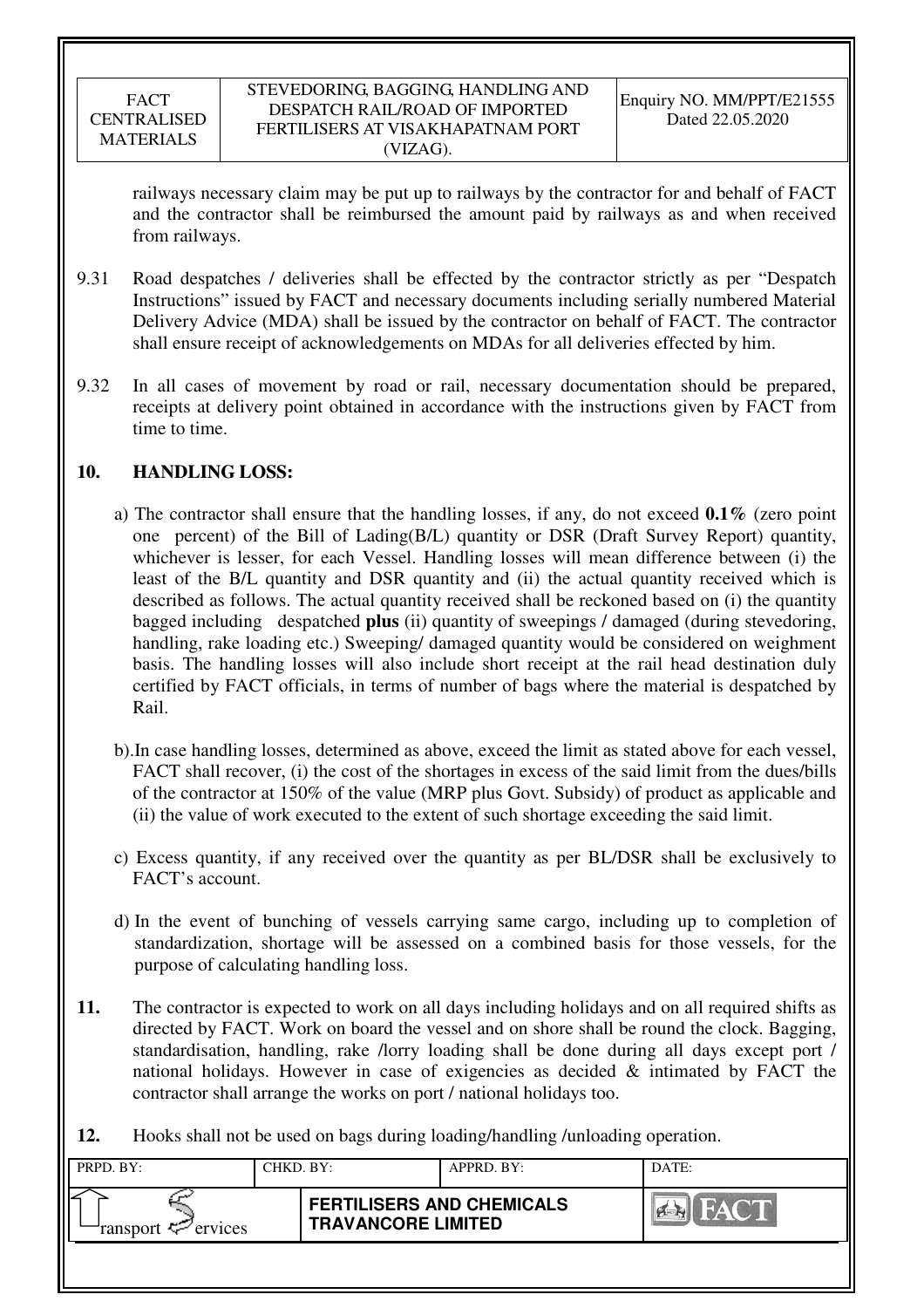- **13.** The contractor shall take proper care of bulk/bagged fertilisers and packing materials and provide Tarpaulins at all operational points to avoid damage /loss to the material.
- **14**. The contractor shall ensure that no slack or torn bag is delivered either to the road transporters or to the consignees or loaded into rail wagons. Such slack or torn bags shall be mended by the contractor before such despatch.
- **15.** The contractor shall be responsible, while goods are in his custody i.e. from the time the material is discharged from the vessel till the same is despatched, for safety, security and any deterioration due to contamination, water ingress etc. and losses of the products/materials, during various operations including handling, shifting, bagging, loading, transport, unloading etc. The contractor shall be vigilant and ensure that spillage or any losses during stevedoring operations at the Port are minimal.
- **16.** The contractor shall not have any right or lien on the cargo, packing materials and other properties entrusted to him by FACT during handling operations.
- **17.** The contractor shall provide assistance whenever FACT appointed surveyor carries out survey and / or supervision work.

## **18. FILING OF CLAIMS**

The contractor shall, on behalf of FACT, promptly prepare claims for and lodge all claims with Customs, Carriers, Vessel agents and Shipping lines, Insurance, Port Trust etc., with a copy to FACT and pursue the same till they are settled. In all refund applications / claims filed by the contractor on behalf of FACT with Customs, Port Trust, Carriers / Vessel agents etc., the contractor shall incorporate the following clause:

*"Any refund, other amount payable / repayable arising out of this claim, is payable to M/s. Fertilisers and Chemicals Travancore Limited. Refund order / cheques should be issued in the name of "M/s. Fertilisers and Chemicals Travancore Limited" payable at Udyogamandal/ Ernakulam. If refund is made by NEFT / RTGS the same may be done through FACT a/c No. 57017844467 with the State Bank of India, Udyogamandal Branch, IFSC Code SBIN0070158 and UTR number shall be intimated."* 

**19**. The contractor shall be fully liable for any loss or damage to **the cargo** arising out of or as a consequence of negligence, on his part, and or on the part of his employees, supervisors, labourers etc. The contractor shall also be liable and responsible for any damages, loss and liabilities towards (i) any **damage to or loss of property, of the Port** or (ii) workers or (iii) the officers of the port or (iv) Dock Labour Board, railways, etc. arising out of or as a consequence of negligence on part of the contractor/ his employees. The amount of such losses or damage shall be determined by FACT and FACT will claim such amount from the contractor and the same will be recovered from his pending bills, if any. In case there is no pending bills to be paid and the contractor fails to make the payment promptly, FACT reserves the right to recover such amounts from the contractor by forfeiting the Security

| PRPD. BY:                                                                                                                                                   | CHKD. BY: |                                                               | APPRD. BY: | DATE: |  |
|-------------------------------------------------------------------------------------------------------------------------------------------------------------|-----------|---------------------------------------------------------------|------------|-------|--|
| ransport <represent< td=""><th></th><td colspan="2"><b>FERTILISERS AND CHEMICALS</b><br/><b>TRAVANCORE LIMITED</b></td><td>FACT.</td><td></td></represent<> |           | <b>FERTILISERS AND CHEMICALS</b><br><b>TRAVANCORE LIMITED</b> |            | FACT. |  |
|                                                                                                                                                             |           |                                                               |            |       |  |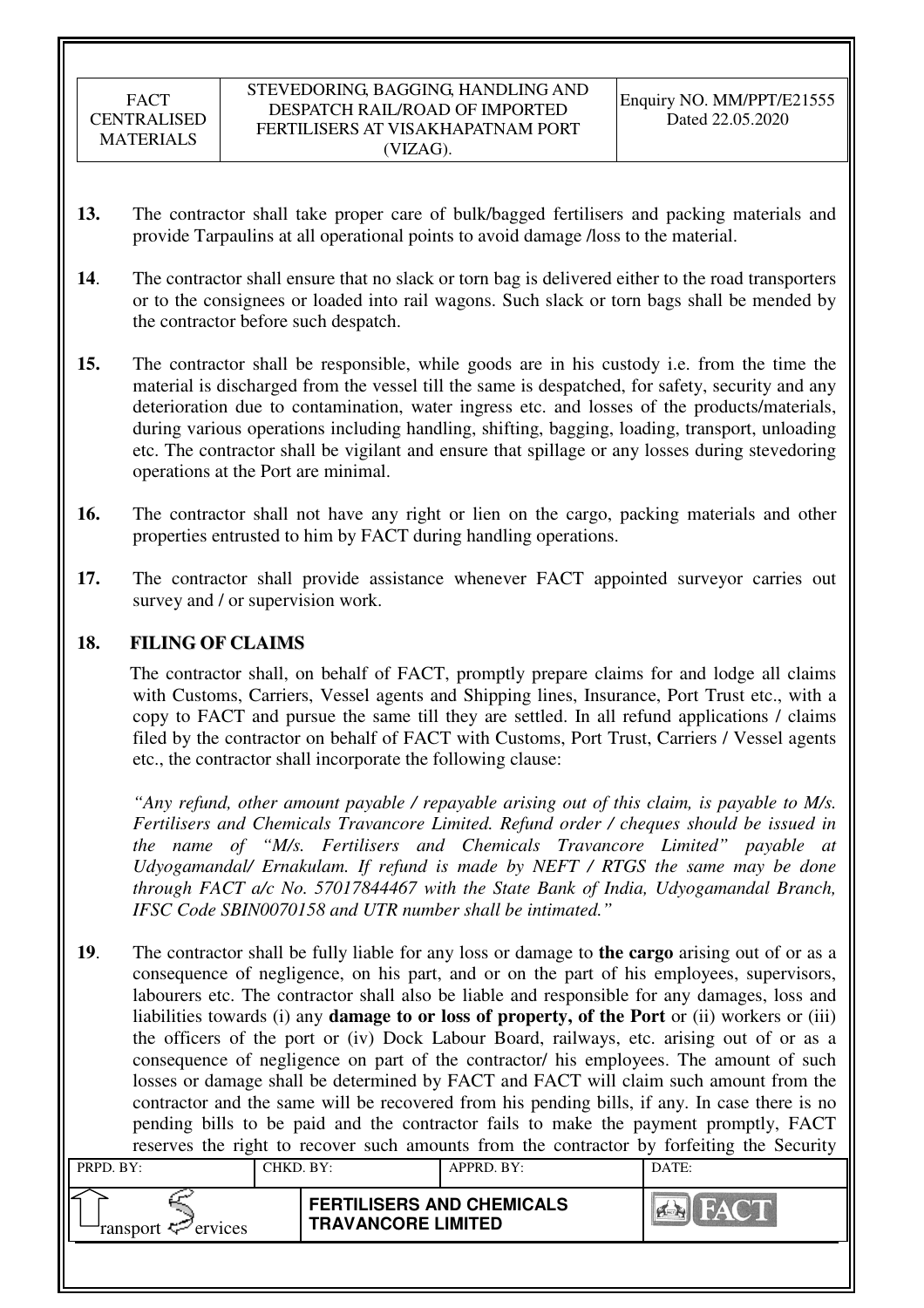Deposit submitted by him, and invoking the alternative arrangement at the risk  $\&$  cost of the contractor. The contractor shall fully indemnify and keep FACT harmless at all times against any and all claims of third parties against any such loss or damage caused.

- **20.** The contractor should maintain all required statutory records in respect of their employees / workers engaged by him.
- **21.** The contractor is responsible to make compensation to the labour employed by them or on their behalf, for injuries, accidents, caused during the course of any of the operations covered or incidental to performance of the contract.
- **22.** The contractor shall be liable to pay all damages and expenses suffered or incurred by FACT due to negligence of him or the workmen employed by him to perform any of the services mentioned in the contract or due to any action of his employees.
- **23.** The contractor will be required to do any of the services incidental to the clearance operations and cannot refuse to perform on the ground that no specific mention of it or rate has been provided for such an operation or service in the contract.
- **24.** All the books, records and registers of the contractor pertaining to the work entrusted to him shall be open for inspection by FACT or authorized representative of FACT.
- **25.** FACT may at its discretion carry out a physical verification of the stocks including empty bags. The contractor shall provide all required assistance for this operation.
- **26.** The contractor shall maintain a suitable office at the Port with necessary communication facilities such as computer, broadband internet connectivity and printing facility, telephone, fax etc. Adequate office space for officers from FACT shall also be provided at the contractor's office/Port.

# **27. STATUTORY OBLIGATIONS**

# **COMPLIANCE OF ACTS AND RULES & REGULATIONS:**

 **a)** The Employees' Provident Funds and Miscellaneous Provisions Act, 1952 (PF) & The Employees' State Insurance Act, 1948 (ESI) and the Rules and Regulations thereof: The contractor shall ensure full compliance with the above Acts and Rules & Regulations. The workers deployed by the contractor for the work shall be covered under the above Acts. The contractor shall be responsible for making all payments to his workmen, including ESI and PF benefits etc., as applicable. The contractor shall maintain proper records relating to labour employed, wages paid etc in the prescribed proforma as per the relevant provisions of the Acts and Rules & Regulations. Copies of the returns acknowledged / accepted by the competent office/authority prescribed in the Act, duly attested by the authorised signatory of the contractor, shall be submitted to FACT before final settlement of the contract. In case FACT is to incur any expenditure/loss in the capacity as Principal Employer on account of the above, such expenditure/loss shall be reimbursed/compensated to FACT within a reasonable

| PRPD. BY:              | CHKD, BY: |                                                               | APPRD. BY: | DATE: |
|------------------------|-----------|---------------------------------------------------------------|------------|-------|
| ransport $\ll$ ervices |           | <b>FERTILISERS AND CHEMICALS</b><br><b>TRAVANCORE LIMITED</b> |            |       |
|                        |           |                                                               |            |       |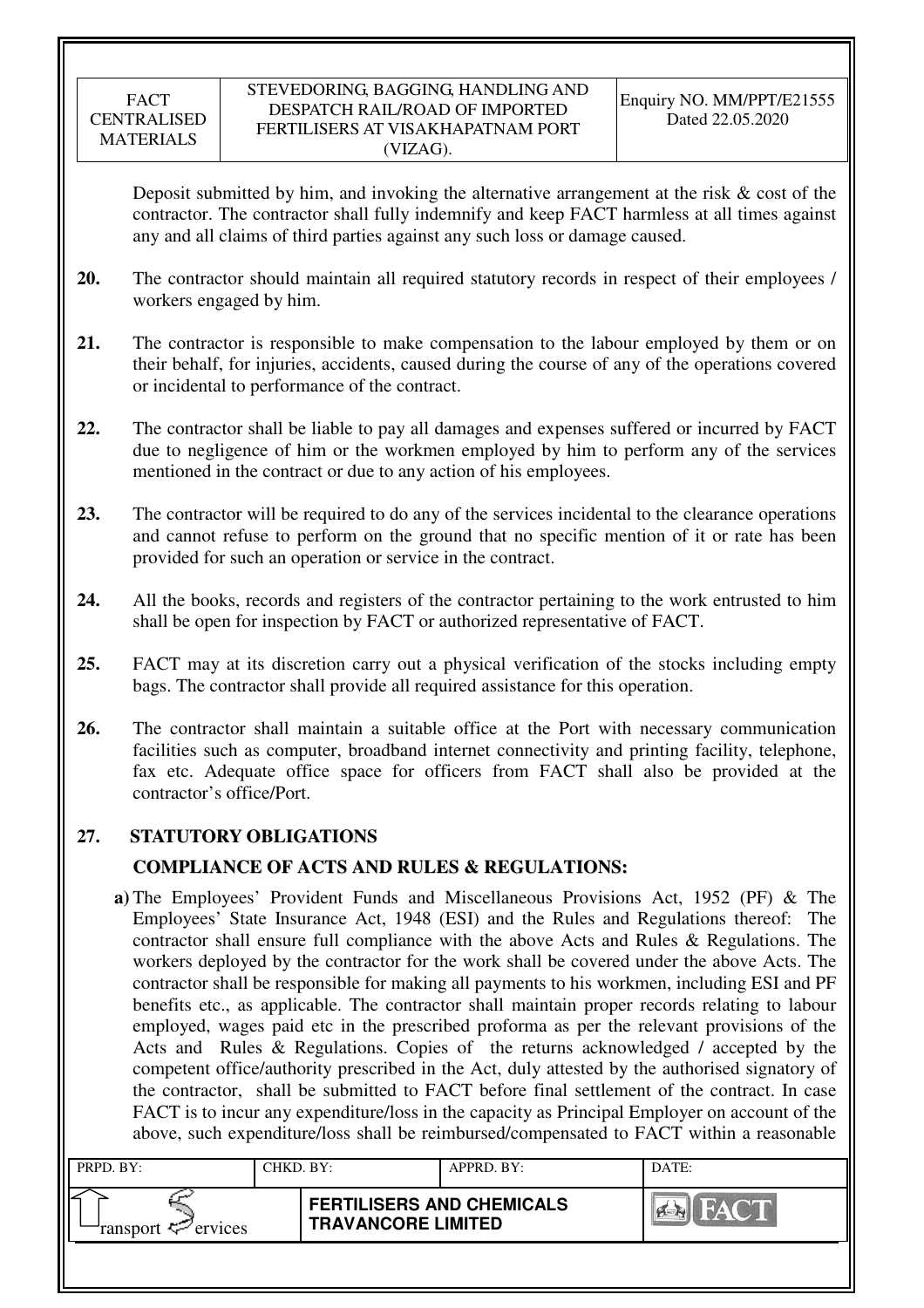time, failing which FACT reserves the right to recover the same from the contractor from any payments due to him, without prejudice to FACT's rights for recovery of the same.

- b) Vehicles employed during the course of execution of the Contract, shall have valid permits in compliance with the Motor Vehicles Act, 1988 and the Central Motor Vehicle Rules, 1989 and regulations formulated from time to time.
- c) The contractor shall comply with the requirements of all Local, State and Central Govt. Acts, Rules, Regulations, Bylaws, Orders etc, in force from time to time and in particular, the Factories Act, 1948, the Workmen's Compensation Act 1923, the Contract Labour (Regulation and Abolition) Act, 1970, the Minimum Wages Act,1948, The Mines Act 1952, the Explosives Act 1884 and all other relevant Acts and Rules as amended from time to time in so far as they are or may be applicable to the execution of works as per this contract. The contractor shall obtain at his cost all permits, license and other authorization, as required for his work, from Govt. authorities. The contractor shall maintain proper records & registers as required by the statutes concerned and submit them to FACT as and when required. In case the contractor fails to discharge his statutory obligations leading to a situation wherein FACT is to incur any expenditure/loss such expenditure/loss, including those in any proceedings or litigation, as a result of any claim or act on the part of the employees of the contractor, shall be reimbursed/compensated to FACT within a reasonable time, failing which FACT reserves the right to recover the same from the contractor from any payments due to him, without prejudice to FACT's rights for recovery of the same.

# **28. PAYMENT**

- . a) Payment for the work done as per this contract shall be effected as per the terms and conditions of the contract, on presentation of the bills to Marketing Head Office, Udyogamandal. Weekly bills for the quantities of bagged fertilisers (i) despatched by lorries as per Material Delivery Advice (MDA) and (ii) despatched by rail wagons as per Railway Receipts (RR), reckoned as the quantities stevedored, handled, bagged, standardised, despatched etc. by the contractor, shall be submitted to FACT for releasing payment. Payment of bills to the contractor will be made through NEFT/RTGS normally within 15 days from the date of submission of bills along with all supporting documents duly certified by the authorised officer of FACT deputed for the port activities. Each weekly bill must show the progressive quantities and amount and "since last" quantities and amount for each item. The bill should be serially numbered vessel-wise and submitted along with all supporting documents.
	- b) Payments shall be made after deduction of (i) amounts due from contractor to FACT on account of shortage/damages/loss to the goods entrusted to them, (ii) statutory deductions such as Income Tax, GST etc. as applicable and (iii) any other amount due from the contractor for any other reason. If the amount due from the contractor is more than the amount due to the contractor, the contractor shall pay FACT the balance amount without delay.

| PRPD. BY:                                | CHKD. BY: |                                                               | APPRD. BY: | DATE:                 |
|------------------------------------------|-----------|---------------------------------------------------------------|------------|-----------------------|
| ransport $\epsilon$ <sup>-</sup> ervices |           | <b>FERTILISERS AND CHEMICALS</b><br><b>TRAVANCORE LIMITED</b> |            | <b>FACT</b><br>I PIER |
|                                          |           |                                                               |            |                       |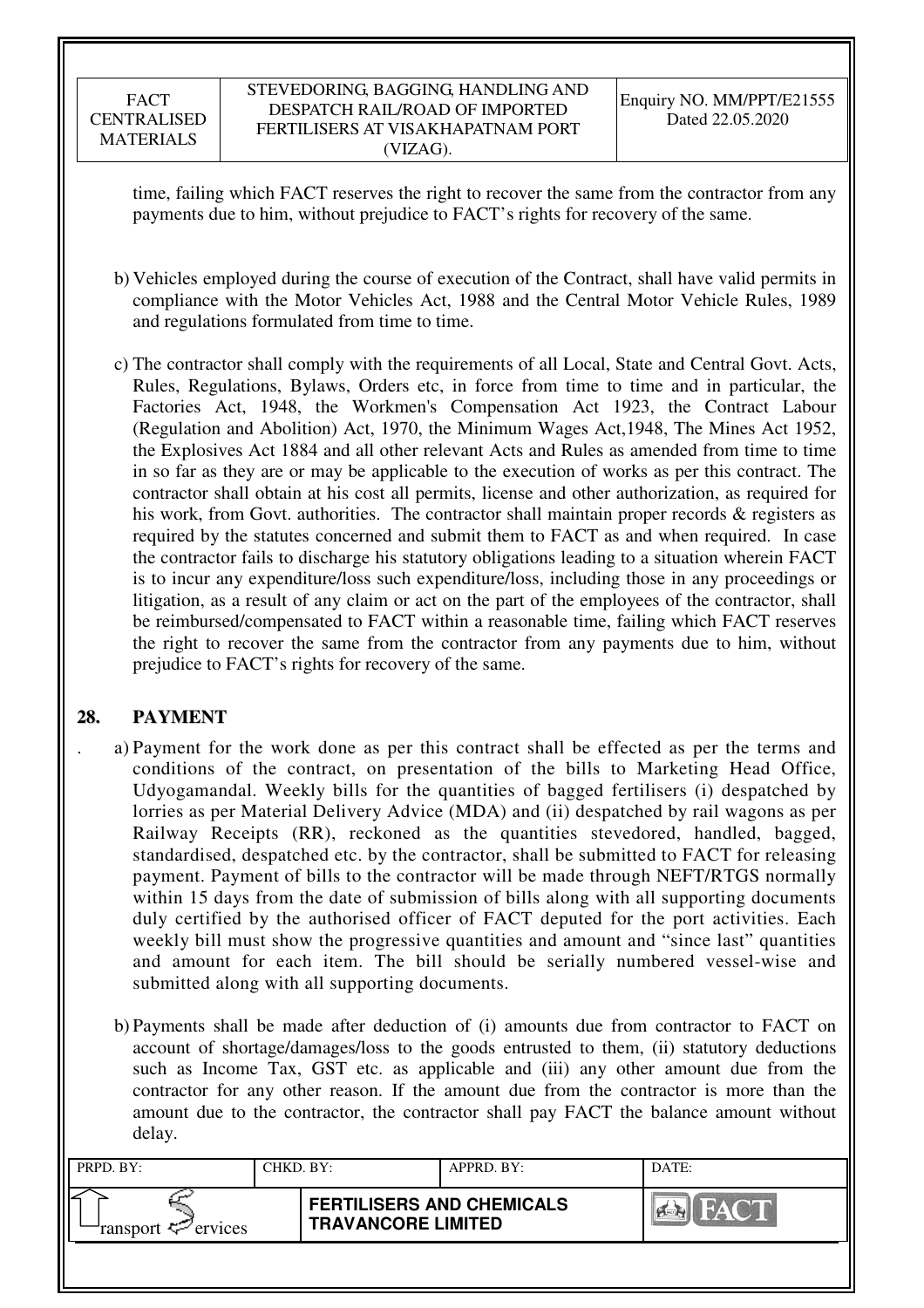- c) An amount of **Rs.5,00,000/-** per ship shall be withheld from the penultimate/final bill.
- d) The **balance Rs.5,00,000/-** shall be released to the contractor, after effecting all recoveries that may have to be carried out, on completion and despatch of the entire cargo through Road and Rail. This payment shall be released within 30 days from the date of submission of the final bills and documents complete in all respects.
- e) FACT reserves the right to withhold payment to the extent as may be necessary to protect itself from any claims against itself from any third parties and towards loss on account of failure of the contractor to make timely payment for material or for labour. Payments may also be withheld for other reasons mentioned elsewhere in the contract document.
- f) All claims for work done for a vessel must be made by the contractor within 30 days of completion of discharge of vessel or completion of despatch of the quantity from godown as the case may be failing which FACT reserves the right not to accept or honour such claims.

## **29. ALTERNATE ARRANGEMENT AT THE RISK & COST OF CONTRACTOR**

In the event of failure on the part of the contractor to execute the contract to FACT's satisfaction FACT may give notice in writing to the contractor calling him to make good the failure, neglect or contravention complained of within the said time. If the contractor still fails to make good failure as called for, FACT reserves the right to terminate the Contract in whole or part and make alternate arrangements to carry out the work through other agencies or by themselves **at the risk and cost of the contractor** without prejudice to FACT's other rights as per the Contract. FACT shall recover all additional costs incurred for such alternate arrangements from the contractor's running bills or from any amounts due to the contractor.

### **30. INDEMNITY**

Without prejudice to any other provisions in these conditions, the contractor shall be bound to keep FACT or any representative or employee of FACT fully indemnified against any action, claim or proceedings under the provisions of any rules, regulations, byelaws, notifications, directions or order having the force of law for anything done or omitted to be done by the contractor in contravention of such provisions etc. for the infringement or violation thereof by him in the course of the execution or completion of the work under the contract and if, as a result of any such action, claim or proceedings, the contractor or such representative of FACT, as the case may be, adjudged to be liable to any penalties or to pay any penalties or to pay any compensation, such liability, the contractor shall do so and if FACT has to take-over the liability, FACT shall deduct all amounts arising out of such liabilities from the security deposit of the contractor or from any other amount due and payable by FACT to the contractor under this Contract or any other Contract and without prejudice to any other legal remedy available to FACT.

## **31. CONSTITUTION OF THE CONTRACTOR**

| PRPD. BY:                     | CHKD. BY: |                                                               | APPRD. BY: | DATE:                        |
|-------------------------------|-----------|---------------------------------------------------------------|------------|------------------------------|
| ransport <sup>2</sup> ervices |           | <b>FERTILISERS AND CHEMICALS</b><br><b>TRAVANCORE LIMITED</b> |            | <b>FACT</b><br>$\sim$ $\sim$ |
|                               |           |                                                               |            |                              |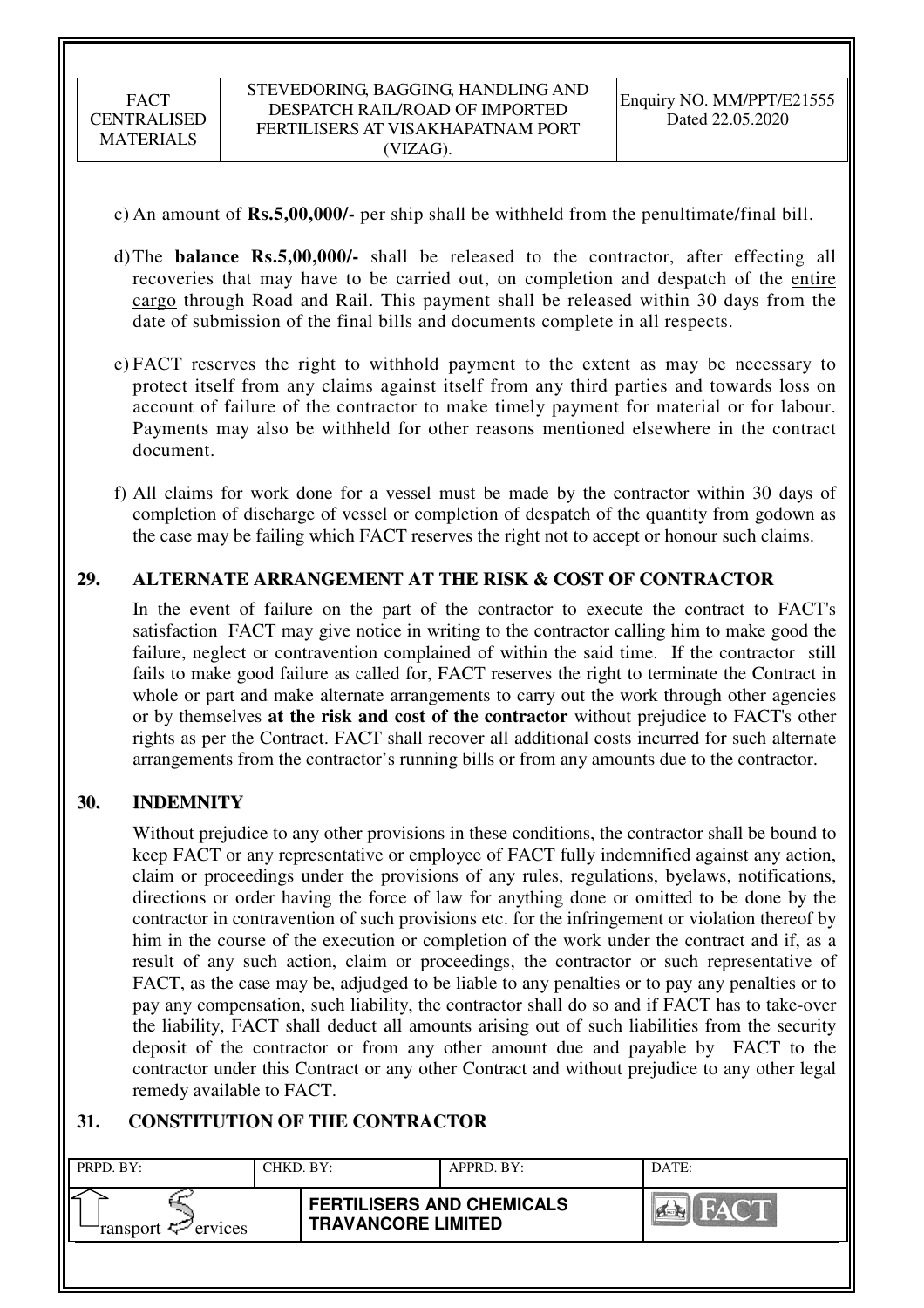### STEVEDORING, BAGGING, HANDLING AND DESPATCH RAIL/ROAD OF IMPORTED FERTILISERS AT VISAKHAPATNAM PORT (VIZAG).

Any alteration in the composition or constitution of the contractor and events like death/ resignation of Proprietor/Partner/Director, contractor becoming bankrupt/insolvent/liquidated/ under BIFR shall be notified to (i) SO /SIC/ SASO/DO concerned, (ii) SRM concerned, (iii) The Area Manager (Marketing) concerned and (iv) The Chief Distribution Manager, Marketing Division, FACT Limited, Udyogamandal within a week's time of the event. In such situations FACT reserves the right to terminate or continue the contract or to require the contractor/survivor to produce such documents or to conform to such formalities for continuing the work, as FACT deems fit.

## **32. ASSIGNMENT**

The contractor shall not assign or transfer or sublet the contract or any part thereof without the prior written approval of FACT.

# **33. FACT'S LIEN ON ALL MONEYS DUE**

FACT shall have a lien on all/any money that may become due and payable to the contractor under these presents, and/or also on the deposit or security amount or amounts made under the contract and which may become payable to the contractor under the conditions in that behalf herein contained for or in respect of any debt or sum that may become due and payable to FACT by the contractor either alone or jointly with another or others and either under this or under any other contract or transaction of any nature whatsoever between FACT and the contractor and further that FACT shall at all times be entitled to deduct the said debt or deposit which may become payable to the contractor under these presents.

# **34. TERMINATION OF CONTRACT**

FACT at its entire discretion may terminate the contract either in part or in full after giving 7 (Seven) days' notice in writing to the contractor.

## **35. FORCE MAJEURE**

Neither the contractor nor FACT shall be considered in default in the performance of their obligations under the Work Order so long as the performance is prevented or delayed because of Force Majeure conditions like war or hostilities, riots or civil commotion, earth quake, flood or tempest, drought, accident, fire or explosion, labour strike or lock-out or Act-of-God or because of any law and order proclamation, regulation or ordinance of Government or subdivision thereof and situation arising out of FACT's plant break downs. Notice of a Force Majeure situation shall be given by the affected party to the other party with in one week of its occurrence. Should such a delay be for more than three months, FACT shall have the right to cancel the Work Order at no charge to FACT and FACT shall be entitled to reimbursement of any amount due from the contractor.

# **36. APPLICABLE LAW & SETTLEMENT OF DISPUTES**

This contract shall be subject to and shall in all respects be governed by Indian law. If any dispute arises out of or relating to or in connection with this contract, between the

| PRPD. BY:              | CHKD. BY: |                                                               | APPRD. BY: | DATE:          |
|------------------------|-----------|---------------------------------------------------------------|------------|----------------|
| ransport $\ll$ ervices |           | <b>FERTILISERS AND CHEMICALS</b><br><b>TRAVANCORE LIMITED</b> |            | FACT<br>$\sim$ |
|                        |           |                                                               |            |                |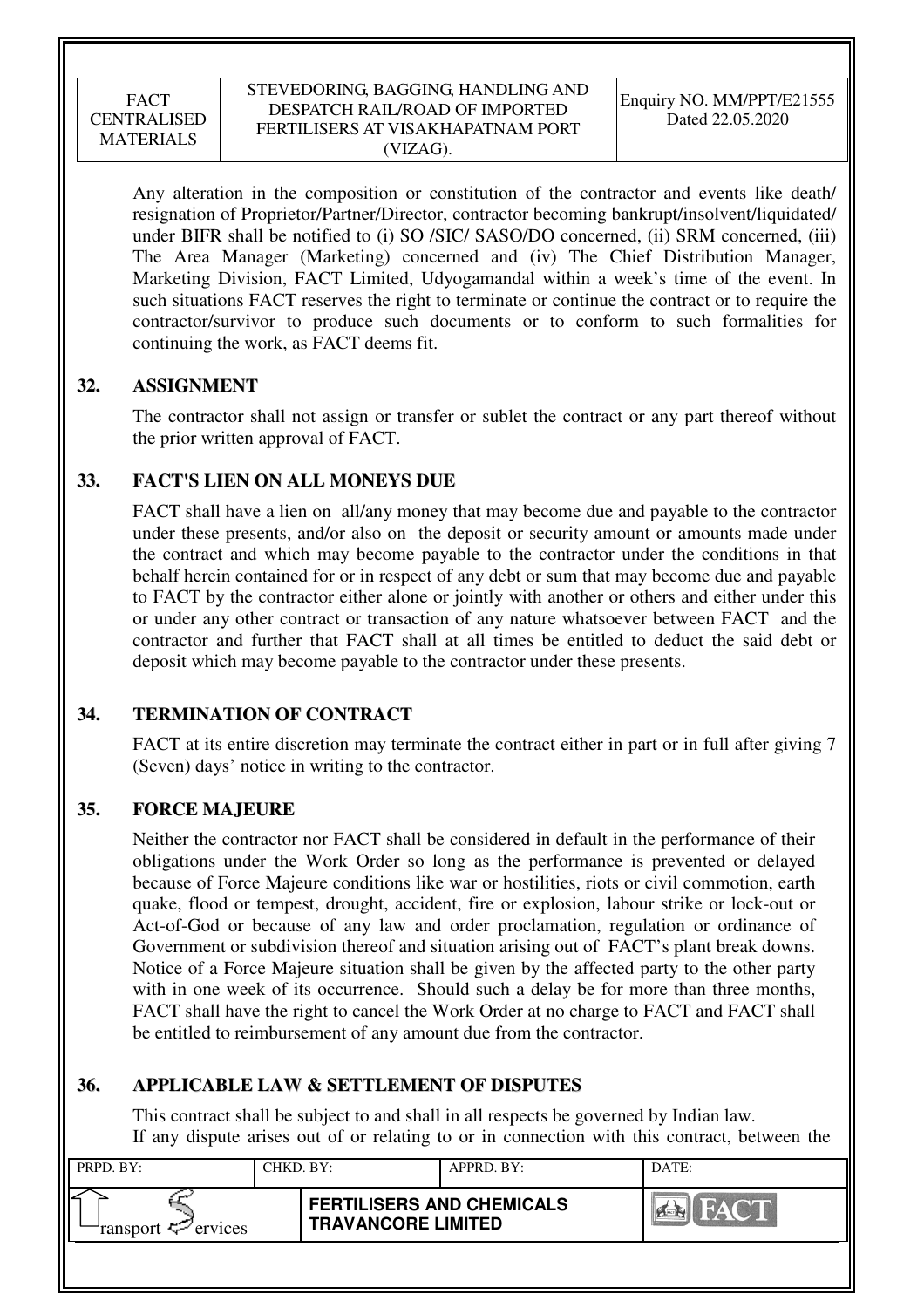### STEVEDORING, BAGGING, HANDLING AND DESPATCH RAIL/ROAD OF IMPORTED FERTILISERS AT VISAKHAPATNAM PORT (VIZAG).

contractor and the owner/FACT, the same shall be amicably settled through mutual discussions, failing which, the unresolved dispute (s) shall be referred to arbitration in accordance with the provisions of the Arbitration and Conciliation Act, 1996, as amended from time to time and number of Arbitrator shall be one. The Venue of the Arbitration shall be at Ernakulam and the proceeding shall be in English.

 Any legal proceedings relating to or in connection with this contract shall be limited to the exclusive jurisdiction of the High Court of Kerala.

## **37. CORRESPONDENCE**

All notices and correspondence (including via Telephone, e-mail & FAX) shall be deemed to have been duly given to the contractor if delivered to the contractor or his authorised agent or posted to the address so given.

## **38. FRAUD PREVENTION POLICY OF FACT**

FACT, a Central Public Sector Enterprise (PSE) follows Corporate Governance principles proactively and has formulated a Fraud Prevention Policy. Details of Fraud Prevention Policy of FACT 2012 can be viewed in FACT's website www.fact.co.in. Contractor shall make himself aware of the above policy and comply with the same.

| $\mathsf{I}\mathsf{I}$<br>PRPD. BY:                 | CHKD. BY: |                                                               | APPRD. BY: | DATE:                  |
|-----------------------------------------------------|-----------|---------------------------------------------------------------|------------|------------------------|
| $\Vert \text{ }$<br>ransport <sup>exp</sup> ervices |           | <b>FERTILISERS AND CHEMICALS</b><br><b>TRAVANCORE LIMITED</b> |            | <b>FACT</b><br>$7 - 1$ |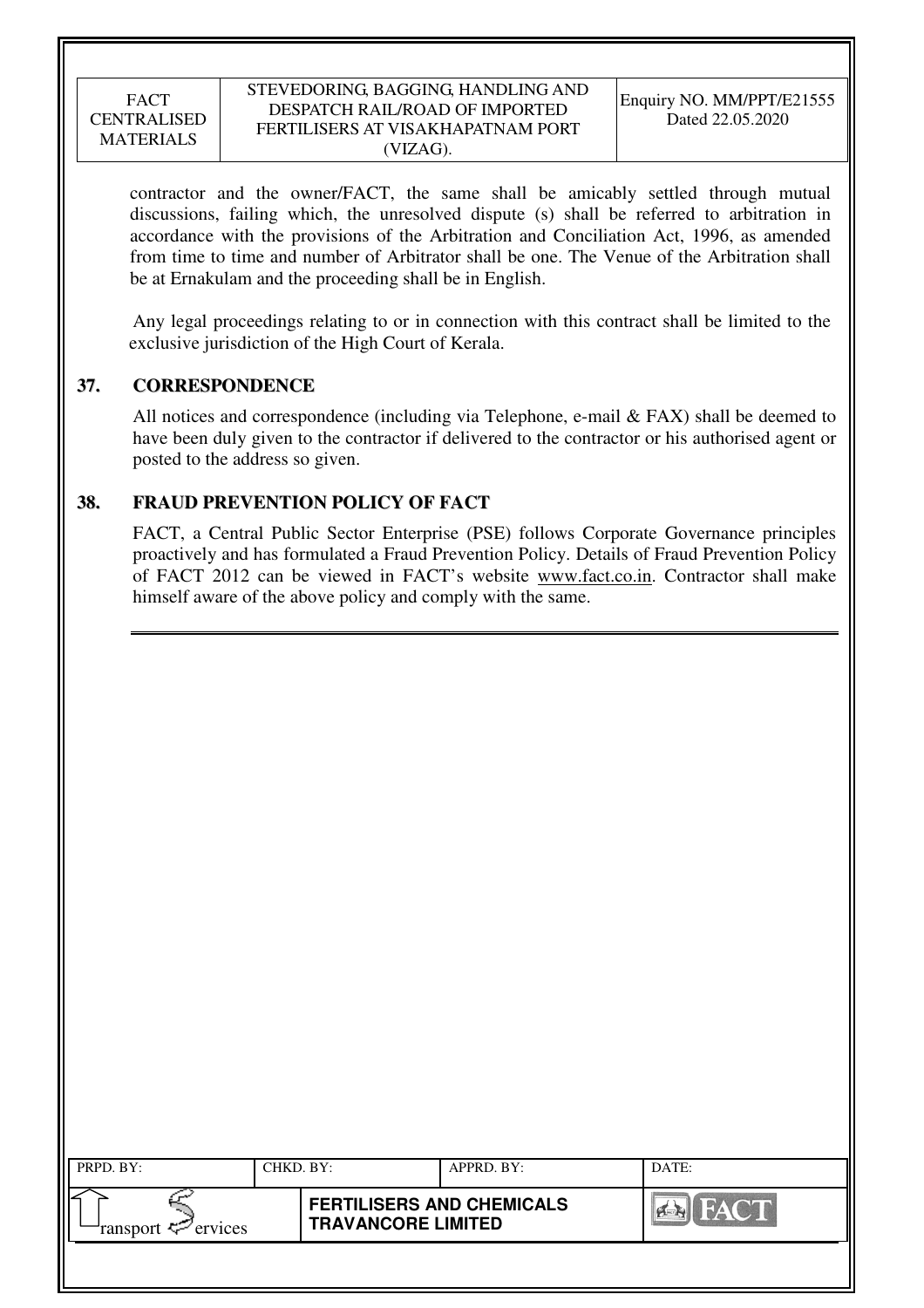### **ANNEXURE- IV**

## **COMPLIANCE STATEMENT**

We state that Enquiry No. MM/PPT/E21555 Dated 22.05.2020 is in full compliance with the documents issued against the Enquiry No: MM/PPT/E21555 Dated 23.05.2020 and we have read and understood the Notice Inviting Tender, Scope of Work, Instructions to Bidders and Special Terms and Conditions of Contract attached with this enquiry referred above and hereby confirm our acceptance to the same.

Name of bidder: Signature of the Bidder:

Place: Date: (Seal)

| PRPD. BY:              | CHKD. BY: |                                                               | APPRD. BY: | DATE: |
|------------------------|-----------|---------------------------------------------------------------|------------|-------|
| ransport $\ll$ ervices |           | <b>FERTILISERS AND CHEMICALS</b><br><b>TRAVANCORE LIMITED</b> |            |       |
|                        |           |                                                               |            |       |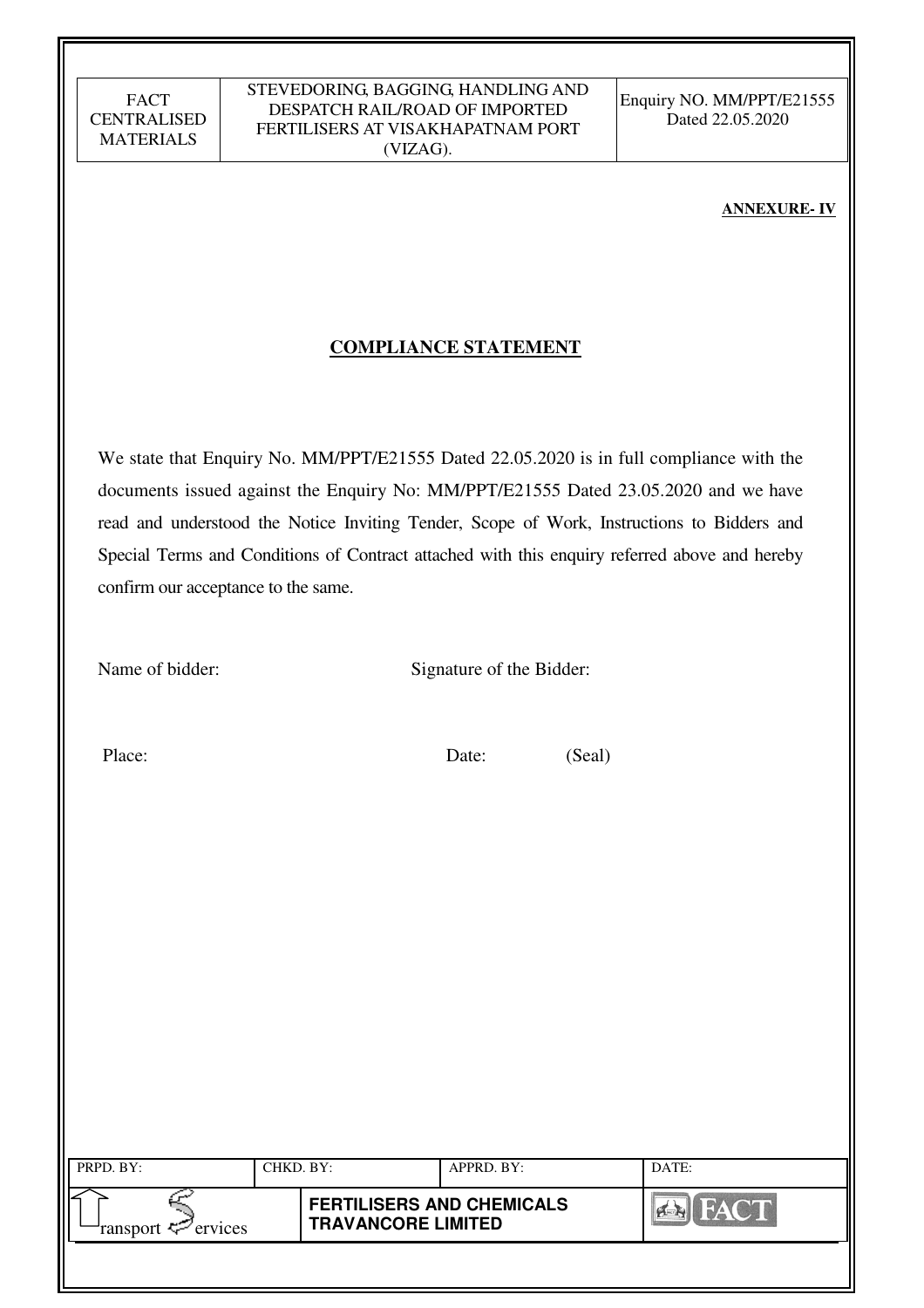### STEVEDORING, BAGGING, HANDLING AND DESPATCH RAIL/ROAD OF IMPORTED FERTILISERS AT VISAKHAPATNAM PORT (VIZAG).

Enquiry NO. MM/PPT/E21555 Dated 22.05.2020

#### **ANNEXURE -V**

### **UN PRICED COPY OF PRICE BID**

*(Important: Please do not indicate rates in this format. Only indicate "Quoted/Not quoted", under each blank column without fail).* 

### **SUB: STEVEDORING, BAGGING, HANDLING AND DESPATCH RAIL/ROAD OF IMPORTED FERTILISERS AT VISAKHAPATNAM (VIZAG) PORT (VZG).Ref: Enquiry No. MM/PPT/E21555 Dated 22.05.2020.**

With reference to FACT's above enquiry, we quote our lowest rates as below:

| Sl.<br>No.     | Description                                                                                                                                                                                                                                                                                                                                                                           | Estimated<br>Quantity    | All inclusive RATE (Rs. Per<br>Unit)(Excluding GST)<br><b>INDICATE 'QUOTED'</b> |
|----------------|---------------------------------------------------------------------------------------------------------------------------------------------------------------------------------------------------------------------------------------------------------------------------------------------------------------------------------------------------------------------------------------|--------------------------|---------------------------------------------------------------------------------|
| $\mathbf{1}$   | Stevedoring-<br>Despatch<br>Rail<br>by<br>documentation<br>Customs/port<br>clearance,<br>stevedoring,<br>handling,<br>bagging<br>&<br>standardisation,<br>in<br>stacking<br>godowns,<br>loading on to trucks, unloading from trucks,<br>loading wagons etc. For despatch by Rail<br>etc.as per clause 9.1 of schedule of work<br>and other terms and conditions stipulated<br>herein. | 25,000 MT                |                                                                                 |
| $\overline{2}$ | Stevedoring-<br>Despatch<br>by<br>Road<br>documentation<br>Customs/port<br>clearance,<br>handling,<br>stevedoring,<br>bagging<br>&<br>standardisation,<br>stacking<br>godowns,<br>in<br>loading on to trucks for despatch by Road<br>etc.as per clause 9.2 of schedule of work<br>and other terms and conditions stipulated<br>herein                                                 | 5,000 MT                 |                                                                                 |
| $\mathbf{3}$   | Stencilling of MRP on Bags: Stenciling of<br>MRP/Subsidy details on Bags as per clause<br>9.3 of Schedule of Work and other terms<br>and conditions stipulated herein.                                                                                                                                                                                                                | 50,000<br><b>Numbers</b> |                                                                                 |
|                | GST shall be extra as applicable based on statutory notifications.                                                                                                                                                                                                                                                                                                                    |                          |                                                                                 |
|                | We have read and understood the Notice Inviting Tender, Instructions to Bidders and Terms and<br>Conditions of this enquiry and hereby confirm our acceptance to the same.                                                                                                                                                                                                            |                          |                                                                                 |
|                | Name of the Bidder<br>(In block letters)                                                                                                                                                                                                                                                                                                                                              |                          | Signature of the Bidder                                                         |
| Place:         |                                                                                                                                                                                                                                                                                                                                                                                       |                          |                                                                                 |
| Date:          |                                                                                                                                                                                                                                                                                                                                                                                       | Seal                     |                                                                                 |
|                |                                                                                                                                                                                                                                                                                                                                                                                       |                          |                                                                                 |

| PRPD. BY:           | CHKD. BY: |                                                               | APPRD. BY: | DATE:                      |
|---------------------|-----------|---------------------------------------------------------------|------------|----------------------------|
| ransport <= ervices |           | <b>FERTILISERS AND CHEMICALS</b><br><b>TRAVANCORE LIMITED</b> |            | <b>AND P</b><br><b>TAX</b> |
|                     |           |                                                               |            |                            |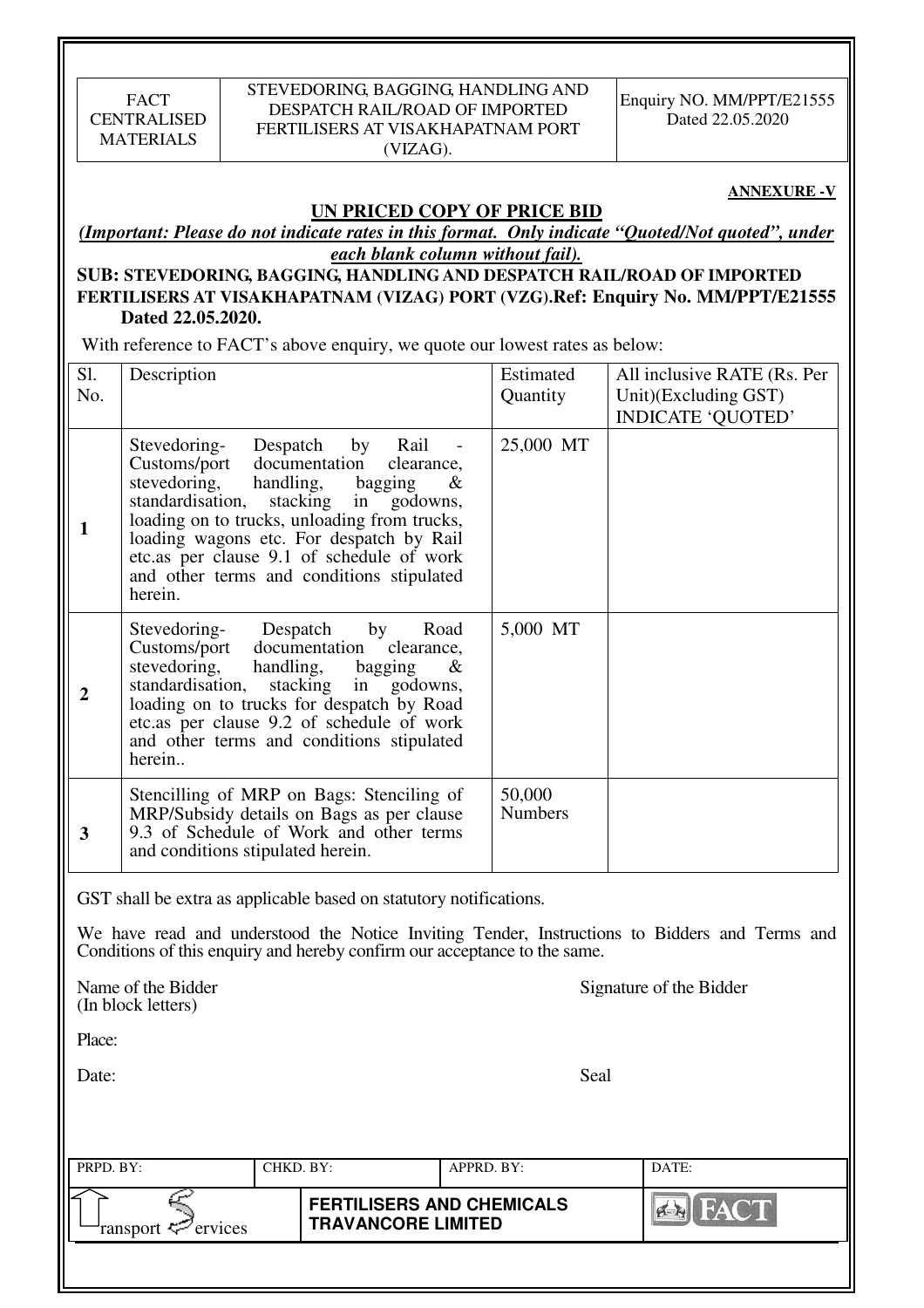| FACT               |
|--------------------|
| <b>CENTRALISED</b> |
| <b>MATERIALS</b>   |

Enquiry NO. MM/PPT/E21555 Dated 22.05.2020

### **ANNEXURE: VI**

**Part –B** 

### **PROFORMA OF PRICE BID**

Please visit **https://eprocure.gov.in** and search using the tender **ID** under FACT Tenders to see the price Bid (BOQ-EXCEL SHEET)

| PRPD. BY:                      | CHKD. BY: |                                                               | APPRD. BY: | DATE:       |
|--------------------------------|-----------|---------------------------------------------------------------|------------|-------------|
| ransport $\mathcal{P}$ ervices |           | <b>FERTILISERS AND CHEMICALS</b><br><b>TRAVANCORE LIMITED</b> |            | <b>FACT</b> |
|                                |           |                                                               |            |             |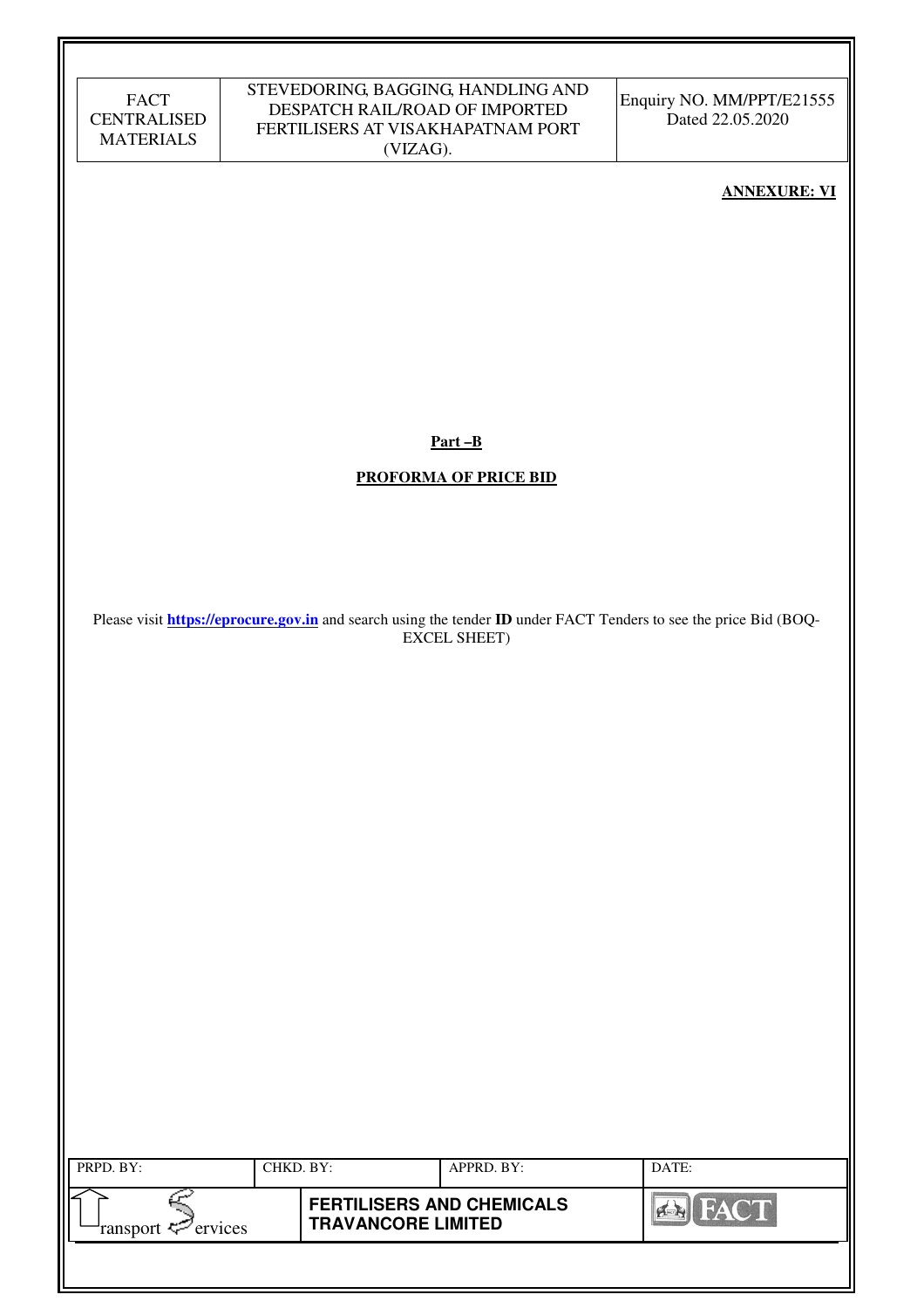#### STEVEDORING, BAGGING, HANDLING AND DESPATCH RAIL/ROAD OF IMPORTED FERTILISERS AT VISAKHAPATNAM PORT (VIZAG).

Enquiry NO. MM/PPT/E21555 Dated 22.05.2020

#### **ANNEXURE-VII**

#### **PROFORMA OF BANK GUARANTEE FOR FURNISHING SECURITY DEPOSIT**

(TO BE OBTAINED FROM A INDIAN NATIONALISED/SCHEDULED BANK ON STAMP PAPER WORTH Rs.500/-)

The Fertilisers and Chemicals Travancore Ltd., Udyogamandal Cochin-683 501.

Whereas FACT , Udyogamandal P.O., Kerala (hereinafter called referred to as the Company) has placed a work order no. ............... dated ............ with M/S.........................(hereinafter called the Contractor) for the work of .......................and whereas it is one of the conditions of the said work order that the Contractor shall either remit a sum of Rs............... (Rupees..........................only) or furnish a Bank Guarantee for Rs............ (Rupees...........................only) as security deposit for the due fulfillment of the said work order by the said Contractor.

In consideration of the Company having agreed to accept a Bank Guarantee from us towards such security deposit in lieu of the cash deposit in accordance with the terms and conditions of the above work order, we................. the Bank (hereinafter referred to as the Bank) do hereby undertake to pay the Company merely on demand any sum or sums from time to time demanded by the Company up to a maximum of Rs................. (Rupees.......................only) being the amount of the security deposit against any loss or damage caused to or suffered by or would be caused to or suffered by the Company by reason of any breach by the said Contractor of any of the terms and conditions contained in the said work order.

We, the said Bank, do hereby undertake to pay the amount so demanded by the Company without any demur merely on a demand from the Company stating that the amount claimed is due by way of loss or damage caused to or suffered or would be caused to or suffered by the Company by reason of breach by the said Contractor of any of the terms and conditions contained in the said contract. Any such demand made on the Bank shall be conclusive as regards the amount due and payable by the Bank under this guarantee.

We undertake to pay to the Company any money so demanded notwithstanding any dispute or disputes raised by the said Contractor in any suit or proceeding pending before any court or Tribunal relating thereto our liability under this present being absolute and unequivocal.

The payment so made by us under this Guarantee shall be a valid discharge of our liability for payment thereunder and the said Contractor shall have no claim against us for making such payment.

We.......................... further agree that the guarantee herein contained shall remain in full force and effect during the period that would be take for the performance of the said contract and that it shall continue to be enforceable till all the dues of the Company under or by virtue of the said contract have been fully paid and its claim satisfied or discharged or till the Company certifies that the terms and conditions of the said contract have been fully and properly carried out by the said contractor and accordingly discharges this guarantee.

We............................. further agree with the said company that they shall have the fullest liberty without our consent and without affecting in any manner our obligations hereunder to vary any of the terms and conditions of the said contract or to extend time of performance by the said Contractor or to postpone for any time and from time to time any of the powers exercisable by it against the said Contractor and either to enforce or forebear from enforcing any of the terms and conditions governing the said contract or securities available to the Company and the said Bank shall not be released from its liability under these presents by any exercise by the Company of the liberty with reference to the matters aforesaid or by reason of time being given to the said Contractor or any other forbearance, act or omission on the part of the Company or any indulgence by the Company to the said Contractor or any other matter of thing whatsoever which under the law relating to sureties, but for this provision, have the effect of so relieving us.

| PRPD. BY:                     | CHKD. BY: |                                                               | APPRD. BY: | DATE:              |
|-------------------------------|-----------|---------------------------------------------------------------|------------|--------------------|
| ransport <sup>2</sup> ervices |           | <b>FERTILISERS AND CHEMICALS</b><br><b>TRAVANCORE LIMITED</b> |            | <b>THEAT OF BU</b> |
|                               |           |                                                               |            |                    |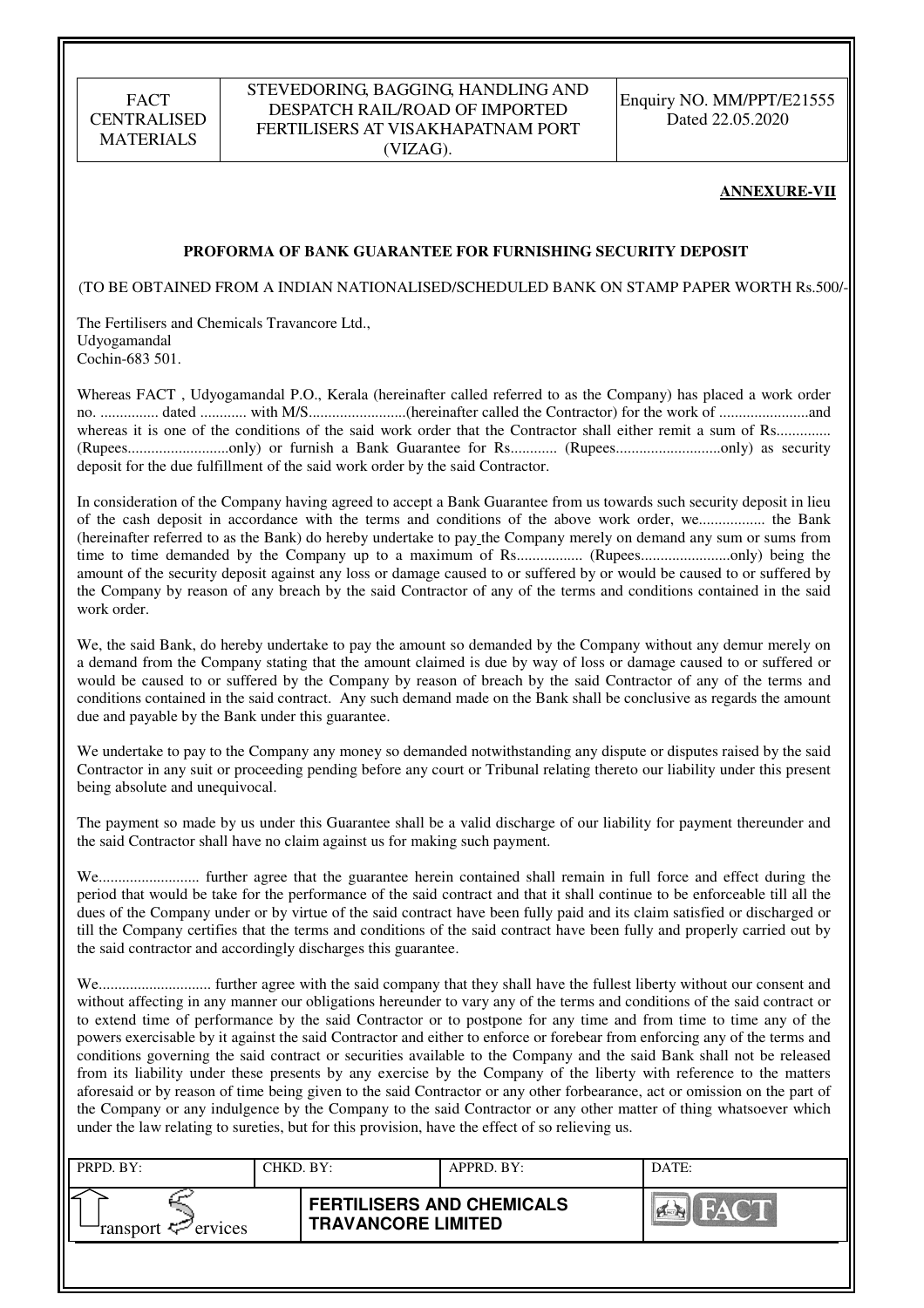#### STEVEDORING, BAGGING, HANDLING AND DESPATCH RAIL/ROAD OF IMPORTED FERTILISERS AT VISAKHAPATNAM PORT (VIZAG).

This guarantee shall not be affected by any change in the constitution of the Bank or the Company or the said Contractor nor shall this guarantee be affected by any change in the constitution of the Company or the said Contractor by absorption with any other body or corporation and this guarantee shall be available to or enforceable by such body or corporation.

Our guarantee shall remain in force until................. Unless a claim or demand is made within six months after the expiry of the above date, all the Company's rights under the guarantee shall be deemed as waived/forfeited and we shall be relieved and discharged from all liabilities there under. Notwithstanding anything contained hereinbefore, our liability under this guarantee shall be limited to an amount not exceeding Rs.................... (Rupees.............................. only).

Any notice by way of request, demand or otherwise hereunder may be sent by post to the Bank addressed as aforesaid and if sent by post, it shall be deemed to have been given at the time when it would be delivered in due course of post and in proving such notice when given by post, it shall be sufficient to prove that the envelope containing the notice was posted and certificate signed by an officer of the Company that the envelope was so posted shall be conclusive.

Disputes/differences, if any, relating to or arising out of this Bank Guarantee, shall be settled by courts having jurisdiction over Udyogamandal, in Kerala State, where the registered office of the company is situated and no other court shall have jurisdiction in the matter.

We........................................ Bank lastly undertakes not to revoke this guarantee during its currency except with the previous consent of the Company in writing.

Dated this ........................ day of ................................ Two thousand and seventeen.

| For (Name of Bank)  | ÷      |
|---------------------|--------|
| Authorised Official | ٠      |
| Name                | ٠<br>٠ |
| Designation         | ٠      |

Place:

Full address of the Branch issuing this guarantee:

| PRPD. BY:                 | CHKD. BY: |                                                               | APPRD. BY: | DATE:              |
|---------------------------|-----------|---------------------------------------------------------------|------------|--------------------|
| ransport $\sharp$ ervices |           | <b>FERTILISERS AND CHEMICALS</b><br><b>TRAVANCORE LIMITED</b> |            | <b>THE PARTIES</b> |
|                           |           |                                                               |            |                    |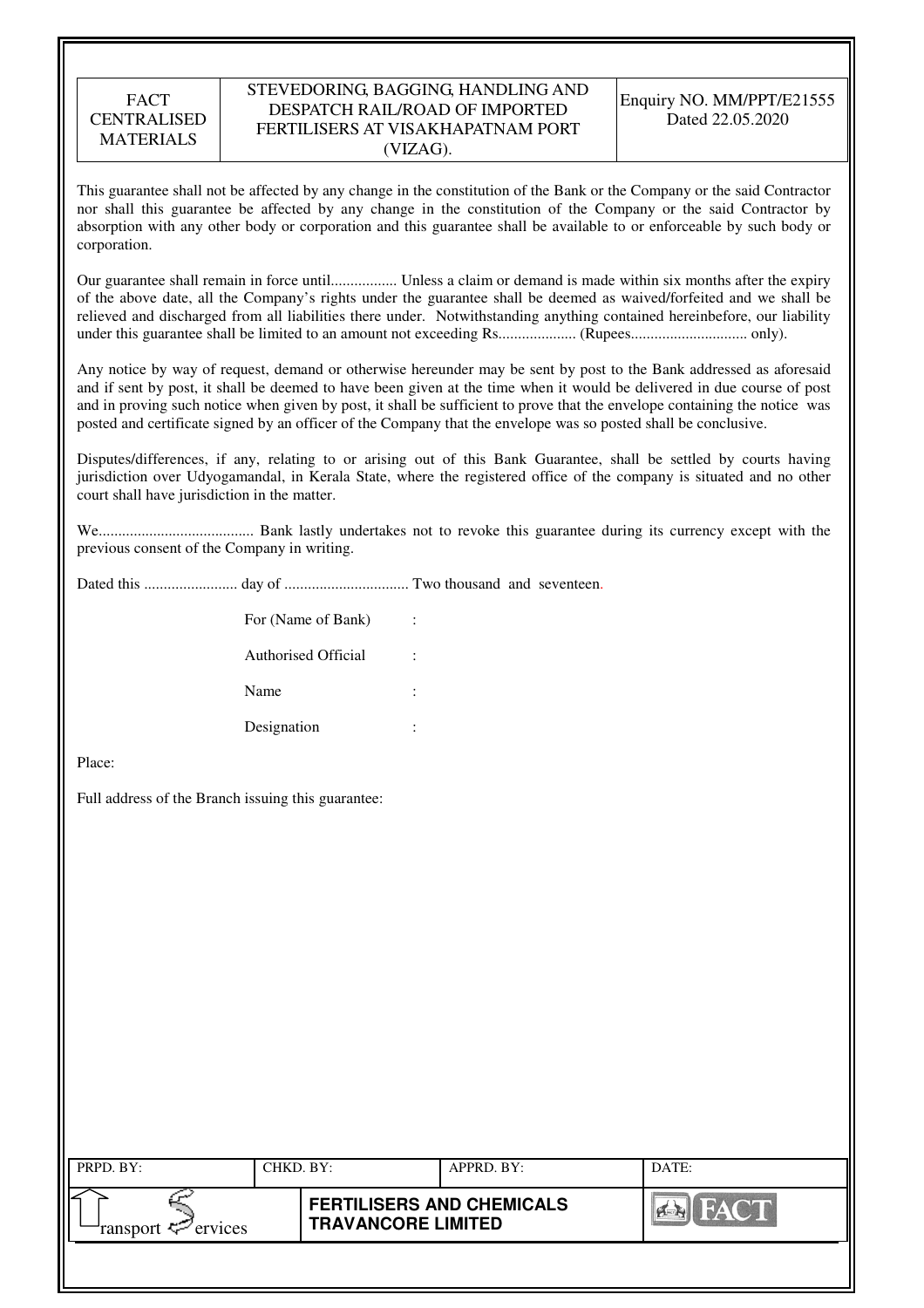#### STEVEDORING, BAGGING, HANDLING AND DESPATCH RAIL/ROAD OF IMPORTED FERTILISERS AT VISAKHAPATNAM PORT (VIZAG).

Enquiry NO. MM/PPT/E21555 Dated 22.05.2020

#### **ANNEXURE-VIII**

#### **AGREEMENT**

(Proforma of Agreement to be executed in Rs.500/- Non Judicial stamp paper)

ARTICLES OF AGREEMENT made this day the …. Between THE FERTILISERS AND CHEMICALS TRAVANCORE LIMITED, a Company registered under the Travancore Companies ACT IV of 1114(Malayalam Era) and having its registered office at Eloor, Udyogamandal P O Ernakulam District, Kerala State(hereinafter called the FACT) on the one part and M/s.... (hereinafter called the Contractor) which expression shall where the context so admits or applies be deemed to include their heirs, executors, administrators, successors interest and legal representatives as well) on the other part.

WHEREAS the Contractor has agreed with M/s FACT for the due performance of work as set forth in the Work Order No. dt… and accompaniments upon the terms and conditions therein mentioned as accepted vide their endorsements in the aforesaid work order.

NOW THESE PRESENT WITNESS THAT in consideration of the payments to be made by M/s FACT mentioned in the aforesaid Work Order no. dt. and accompaniments thereunto the Contractor shall duly perform the said works, fulfill and keep all conditions in the work order which will be deemed and taken to be part of this contracts as if the same had been fully set-out herein and FACT hereby agree that if the Contractor shall duly perform the said works in the manner aforesaid and observe and keep the said terms and conditions, FACT will pay to the Contractor at the time and in the manner set forth in the aforesaid work order and in the Annexure thereunto as accepted by Contractor vide his endorsement in the aforesaid work order, the amount or amounts calculated at the rate mentioned and as per terms stipulated therein as payment for the work. This agreement shall be in force up to …

THE SAID CONDITIONS shall be read and construed as forming part of this Agreement and the parties thereto will respectively abide by and submit themselves to the conditions and stipulations and perform the agreement on their parts respectively.

UPON THE TERMS AND CONDITIONS of this Agreements being fulfilled and performed to the satisfaction of Officer of the Company empowered by the Company in this behalf, the Security Deposit remitted by the Contractor or such position thereof as he may be entitled to under the said condition shall be returned to the contractor.

IN WITNESS thereof the Contractor, M/s…. and The Asst. General Manager (Materials)T&S of M/s The Fertilisers and Chemicals Travancore Ltd, For and on behalf of the Company have hereunto set their hands this day and year first above written.

| For<br>In the presence of witnesses:<br>1.<br>2. |           |                                                               |                                   |             |
|--------------------------------------------------|-----------|---------------------------------------------------------------|-----------------------------------|-------------|
| In the presence of witnesses:<br>1.<br>2.        |           |                                                               | for and on behalf of the Company. |             |
| PRPD. BY:                                        | CHKD. BY: |                                                               | APPRD. BY:                        | DATE:       |
| ransport $\epsilon$ <sup>-</sup> ervices         |           | <b>FERTILISERS AND CHEMICALS</b><br><b>TRAVANCORE LIMITED</b> |                                   | <b>FACT</b> |
|                                                  |           |                                                               |                                   |             |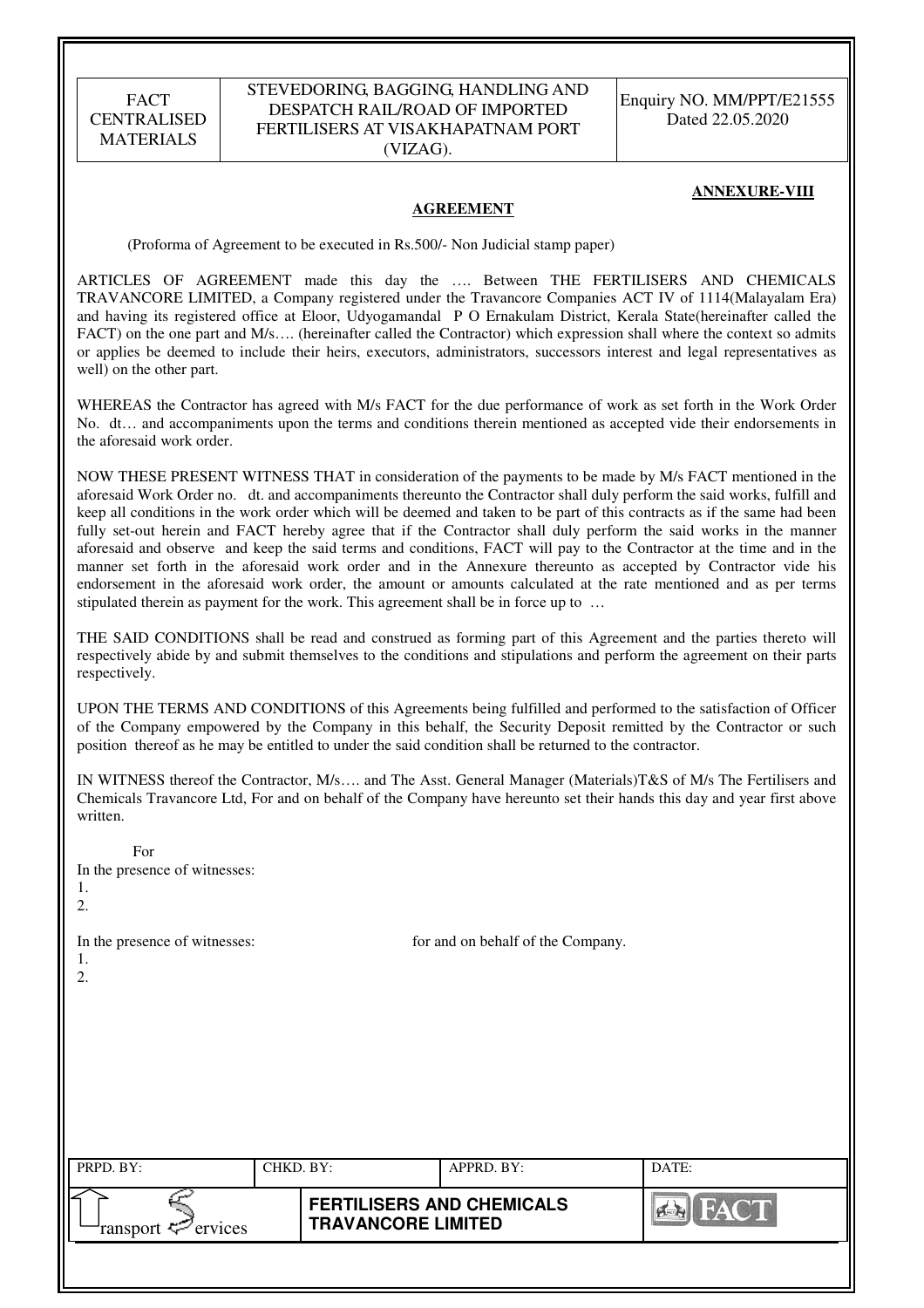Enquiry NO. MM/PPT/E21555 Dated 22.05.2020

### **ANNEXURE-IX**

### **(To be executed on** ₹ **500/- Non-judicial Stamp Paper)**

## **INTEGRITY PACT**

### **Between**

The Fetilizers and Chemicals Travancore Limited (FACT), a company formed and registered under the Travancore Companies Act IX to 1114 (Companies Act, 2013) and having its registered office at Eloor, Udyogamandal-683501, Kochi, Ernakulam District, Kerala, hereinafter referred to as "The Principal".

 **And** 

.................................. hereinafter referred to as "The Bidder/ Contractor".

### **Preamble**

The Principal intends to award, under laid down organization procedures, contract/s for .......................... The Principal values full compliance with all relevant laws and regulations, and the principles of economic use of resources, and of fairness / transparency in its relations with its Bidder(s) and or/Contractor(s).

In order to achieve these goals, the Principal will appoint an Internal External Monitor (EIM), who will monitor the tender process and execution of the contact for compliance with the principle mentioned above.

## **Section 1 - Commitments of the Principal**

(1) The Principal commits itself to take all measures necessary to prevent corruption and to observe the following principles:

a) No employee of the Principal, personally or through family members, will in connection with the tender, or the execution of the contract, demand, take a promise for or accept, for self or third person, any material or immaterial benefit which the person is not legally entitled to.

b) The Principal will, during the tender process, treat all Bidder(s) with equity and reason. The Principal will in particular, before and during the tender process, provide to all Bidder(s) the same information and will not provide to any Bidder(s) confidential / additional information through which the Bidder(s) could obtain an advantage in relation to the tender process or the contract execution.

c) The Principal will exclude from the process all known prejudiced/interested persons.

(2) If the Principal obtains information on the conduct of any of its employees which is a

| PRPD. BY:                  | CHKD, BY: |                                                               | APPRD. BY: | DATE: |
|----------------------------|-----------|---------------------------------------------------------------|------------|-------|
| ransport $\approx$ ervices |           | <b>FERTILISERS AND CHEMICALS</b><br><b>TRAVANCORE LIMITED</b> |            |       |
|                            |           |                                                               |            |       |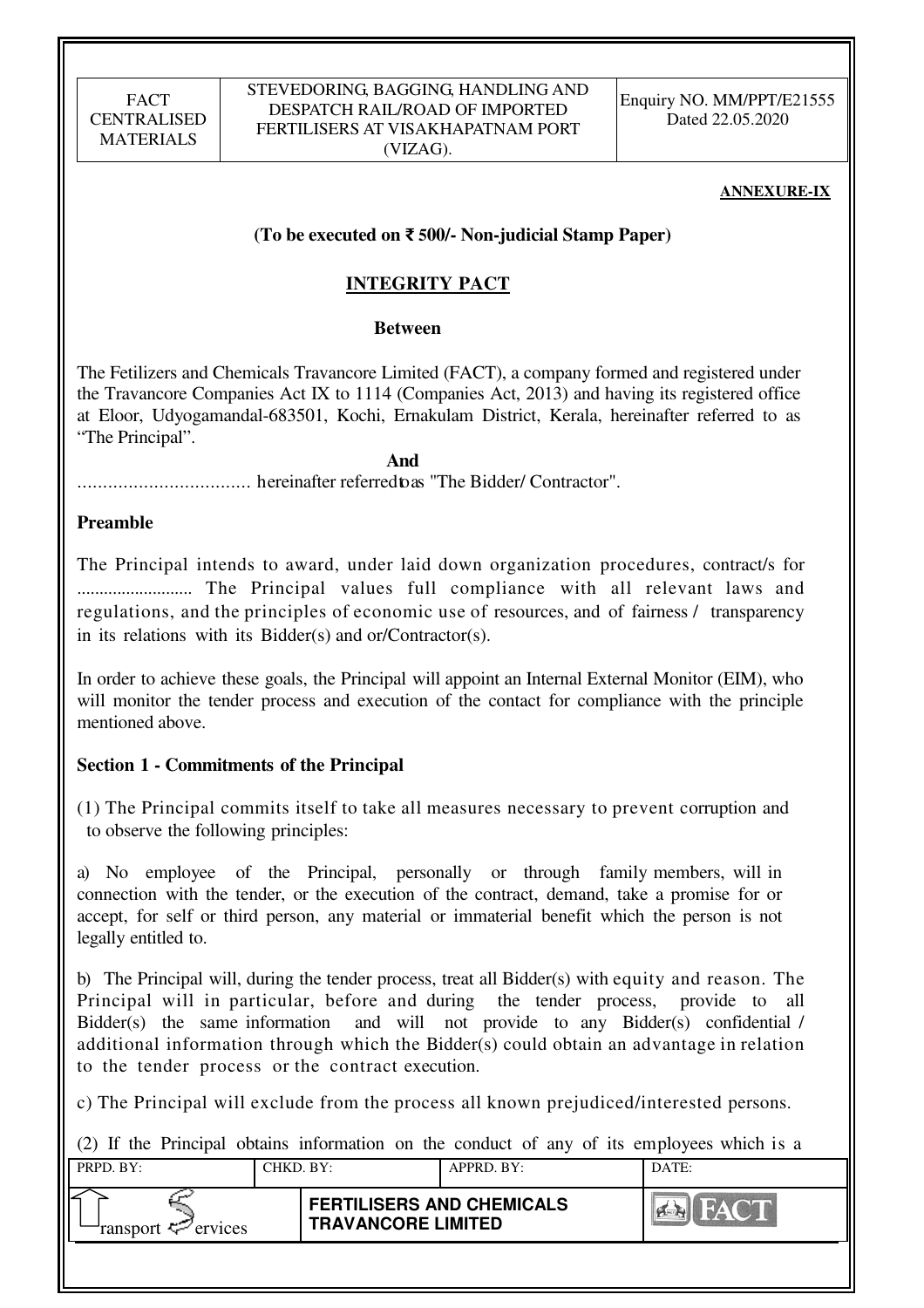criminal offence under the India Penal Code / Prevention of Corruption Act, or if there be a substantive suspicion in this regard, the Principal will inform the Vigilance Officer and in addition can initiate disciplinary actions.

## **Section 2 - Commitments of the Bidder(s) / Contractor(s)**

(1)The Bidder(s) / Contractor(s) commits themselves to take all measures necessary to prevent corruption. He commits himself to observe the following principles during his participation in the tender process and during the contract execution.

a) The Bidder(s) / Contractor(s) will not, directly or through any other person or firm, offer, promise or give to any of the Principal's employees involved in the tender process or the execution of the contract or to any third person, any material or immaterial benefit which he/she is not legally entitled to, i n order to obtain in exchange, any advantage of any kind whatsoever during the tender process or during the execution of the contract.

b) The Bidder(s) / Contractor(s) will not enter with other Bidders into any undisclosed agreement or understanding, whether formal or informal. This applies in particular to prices, specifications, certifications, subsidiary contracts, submission or non-submission of bids or any other actions to restrict competitiveness or to introduce cartelisation in the bidding process.

c) The Bidder(s) / Contractor(s) will not commit any offence under the relevant IPC/PC Act; further the Bidder(s)/Contractor(s) will not use improperly, for purposes of competition or personal gain, or pass on to others, any information or document provided by the Principal as part of the business relationship, regarding plans, technical proposals and business details, including information contained or transmitted electronically.

d) The Bidder(s) / Contractor(s) of foreign origin shall disclose the name and address of the Agents / Representatives in India, if any. Similarly, The Bidder(s) / Contractor(s) of Indian Nationality shall furnish the name and address of the foreign principals, if any. All the payments made to the India agent/representative have to be in Indian rupees only.

e) The Bidder(s) / Contractor(s) will, when presenting his bid, disclose any and all payments he has made, is committed to, or intends to make to agents, brokers or any other intermediaries in connection with the award of the contract.

(2) The Bidder(s) / Contractor(s) will not instigate third persons to commit offences outlined above or be an accessory to such offences.

## **Section 3 - Disqualification from tender process and exclusion from future contracts**

If the Bidder(s)/Contractor(s), before award or during the execution of has committed a transgression through a violation of Section 2 above or in any other form such as to put his reliability or credibility in question, the Principal is entitled to disqualify the Bidder(s)/

| PRPD. BY:                     | CHKD. BY: |                                                               | APPRD. BY: | DATE: |
|-------------------------------|-----------|---------------------------------------------------------------|------------|-------|
| ransport <sup>2</sup> ervices |           | <b>FERTILISERS AND CHEMICALS</b><br><b>TRAVANCORE LIMITED</b> |            |       |
|                               |           |                                                               |            |       |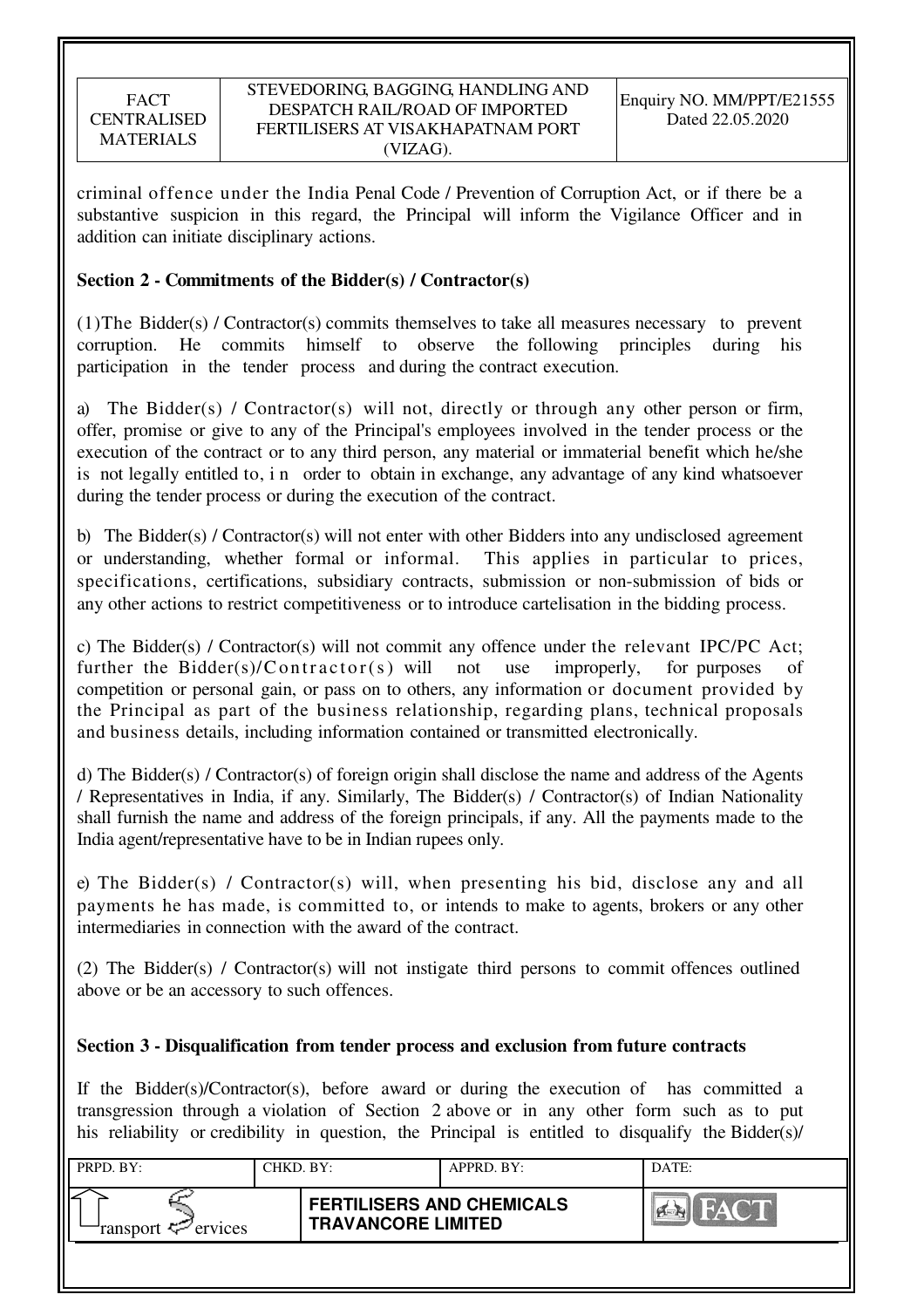Contractor(s) from the tender process or to terminate the contract, if already signed, for such reason.

## **Section 4 - Compensation for Damages**

(1) If the Principal has disqualified the Bidder(s) from the tender process prior to the award according to Section 3, the Principal is entitled to demand and recover the damages equivalent to Earnest Money Deposit/Bid Security.

(2) If the Principal has terminated the contract according to Section 3, or if the Principal is entitled to terminate the contract according to Section 3, the Principal shall be entitled demand and recover from the Contractor l iquidated damages of the contract value or the amount equivalent to Performance Bank Guarantee.

### **Section 5 - Previous Transgression**

(1) The Bidder declares that no previous transgression occurred in the last 3 years with any other Company in India conforming to the anti-corruption approach including Public Sector Enterprise in India that could justify his exclusion from the tender process.

(2) If the Bidder makes incorrect statement on this subject, he can be disqualified from the tender process and appropriate action can be taken including termination of contract, if already awarded, for such reason.

### **Section 6 - Equal treatment of all Bidders / Contractors / Subcontractors**

(1)The Bidder(s)/Contractor(s) undertake(s) to demand from all subcontractors a commitment in conformity with this Integrity Pact, and to submit it to the Principal before contract signing.

(2) The Principal will enter into agreements with identical conditions as this one with all Bidders, Contractors/Suppliers and Subcontractors.

(3) The Principal will disqualify from the tender process all Bidders who do not sign this Pact or violate its provisions.

## **Section 7 – Criminal charges against violating Bidder(s) / Contractor(s) /Subcontractor(s)**

If the Principal obtains knowledge of conduct of a Bidder, Contractor or Subcontractor, or of an employee or a representative or an associate of a Bidder, Contractor, or Subcontractor which constitutes corruption, or if the Principal has substantive suspicion in this regard, the Principal will inform the same to the Chief Vigilance Officer.

| PRPD. BY:                     | CHKD. BY: |                                                               | APPRD. BY: | DATE:                 |
|-------------------------------|-----------|---------------------------------------------------------------|------------|-----------------------|
| ransport <sup>2</sup> ervices |           | <b>FERTILISERS AND CHEMICALS</b><br><b>TRAVANCORE LIMITED</b> |            | <b>FACT</b><br>$\sim$ |
|                               |           |                                                               |            |                       |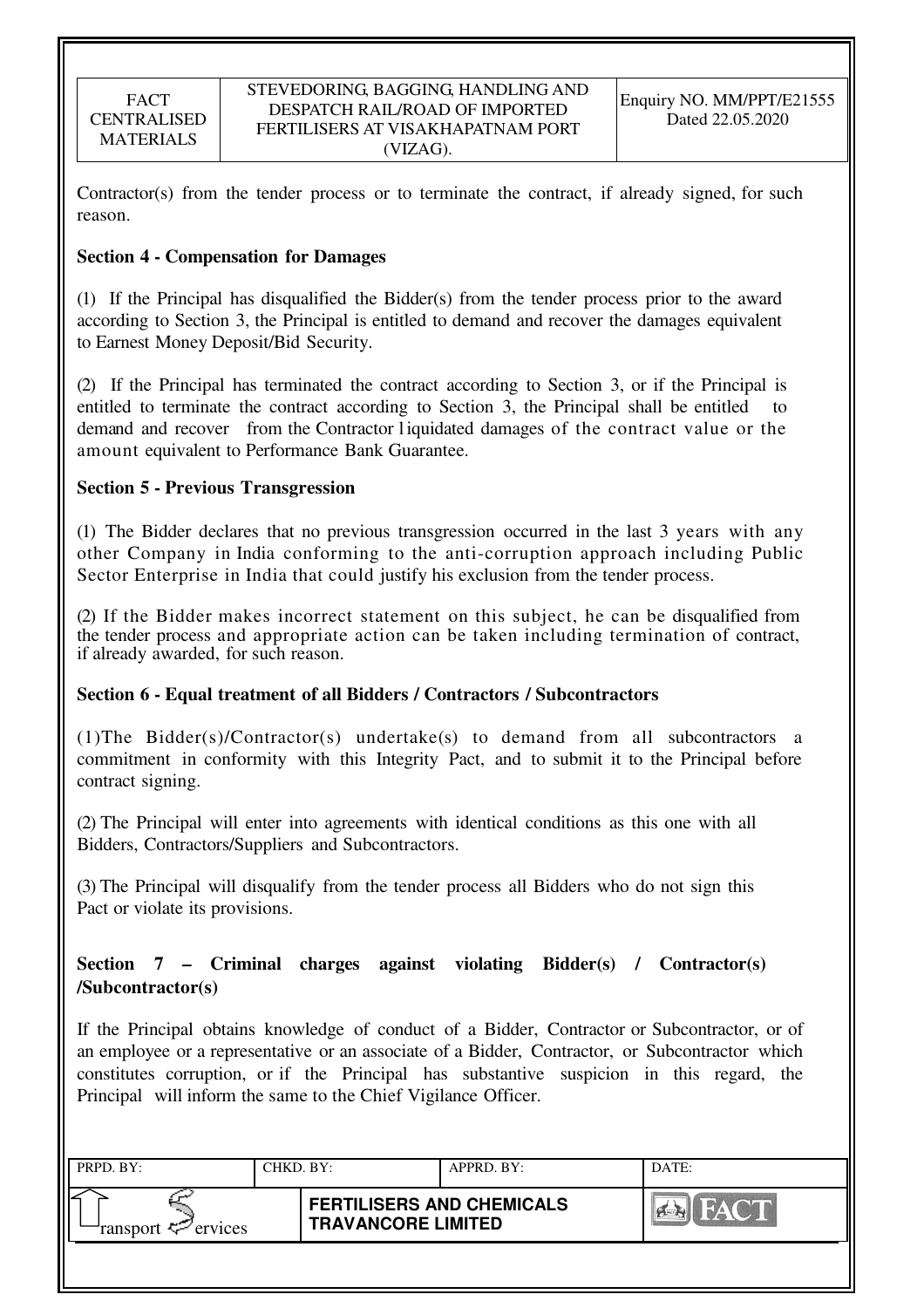## **Section 8 - Independent External Monitor/Monitors**

(1)The Principal appoints competent and credible Independent External Monitor for this Pact. The task of the Monitor is to review independently and objectively, whether and to what extent the parties comply with the obligations under this agreement.

(2) The Monitor is not subject to instructions by the representatives of the parties and performs his functions neutrally and independently. It will be obligatory for him to treat the obligations and document of the Bidder(s)/Contractor(s) as confidential. He reports to the Chairperson and managing Director, FACT.

(3) The Bidder(s)/Contractor(s) accepts that the Monitor has the right to access without restriction to all Project documentation of the Principal including that provided by the Contractor. The Contractor will also grant the Monitor, upon his request and demonstration of a valid interest, unrestricted and unconditional access to this project documentation. The same is applicable to Subcontractors. The Monitor is under contractual obligation to treat the information and documents of the Bidder(s)/Contractor(s)/ Subcontractor(s) with confidentially.

(4) The Principal will provide to the Monitor sufficient information about all meetings among the parties related to the Project provided such meetings could have an impact on the contractual relations between the Principal and the Contractor. The parties offer to the Monitor the option to participate in such meetings.

(5) As soon as the Monitor notices, or believes to notice, a violation of this agreement, he will so inform the Management of the Principal and request the Management to discontinue or to take corrective action, or to take other relevant action. The Monitor can in this regard submit non-binding recommendation. Beyond this, the Monitor has no right to demand from the parties that they act in a specific manner, refrain from action or tolerate action.

(6) The Monitor will submit a written report to the Chairman and Managing Director, FACT within 8 to 10 weeks from the date of reference or intimation to him by the Principal and, should the occasion arise, submit proposals for correcting problematic situations.

(7) Monitor shall be entitled to compensation on the same terms as being extended to / provided to Independent Director on FACT Board.

(8) If the M o n i t o r has reported to the Chairman and Managing Director, FACT, a substantiated suspicion of an offence under relevant IPC/PC Act, and the Chairman and Managing Director, FACT has not, within reasonable time, taken visible action to proceed against such offence or reported it to the Chief Vigilance Officer, the Monitor may also transmit this information directly to the Central Vigilance Commissioner.

(9) The word 'Monitor' would include both singular and plural.

| PRPD. BY:                      | CHKD. BY: |                                                               | APPRD. BY: | DATE: |
|--------------------------------|-----------|---------------------------------------------------------------|------------|-------|
| ransport $\mathcal{P}$ ervices |           | <b>FERTILISERS AND CHEMICALS</b><br><b>TRAVANCORE LIMITED</b> |            | HACT  |
|                                |           |                                                               |            |       |